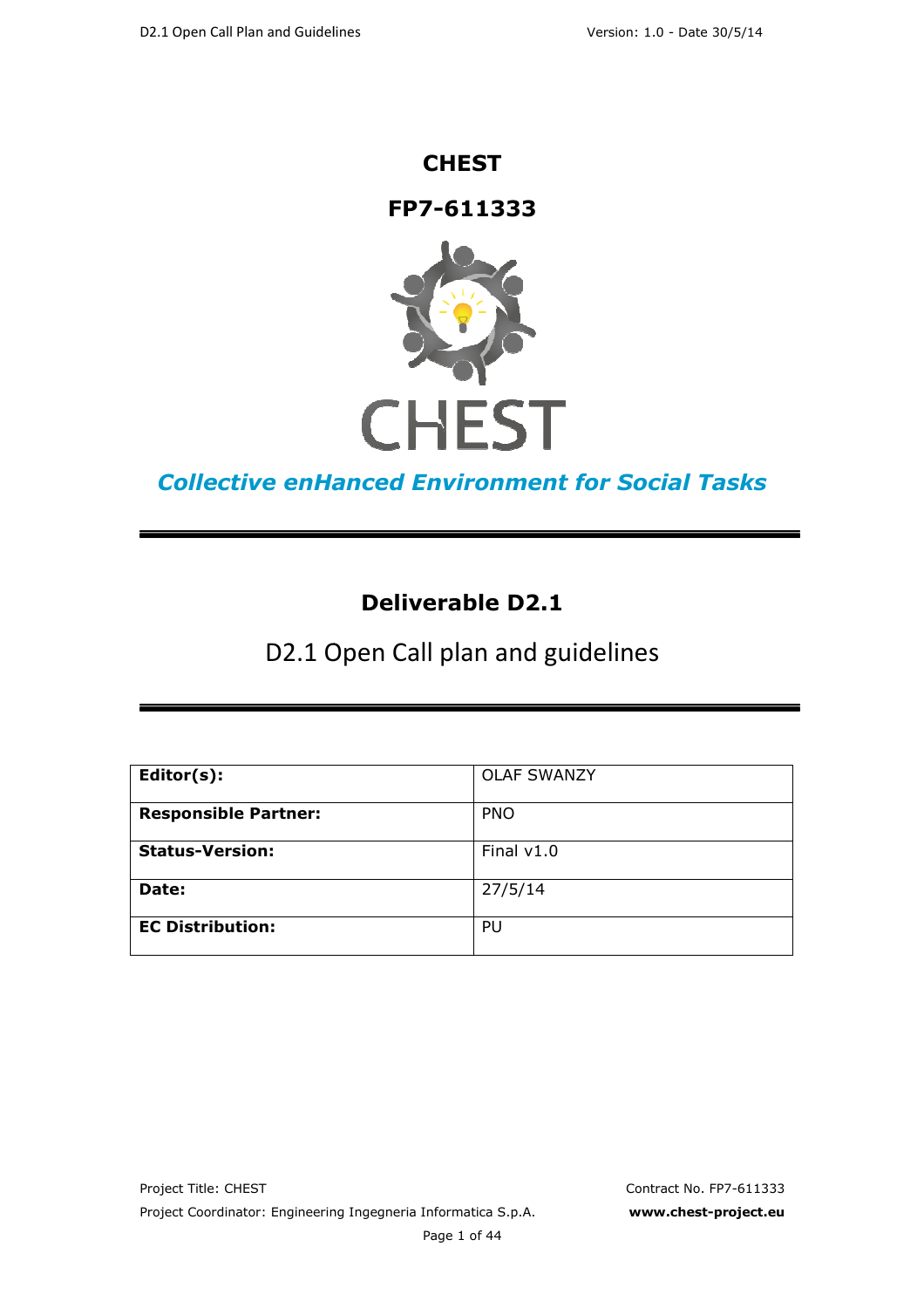| Project Number: | FP7-611333   |
|-----------------|--------------|
| Project Title:  | <b>CHEST</b> |

| <b>Title of Deliverable:</b> | D2.1 Open Call plan and guidelines |
|------------------------------|------------------------------------|
| Date of Delivery to the EC:  | 30/5/14                            |

| Workpackage responsible<br>for the Deliverable: | WP <sub>2</sub>     |
|-------------------------------------------------|---------------------|
| Editor(s):                                      | <b>PNO</b>          |
| Contributor(s):                                 | <b>ALL</b>          |
| Reviewer(s):                                    | <b>ALL</b>          |
| <b>Approved by:</b>                             | <b>All Partners</b> |

| <b>Abstract:</b> | Summary of Call plan and guidelines to be used<br>for open calls |
|------------------|------------------------------------------------------------------|
|                  |                                                                  |
|                  |                                                                  |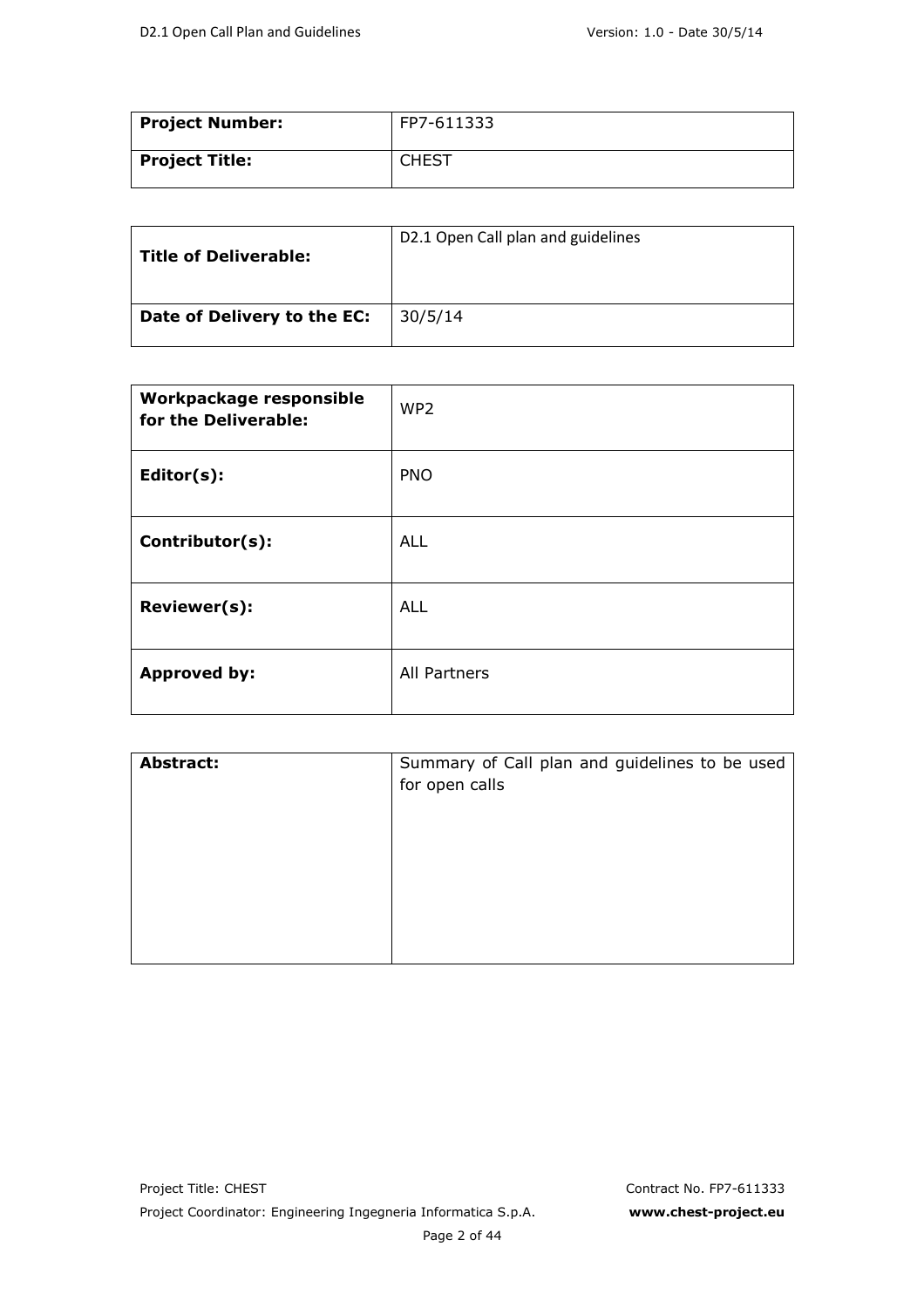# *Document Description*

# **Document Revision History**

| Version<br>Date |         | <b>Modifications Introduced</b>                             |             |
|-----------------|---------|-------------------------------------------------------------|-------------|
|                 |         | <b>Modification Reason</b>                                  | Modified by |
| v0.1            | 22/5/14 | First draft version                                         | <b>PNO</b>  |
| v0.2            | 29/5/14 | Comments and suggestions<br>received by consortium partners | <b>ALL</b>  |
| v1.0            | 30/5/14 | Final Version produced                                      | <b>PNO</b>  |
|                 |         |                                                             |             |
|                 |         |                                                             |             |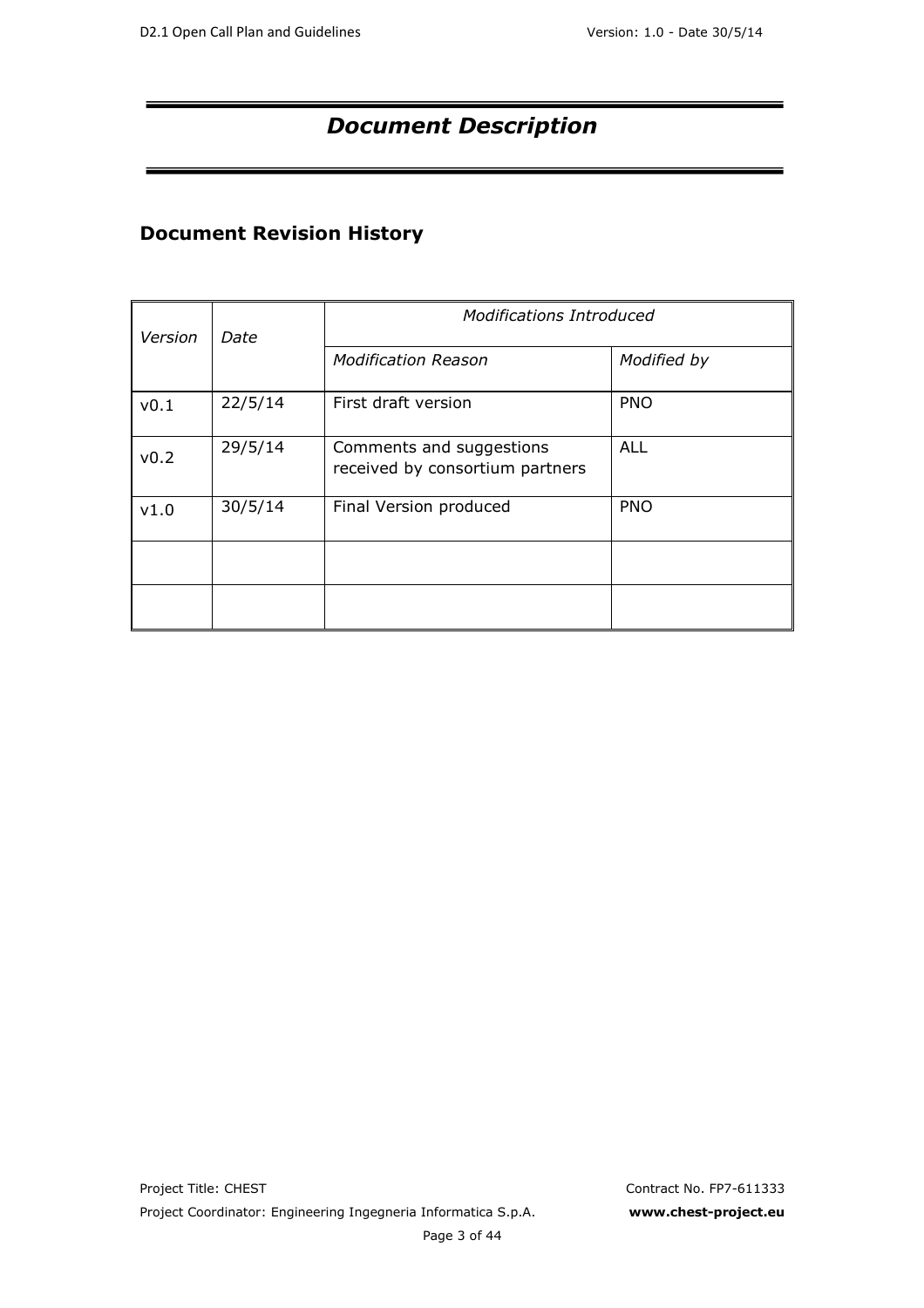# **Table of Contents**

| $\overline{2}$ |                                                            |  |
|----------------|------------------------------------------------------------|--|
| 3              |                                                            |  |
| 4              |                                                            |  |
|                |                                                            |  |
|                | 6 APPENDIX: APPENDIX 1: GUIDELINES FOR APPLICANTS, CALL 1: |  |
|                | 7 APPENDIX 2: GUIDELINES FOR APPLICANTS, CALL 2 CALL FOR   |  |
|                |                                                            |  |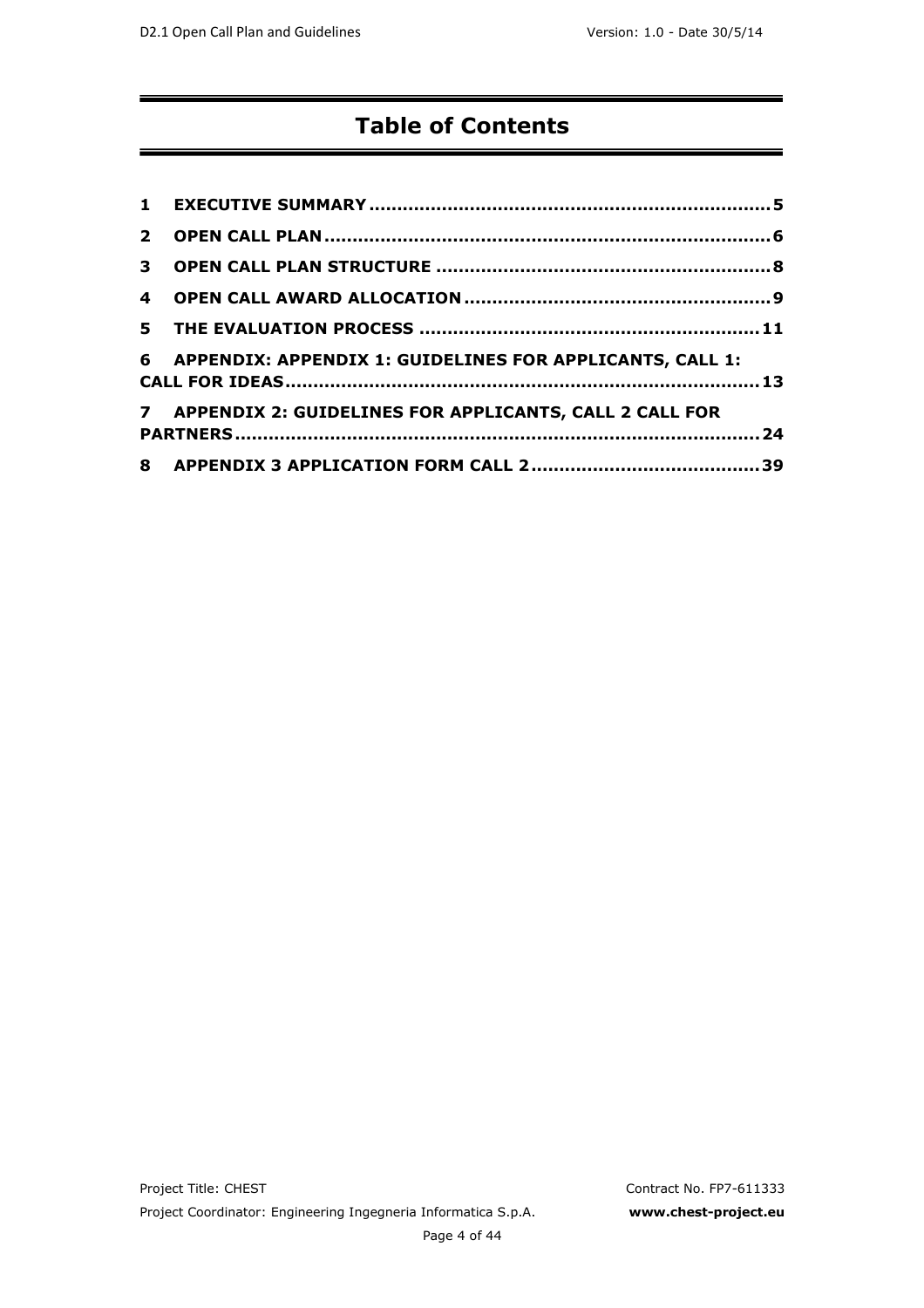## **1 Executive Summary**

CHEST (Collective enHanced Environment for Social Tasks) is a 30 month Research and Development project supported under the Seventh Framework Programme to promote the development of digital based innovations that have the potential to address key societal challenges.

In addition to the development of an online community platform that will facilitate the sharing and exchanging of ideas, the CHEST project will also invest up to €2.5 million in seed finance for highly innovative digital based technologies, concepts and systems that address a specific societal challenge. The €2.5 million will be allocated through **three open calls**.

This document details the approach taken by the CHEST partners in the development of the open calls, their structure and planned delivery.

Page 5 of 44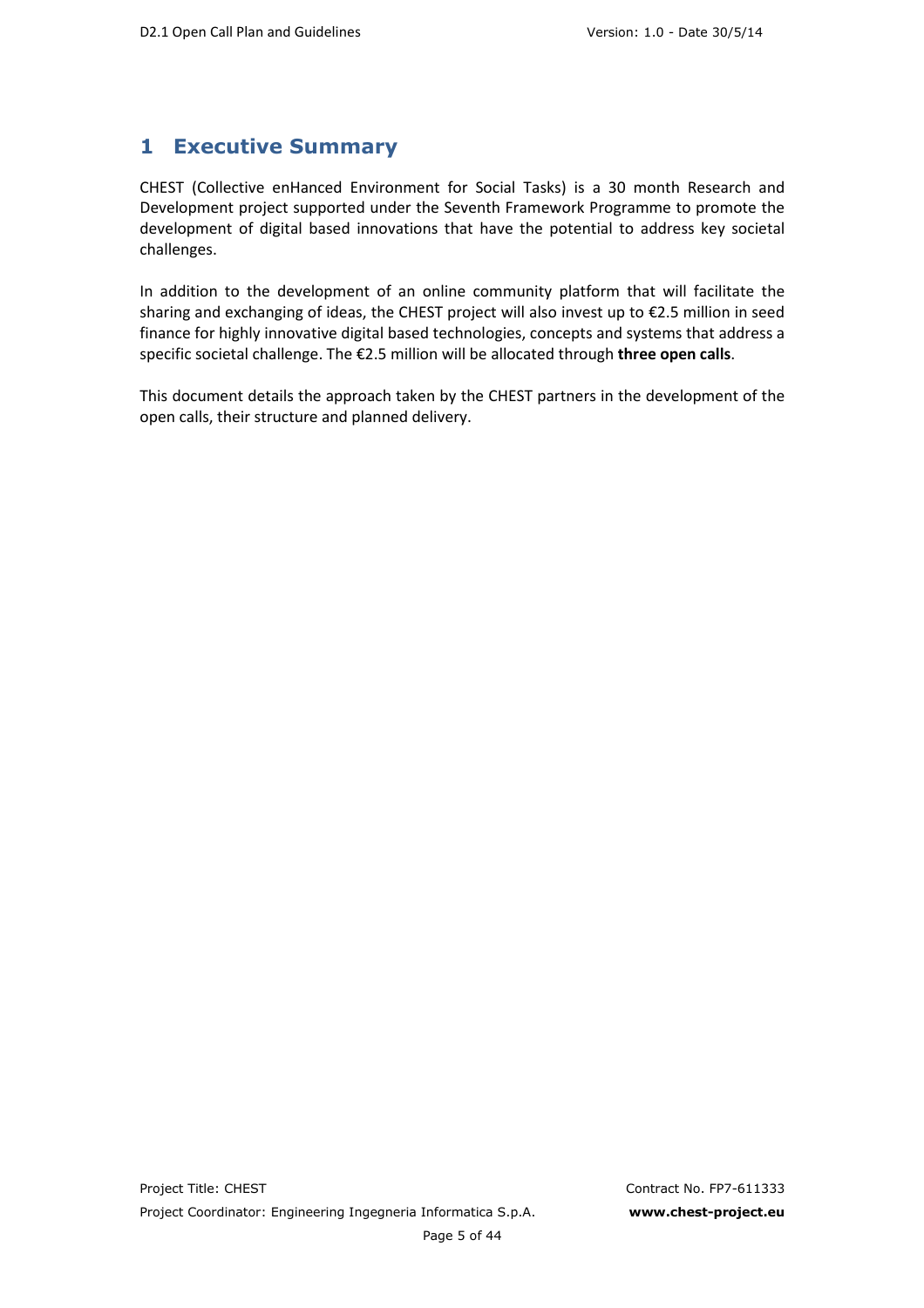## **2 Open Call Plan**

CHEST (Collective enHanced Environment for Social Tasks) is a 30 month Research and Development project supported under the Seventh Framework Programme to promote the development of digital based innovations that have the potential to address key societal challenges.

In addition to the development of an online community platform (www.chest-project.eu) that will facilitate the sharing and exchanging of ideas, the CHEST project will also invest up to €2.5 million in seed finance for highly innovative digital based technologies, concepts and systems that address a specific societal challenge. The €2.5 million will be allocated through three open calls, each focussing on a different type of project, depending on the maturity, scope and nature of the project work to be undertaken.

### **Call 1 – Calls for Ideas**

### **Award of €6k to investigate an innovative idea**

This call will support projects that seek to explore the technical feasibility, social impact potential or commercial viability of an idea. Activities could include market research or desk based investigation regarding the need and potential of an idea, competitor analysis, and even initial planning to take the project to a prototype stage, including potential costs and timescales.

### **Call 2 - Call for Partners**

### **Funding of up to €150k to develop an innovative 'market ready' product, service or process**.

This call will support projects that seek to advance a novel idea or basic research investigation to a stage that could be classified as 'market ready' (ready for deployment/roll out in the field) covering **T**echnology **R**eadiness **L**evel – TRL 7 and above (defined as: system prototype demonstration in operational environment)<sup>1</sup>.

### **Call 3 - Call for Applications**

l

This call will seek to support the best projects resulting from Call 1. The call will also invite submissions from new applicants. **Projects will receive a financial contribution of up to €60k**. Activities should aim to advance an innovative idea to the development of a prototype/demonstrator of a technologically innovative product, service or process. This can include the development of a prototype that could be classified as a 'works-like' and 'lookslike' version of the expected final solution which could not be sold commercially. Eligible activities include prototype development, trials and testing and the development of a business plan indicating routes for future exploitation

**Further information can be found in the guidelines specific for each call (see Annex 1 and 2).** At the time of writing this report, guidelines specific to Call 3 have yet to be prepared.

The maximum value and timescale can be summarised as follows:

<sup>1</sup> http://ec.europa.eu/research/participants/data/ref/h2020/wp/2014\_2015/annexes/h2020-wp1415-annex-gtrl\_en.pdf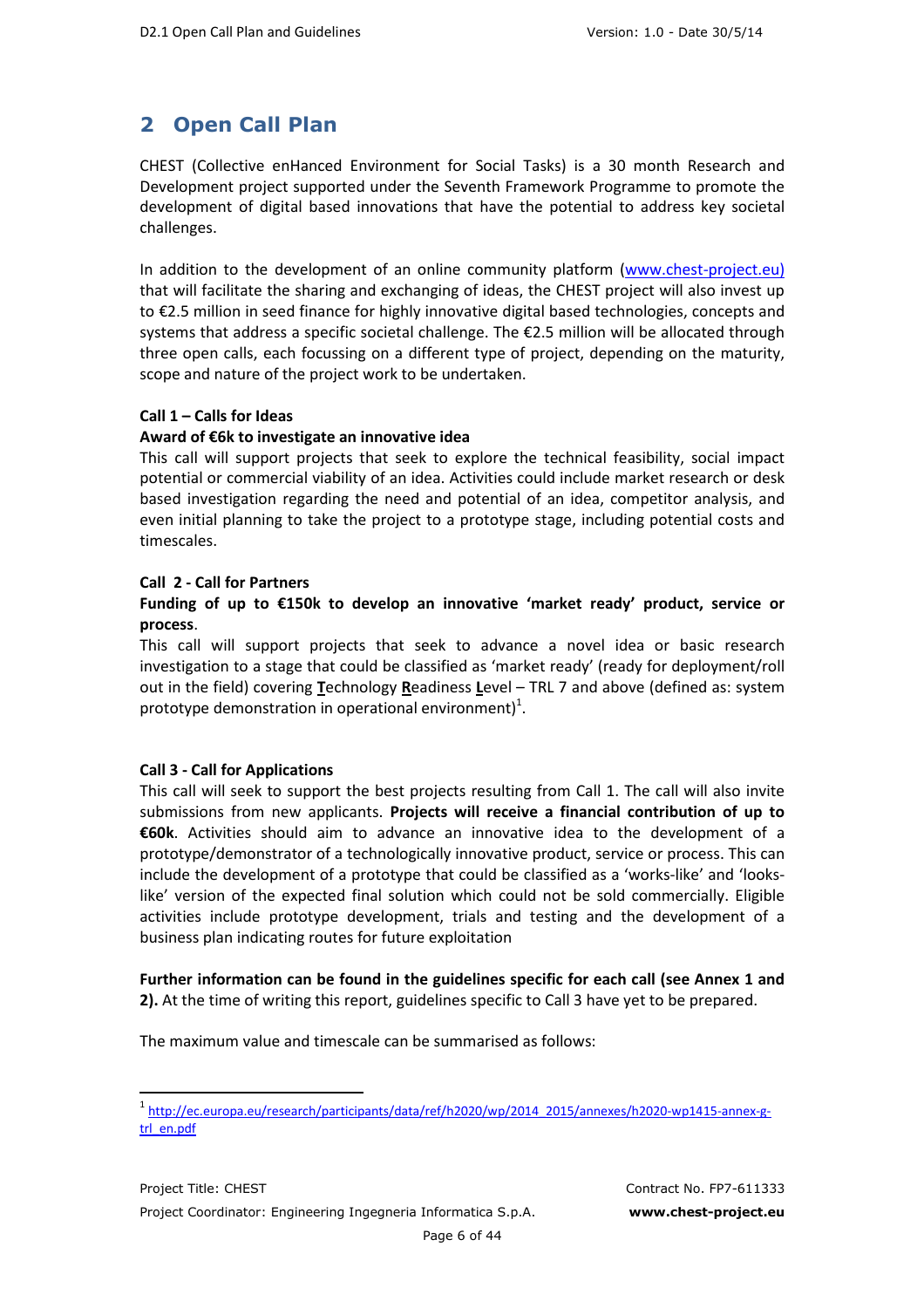| Call                         | <b>Maximum Award</b> | <b>Maximum Project Duration</b> |
|------------------------------|----------------------|---------------------------------|
| Call for Ideas               | €6k                  | 2 months                        |
| Call for Partners            | €150 $k$             | 12 months                       |
| <b>Call for Applications</b> | €60k                 | 12 months                       |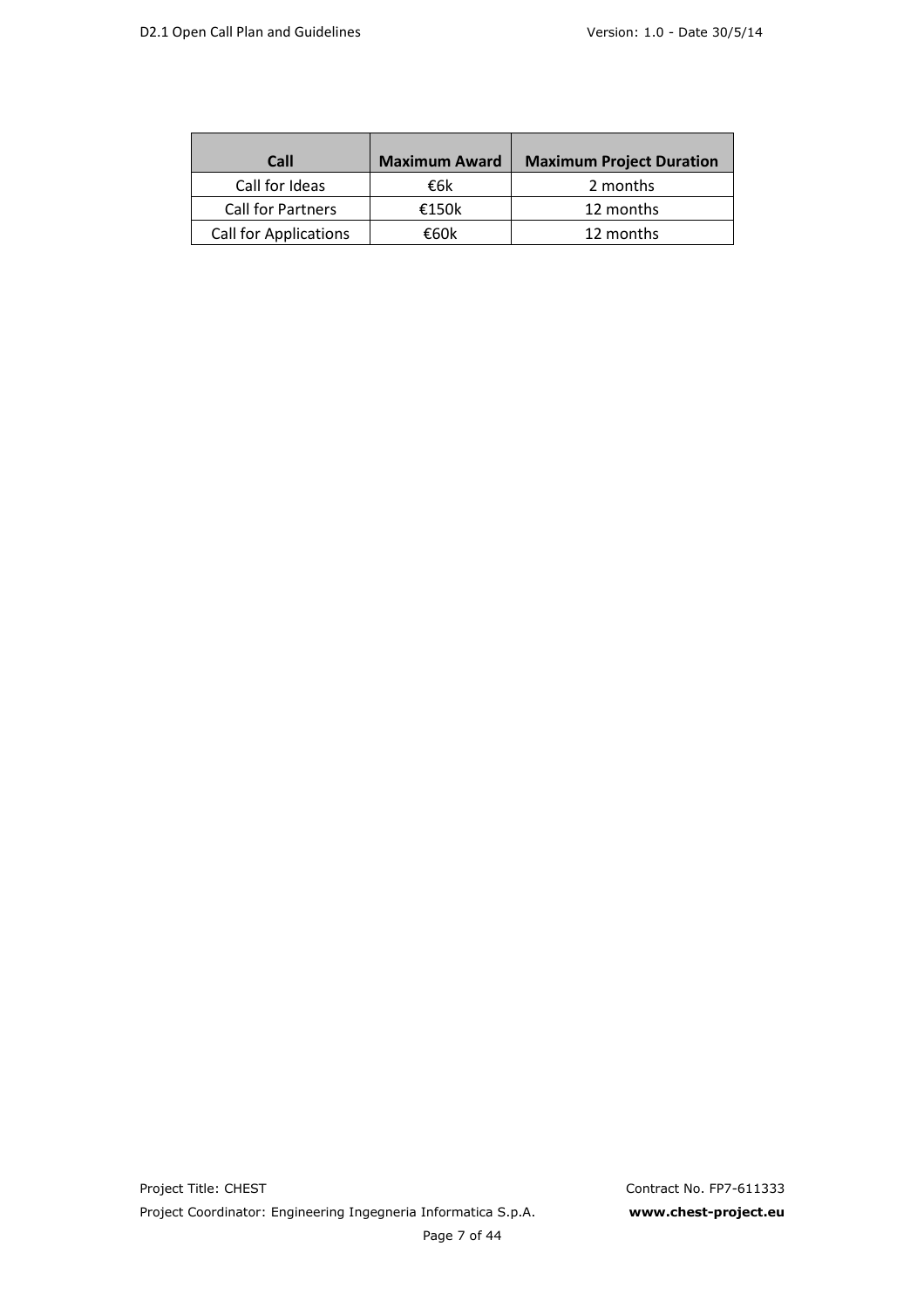## **3 Open Call Plan Structure**

Based on the finite budget allocated to the CHEST competition and to encompass a full range of projects (from early stage through to advanced prototyping and market testing), it was decided that three open calls was considered appropriate, each with a different level of award. The same project idea can only be submitted once within a particular call, however it was decided that applicants supported under Call 1 should be encouraged to apply for further support through Call 3 to advance any positive feasibility work into prototyping activity. Call 3 will also welcome new applicants.

To encourage broad participation and a sufficient diversity of project ideas, applications can be submitted by any individual or legal entity, including private companies (irrespective of size), academic organisations or public bodies.

The Open calls will be managed according to the following timetable which would allow sufficient time for application preparation, application evaluation and project delivery. The CHEST partners did allow sufficient flexibility with the right to adjust the timetable of the calls.

| <b>Timeline Summary</b>                  | Call                          | <b>Date</b>                                            |
|------------------------------------------|-------------------------------|--------------------------------------------------------|
| <b>CHEST Competition opens.</b>          | Call 1: Call for Ideas        | 31st January 2014                                      |
| Launch of Call 1 - Calls for Ideas       |                               |                                                        |
| Deadline for the submission of           |                               | 17.00 CET 31 <sup>st</sup> May 2014                    |
| applications for Call 1                  |                               |                                                        |
| <b>Evaluation process</b>                |                               | From 15 <sup>th</sup> February to the 30 <sup>th</sup> |
|                                          |                               | <b>June 2014</b>                                       |
| <b>Notification of Decision</b>          |                               | From 30 <sup>th</sup> June 2014                        |
|                                          |                               |                                                        |
| Launch of Call 2 - Calls for Partners    | Call 2: Calls for Partners    | 31 <sup>st</sup> March 2014                            |
| Deadline for the submission of           |                               | 17.00 CET 31st May 2014                                |
| applications for Call 2                  |                               |                                                        |
| <b>Evaluation process</b>                |                               | From 1st June to 31st July 2014                        |
| <b>Notification of Decision</b>          |                               | From the 31 <sup>st</sup> July 2014                    |
| <b>Signing of Grant Agreements</b>       |                               | From the 31 <sup>st</sup> July to 31 <sup>st</sup>     |
|                                          |                               | October 2014                                           |
| Earliest project start date              |                               | From 1st November 2014                                 |
|                                          |                               |                                                        |
| Launch of Call 3 - Call for applications | Call 3: Call for Applications | 31 <sup>st</sup> July 2014                             |
| Deadline for the submission of           |                               | 17.00 CET 30 <sup>th</sup> September                   |
| applications for Call 3                  |                               | 2014                                                   |
| <b>Evaluation process</b>                |                               | From 1st October to 17 <sup>th</sup>                   |
|                                          |                               | November 2014                                          |
| <b>Notification of Decision</b>          |                               | From the 17 <sup>th</sup> November 2014                |
| <b>Signing of Grant Agreements</b>       |                               | From 17 <sup>th</sup> November to 31 <sup>st</sup>     |
|                                          |                               | December 2014                                          |
| Earliest project start date              |                               | 2 <sup>nd</sup> January 2015                           |

Project Title: CHEST CONTRACTES CHEST CONTRACTES CONTRACTES CONTRACTES CONTRACTES CONTRACTES CONTRACTES CONTRACTES CONTRACTES CONTRACTES CONTRACTES CONTRACTES CONTRACTES CONTRACTES CONTRACTES CONTRACTES CONTRACTES CONTRACT Project Coordinator: Engineering Ingegneria Informatica S.p.A. **www.chest-project.eu**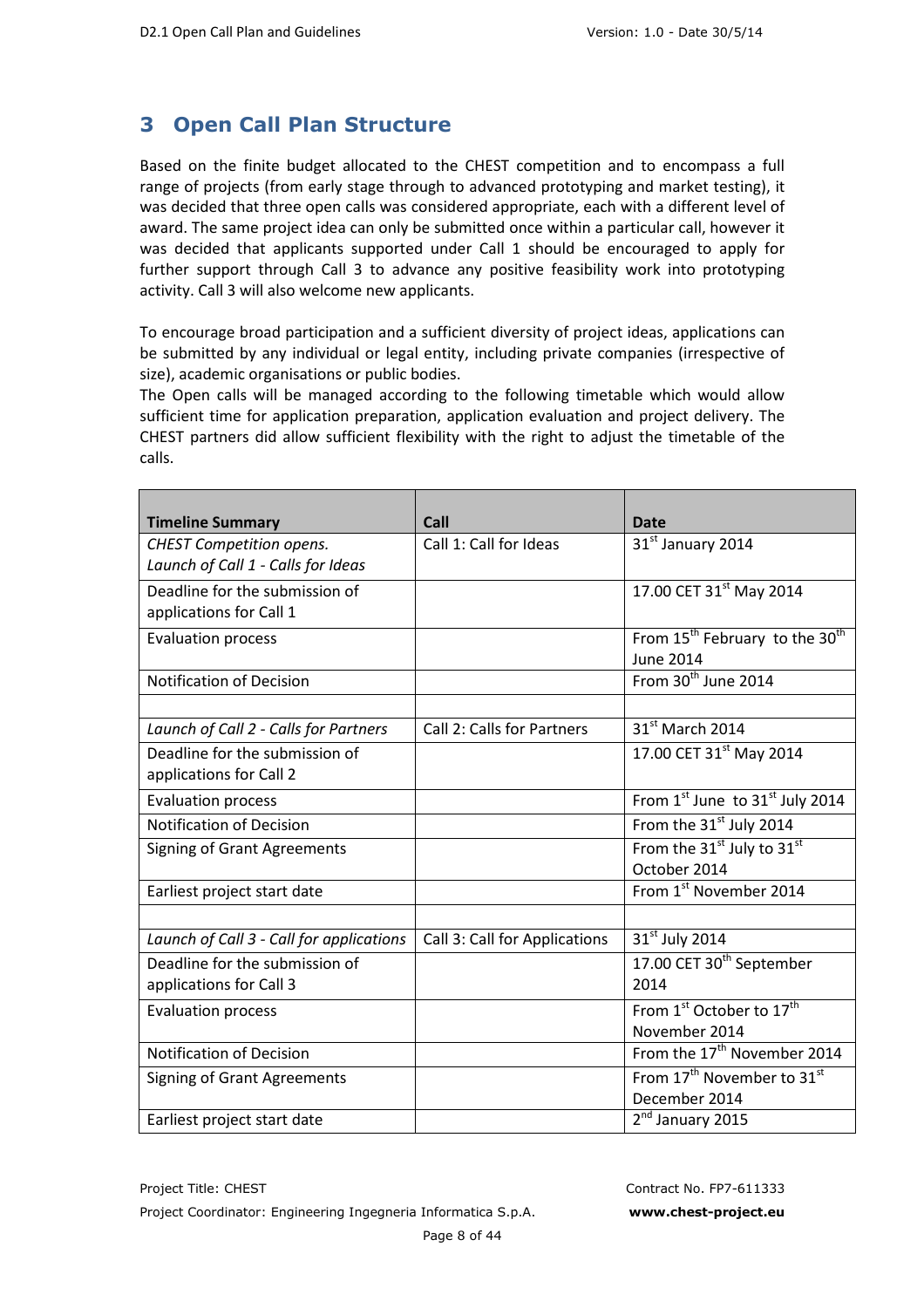# **4 Open Call Award Allocation**

It was decided that applications to all three open calls should be made on a competitive basis according to agreed scoring criteria. Applications to Call 1 would be made through the CHEST platform (http://ideas.chest-project.eu/) with assessment made via the crowd community. Calls 2 and 3, given the size of the awards to be allocated, would be managed in a manner similar to Framework Programme Seven through an open format structure (resembling a Part B application, based upon Excellence, Impact & Implementation – see Annex 3), with evaluation to be undertaken by Independent assessors appointed by the CHEST partners in accordance with standard European rules. For all three calls, dedicated Guidelines for Applicants will be used, please see Annex 1 & 2.

Depending on the number of quality applications received, the  $\epsilon$ 2.5M will be allocated according to the following (approximate numbers)

| Overall budget: €2.499.280                                                |
|---------------------------------------------------------------------------|
| Call 1: ~30 ideas to be supported: Total €180k                            |
| Call 2: ~5 projects to be supported: Total €750k                          |
| Call 3: ~23 applications to be supported: Total €1.380k                   |
| Remaining funds equating to €189k for evaluator costs and other expenses. |

### **Payment of funds**

Funds will be awarded according to the following:

### **Call 1**

 $\overline{a}$ 

The payment of the €6k award will be in two separate tranches.

*Payment 1:* €2k within 30 working days of the email receipt from the applicant to accept the award

*Payment 2*: €4k upon successful submission of the requested written deliverable (see below) and its approval by the CHEST Project Partners. This deliverable may be used as a basis for a submission to Call 3 'Call for Applications'.

*Expected deliverable*: A written report detailing the viability of the idea, in line with the format suggested by the Social Reporting Standard (SRS)<sup>2</sup>, at project end. Required information will include: summary of the project idea, contact details of applicant, explanation of the targeted societal challenge (including the need and target groups), solution approach (including novelty of the idea, technical approach, implementation feasibility outline) potential impact, required next steps, and the profile(s) of the applicant(s). The majority of this information could then be used as a basis for a submission to Call 3 - Call for Applications, therefore providing the opportunity to develop the idea into a prototype/demonstrator.

<sup>2</sup> http://www.social-reporting-standard.de/en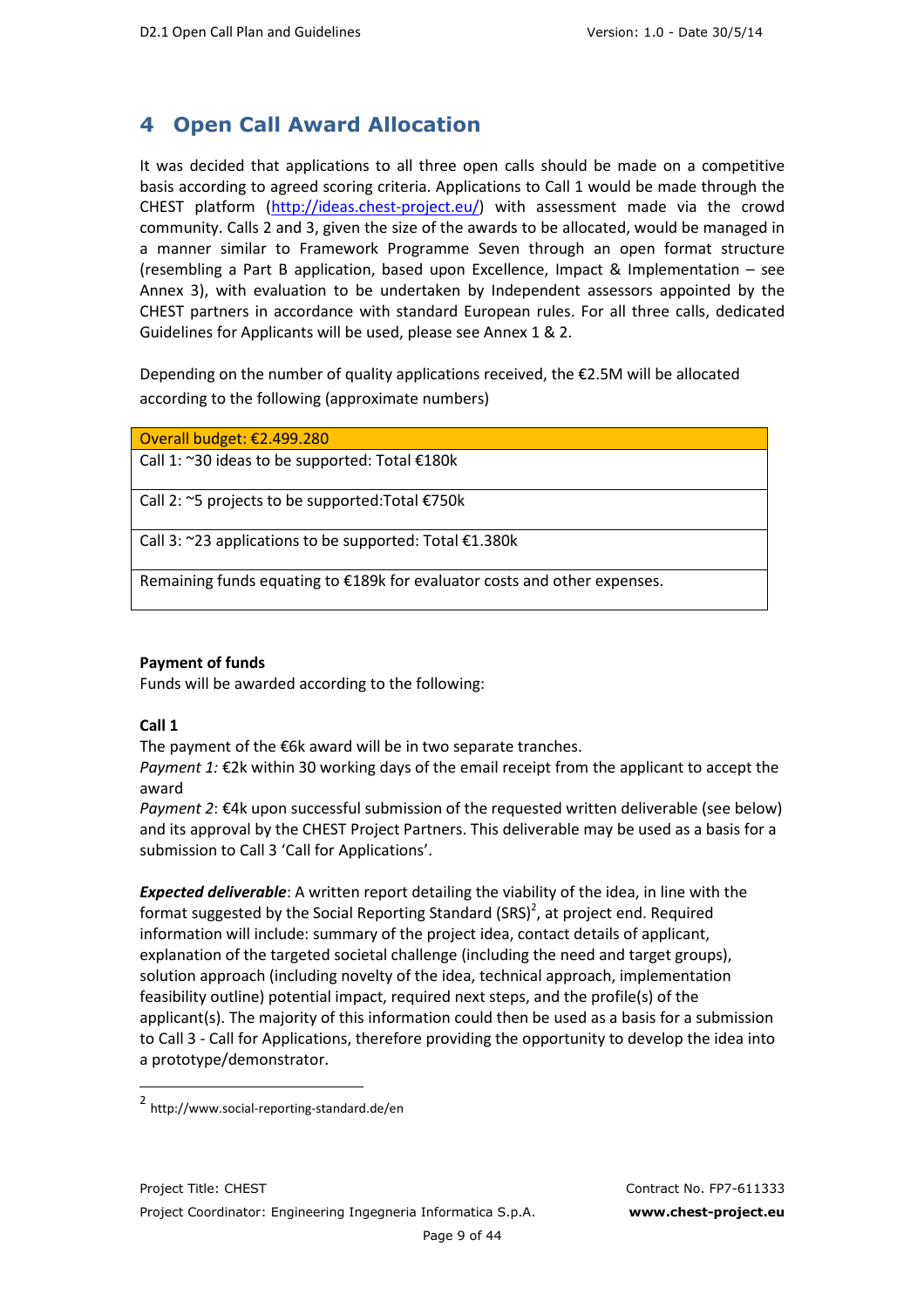**Calls 2 & 3** (in a manner resembling typical EC support)

- Single pre-financing of up to 40% of the total financial contribution at the beginning of the project (start date to be agreed with CHEST Partners).
- Intermediate payment of up 40% of the total financial contribution at mid-point of the project and the signature of the interim report by the CHEST Partners.
- Final 20% after successful completion and the sign off of the final report.

#### *Expected deliverable*

- 1. *A product/process/service* that is ready for market-oriented deployment in an operational environment (for projects supported under Call 2)
- 2. *Final Report.* All participants must complete a 'Final Report' template after the finalisation of the project, when the project is declared ("completed"). This form is required for all projects whether they are successfully or unsuccessfully finished. The document will summarise activities delivered within the scope of CHEST funding as well as the results obtained while executing the project. It will also detail how market introduction is planned. The Report should also be in line with the format suggested by the Social Reporting Standard (SRS).

### **Project monitoring for Calls 2 and 3**

Similar to the approach taken under FP7, all projects funded under Calls 2 and 3 will be assigned a Monitoring Officer (MO) from one of the three existing CHEST Partners who will keep in touch with award recipients during project delivery to ensure that the work is being undertaken as planned and to act as a first point of contact. The MO will also be responsible for the approval and sign off of the two reports.

Each applicant will be required to submit two reports within the project duration:

- (I) Interim report halfway through the duration of the project. This will include a summary of progress made against the project plan, the key achievements made, details of any issues encountered, summary of planned activity. A template will be provided.
- (II) Final report at the end of the project. This report should be submitted within 1 month of the agreed end date of the project and as outlined above will describe the projects main achievements, strategy for exploitation (including a description of any barriers), financing and partnering requirements for any further development/exploitation requirements, timetable for exploitation, potential impact to applicants and targeted social problem. A template will be provided.

Page 10 of 44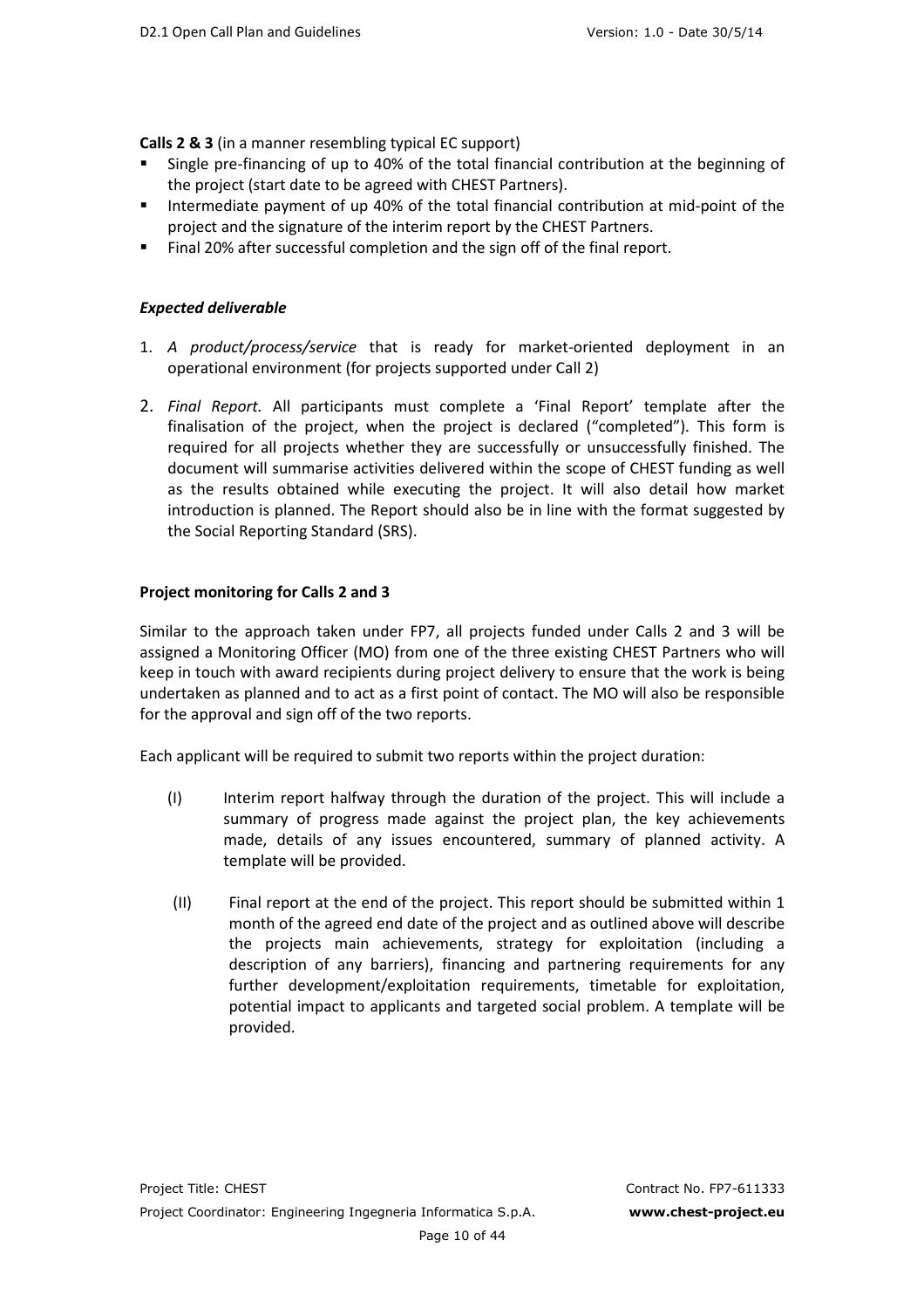# **5 The Evaluation Process**

### **Call 1: The Crowd Assessment Process**

The evaluation applications submitted under Call 1 will be conducted by the CHEST Community Members (i.e. any party registered on the Community Platform). Applications will be evaluated until the  $30<sup>th</sup>$  June 2014.

CHEST Community Members will be asked to evaluate the ideas according to the perceived:

- quality of the idea,
- relevance of the problem targeted,
- appropriateness of the solution,
- potential impact,
- ability of the applicant to deliver the solution

Following the closing date of the crowd assessment process, the CHEST Project Partners will compile the results of the crowd assessment process and will rank the applications based on the scoring received. The highest ranking ideas will then be recommended for support, with the CHEST Partners making the final decision within the limits of funding available. In case of 'ex aequo', the CHEST Project Partners will resolve the ranking according to the same criteria listed above.

### **Calls 2 and 3 (Evaluation by external assessors)**

The proposals submitted shall be evaluated on the basis of the following evaluation criteria:

(a) **Excellence:** Quality and novelty of the project in addressing the challenge.

(b) **Impact:** Relevance of the societal problem addressed and the effectiveness of the project in addressing the needs of the target group and of the proposed measures to exploit the project results.

(c) **Quality of planned project implementation:** Coherence and effectiveness of the work plan, including appropriateness of the allocation of tasks and resources, ability of the applicant to deliver the project and exploit the results.

Each section will be evaluated out of a total of 5 points (15 in total) with the highest scoring proposals selected for support. Guidelines for evaluators will be prepared prior to the evaluation process being initiated.

The external evaluators appointed by the CHEST Partners have been selected based on their experience in the areas of ICT and Social innovation, including some with experience of project evaluation in the context of the Framework Programmes. Up to 25 evaluators have been identified representing a spread of competances, backgrounds and Member state participation. The evaluation process for Calls 2 and 3 (same evaluators across both calls) will consist of: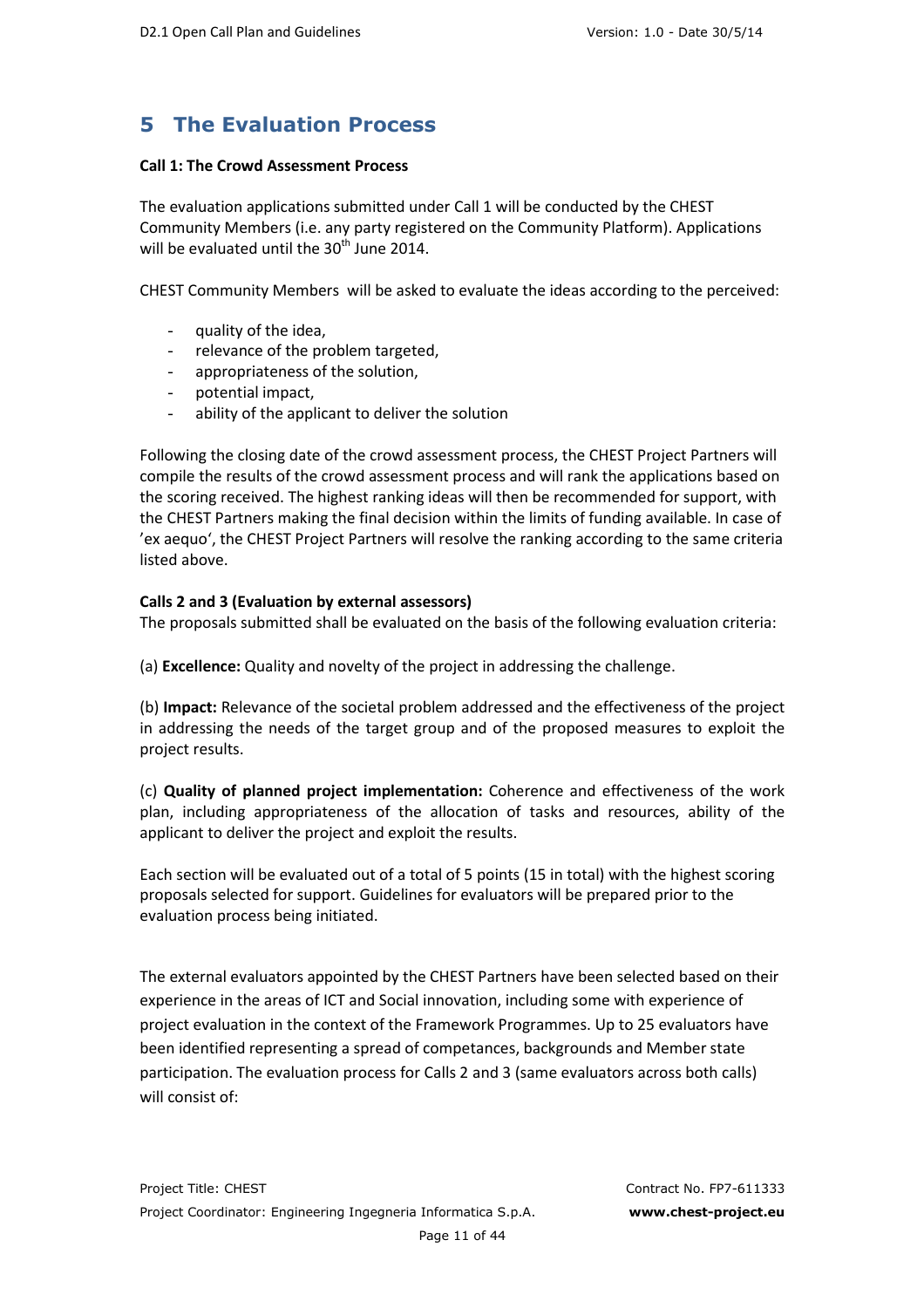- 1. A remote evaluation: each evaluator will receive up to 5-8 proposals via email (immediately after the closing date of the calls). They will then be required to review each proposal in line with the evaluation guidelines to be provided with comments and scoring for each section.. Evaluation can be undertaken remotely.
- 2. A physical project selection meeting (potentially for Call 2, certainly for Call 3): A one-day meeting within which the highest scoring proposals will be selected.

### **Project category selection**

Given the broad definition of the term Societal Challenge, specific categories were identified through existing measures such as those defined under CAPS, H2020, the Nominet Trust<sup>3</sup> and Ashoka Changemakers<sup>4</sup>. Based on a combination of all sources, for all three calls, the specific challenge targeted by applicants has been defined as

- 1. Knowledge Society and Education
- 2. Social Inclusion, Human Rights and Equality
- 3. Civic Empowerment and Community Engagement
- 4. Environment and Sustainability
- 5. Health and Demographic Change
- 6. Economic Empowerment and Prosperity
- 7. Other

A similar approach was taken to the definition of categories for the term 'digital solution'under all three calls

- 1. Social Software
- 2. Open Source
- 3. Physical Computing
- 4. Geolocation
- 5. Web/Internet
- 6. Audiovisual
- 7. Data
- 8. Mobile
- 9. Other

 $\overline{a}$ 

Project Coordinator: Engineering Ingegneria Informatica S.p.A. **www.chest-project.eu**

<sup>&</sup>lt;sup>3</sup> http://socialtech.org.uk/

<sup>4</sup> http://www.changemakers.com/opportunities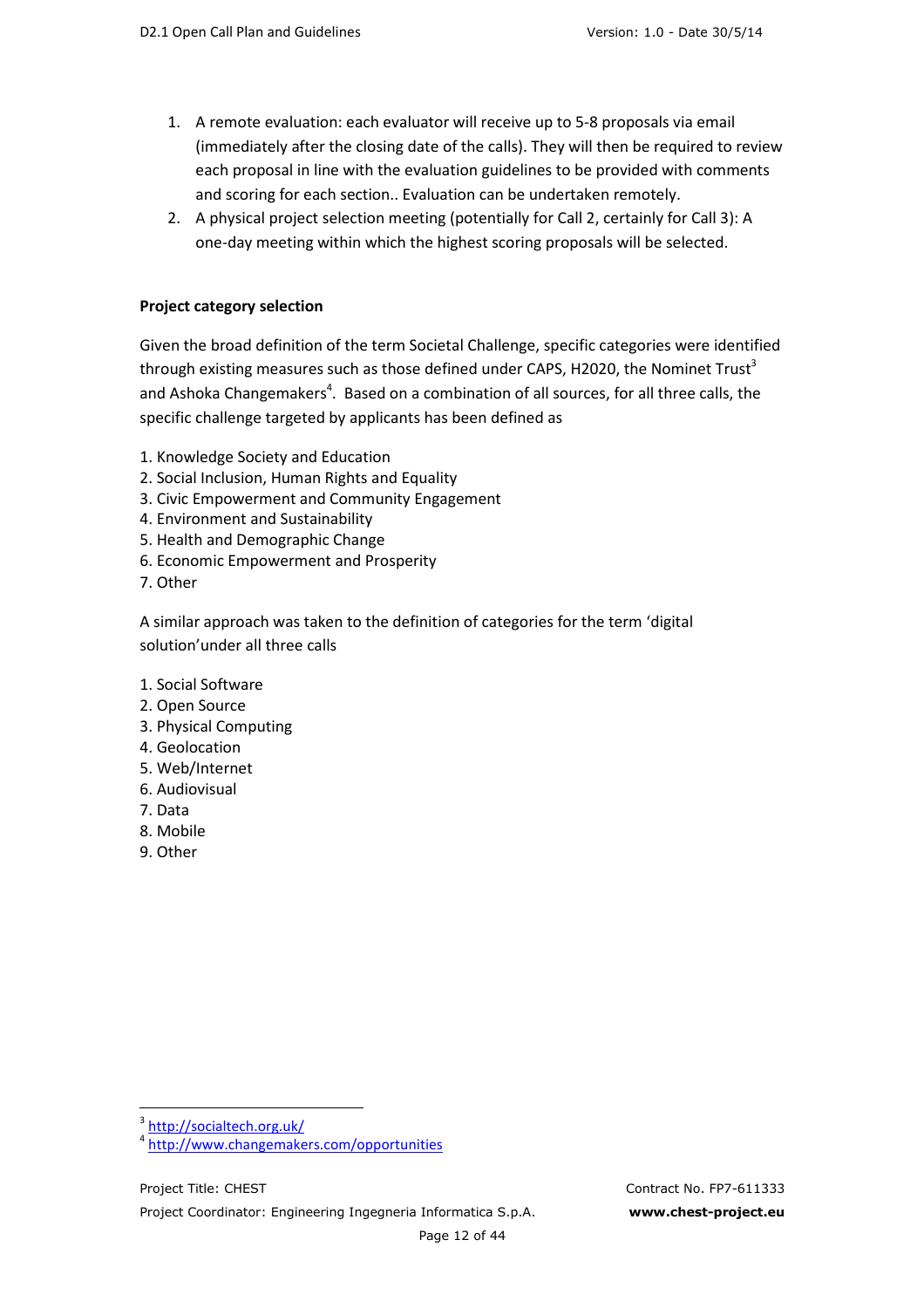## **6 APPENDIX: Appendix 1: Guidelines for Applicants, Call 1: Call for Ideas**

# **GUIDELINES FOR APPLICANTS**

# **Valid for Call 1 'Calls for Ideas'**

**January 2014** 



Valid for Call 1 'Call for Ideas' of the CHEST project, which is supported by the **Seventh Framework programme of the European Commission**

Page 13 of 44



Project Title: CHEST Project Coordinator: Engineering Engineering Ingegneria Informatica S.p.A. **www.c**

Contract No. FP7-611333 **www.chest-project.eu**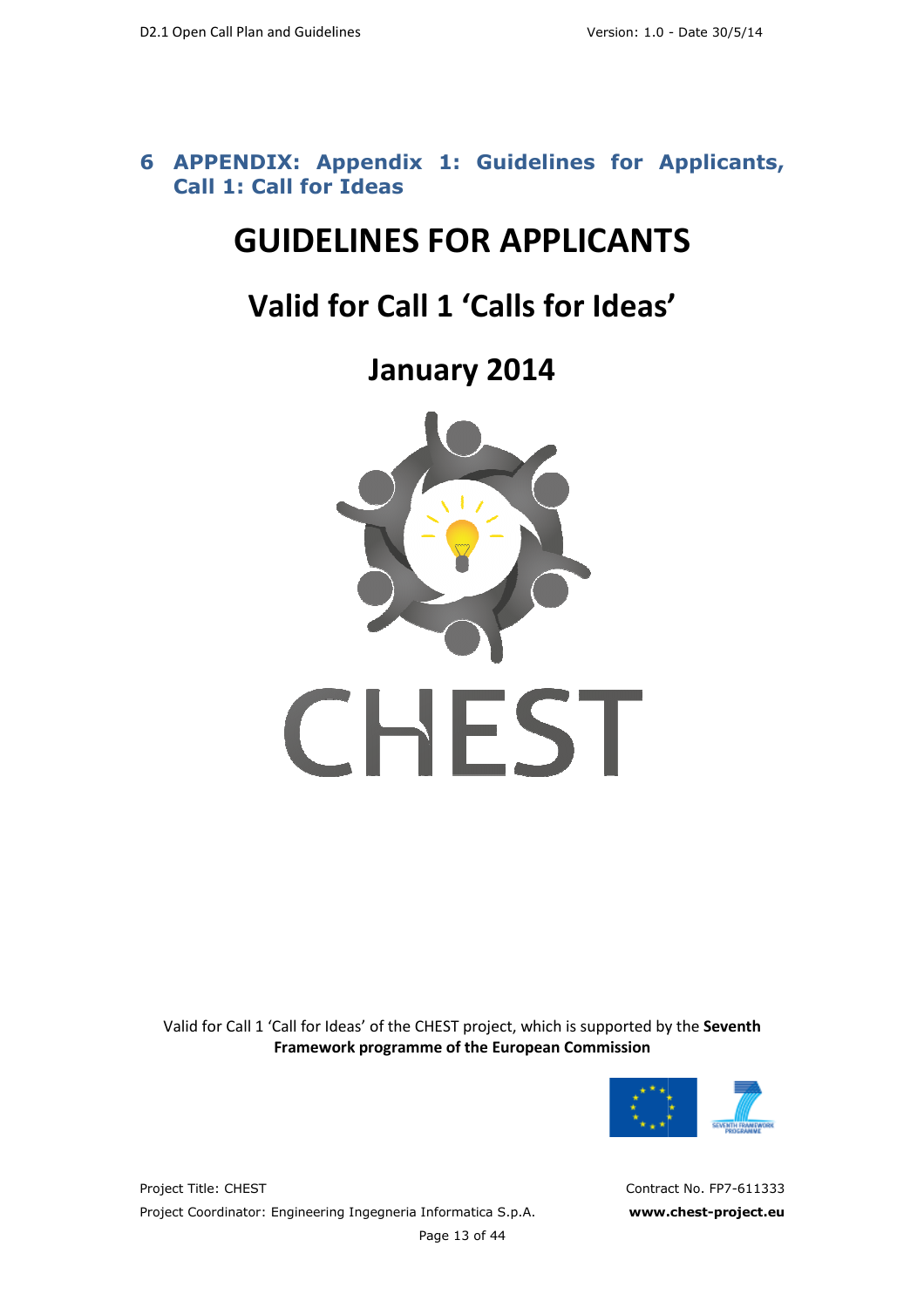### **1. The CHEST Project - Summary**

CHEST (Collective enHanced Environment for Social Tasks) is a 30 month Research and Development project supported under the Seventh Framework Programme to promote the development of digital based innovations that have the potential to address key societal challenges.

CHEST is based on the collaboration of three partners, Engineering Ingegneria Informatica SpA (IT), PNO Consultants Ltd (UK) and the European Institute for Participatory Media e.V. (D).

In addition to the development of an online community platform (www.chest-project.eu) that will facilitate the sharing and exchanging of ideas, the CHEST project will also invest up to €2.5 million in seed finance for highly innovative digital based technologies, concepts and systems that address a specific societal challenge. The €2.5 million will be allocated through three open rounds, the first of which will open on the  $31<sup>st</sup>$  January 2014.

The type of the societal challenge targeted is open and can include any economic, environmental or social problem currently facing European citizens (potential categories are detailed in Section 5).

It will be the task of the applicant to justify why there is a need for their idea or solution with an understanding of the potential impact that could be achieved. Although open in topic, any challenge targeted cannot be limited to a single location or community but instead must be representative of a larger European issue.

Ideas can be submitted by any individual or legal entity (either as a single applicant or collaborative submission), including private companies (irrespective of size), academic organisations or public bodies. All ideas must be submitted via the CHEST website (www.chest-project.eu), according to the timetable described on page 6.

Both applicants and those organisations registered on the CHEST Community Platform **(referred to as 'CHEST Community Members')** will also have the opportunity to evaluate and discuss the ideas that have been submitted.

Submissions made to *Call 1 - Calls for Ideas* will be assessed and evaluated solely by the CHEST Community Members according to the crowd assessment evaluation criteria described on page 7. Only the highest ranked ideas will receive an award.

Submissions made to Call 2 and Call 3 will be assessed by independent expert assessors, according to EC rules.

**PLEASE NOTE: This document contains the eligibility criteria, key dates, competition process and application form details specific to Call 1- Call for Ideas. It is essential for applicants to read this document before submitting their idea for evaluation.** 

Applicants wishing to apply for support through *Call 2 - Call for Partners* or *Call 3 - Call for Applications* should refer to the individual guidance documents for these call strands.

Page 14 of 44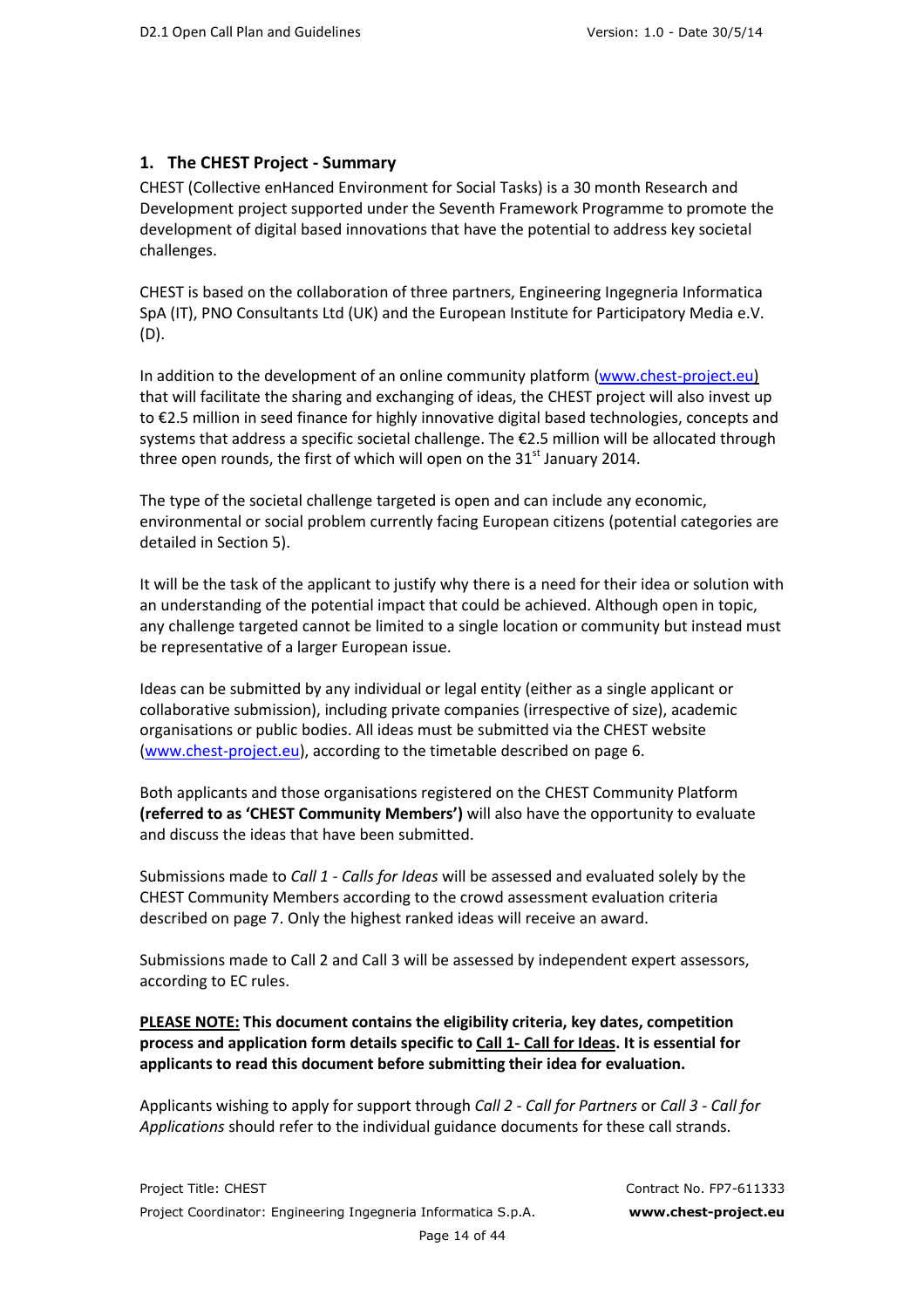Project Title: CHEST CONTRACTES Project Coordinator: Engineering Ingegneria Informatica S.p.A. **www.chest-project.eu**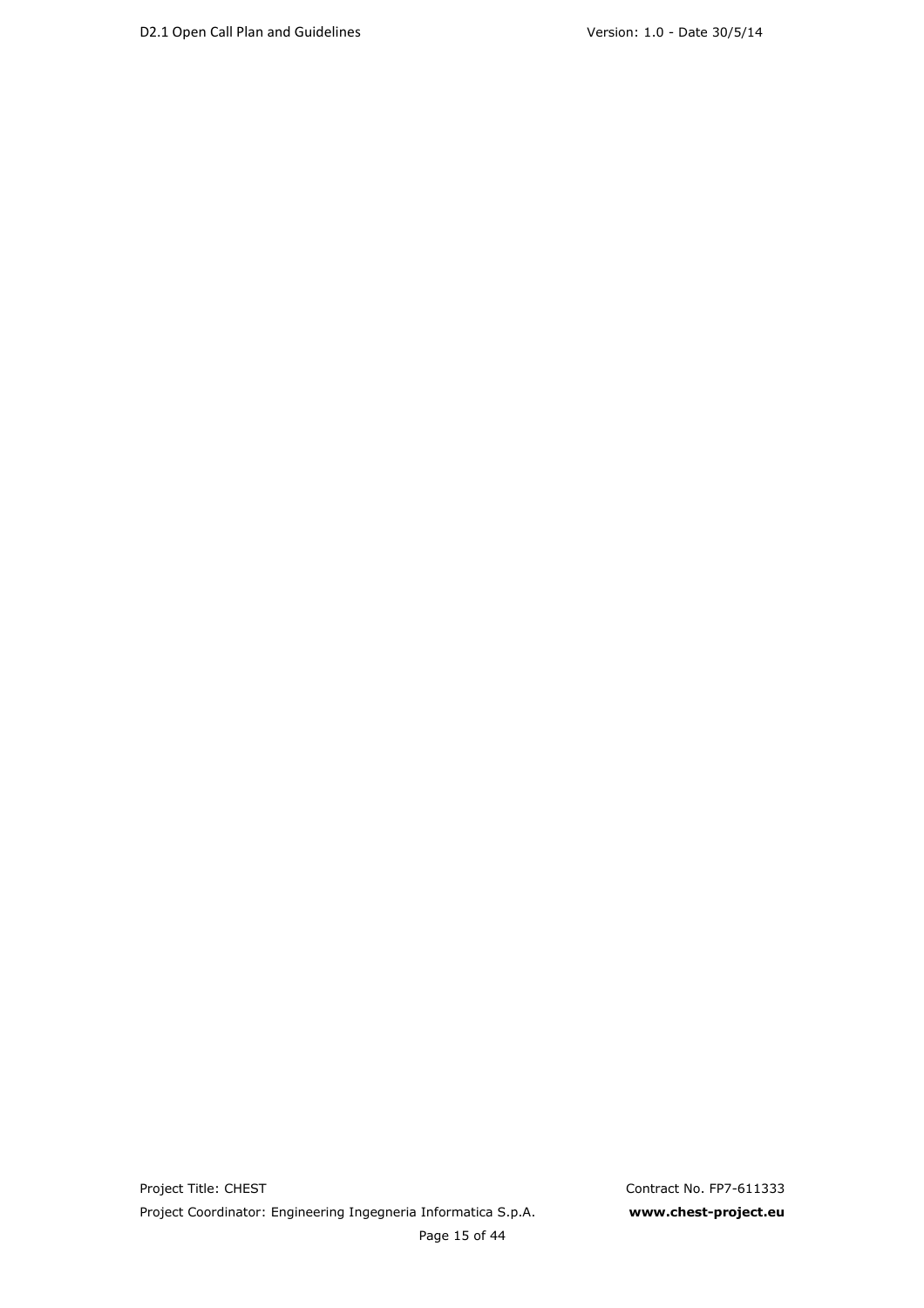## **2. The CHEST Competition**

The €2.5m available will be allocated through three specific calls.

### **Call 1 – Calls for Ideas**

### **Award of €6k to investigate an innovative idea**.

This call will support projects that seek to explore the technical feasibility, social impact potential

or commercial viability of an idea. Activities could include market research or desk based investigation regarding the need and potential of an idea, competitor analysis, and even initial planning to take the project to a prototype stage, including potential costs and timescales.

*Expected Deliverable:* A short written report detailing the viability of the idea, in line with the format suggested by the Social Reporting Standard (SRS), will be requested at project end. Please refer to http://www.social-reporting-standard.de/en for details on SRS. Required information will include: summary of the project idea, contact details of applicant, explanation of the targeted societal challenge (including the need and target groups), solution approach (including novelty of the idea, technical approach, implementation feasibility outline) potential impact, required next steps, and the profile(s) of the applicant(s). The majority of this information could then be used as a basis for a submission to Call 3 - Call for Applications, therefore providing the opportunity to develop the idea into a prototype/demonstrator. *It should be noted that a submission to Call 3 will be expected for projects selected for awards under Call 1*.

### **Call 2 - Call for Partners**

### **Financial contribution of up to €150K to develop an innovative 'market ready' product, service or process**.

This call will support projects that seek to advance a novel idea or basic research investigation to a stage that could be classified as 'market ready' (ready for deployment/roll out in the field).

Eligible activities include: advanced prototype development and evaluation (resulting in a market ready deliverable) and the development of marketing/exploitation strategies (including routes to market).

Further information regarding Call 2 and expected deliverables can be found in the Guidance for Applicants specific to this call category.

### **Call 3 - Call for Applications**

This call will seek to support the best projects resulting from Call 1. The call will also invite submissions from new applicants. **Projects will be funded up to €60K**. Activities should aim to advance an innovative idea to the development of a prototype/demonstrator of a technologically innovative product, service or process. This can include the development of a prototype that could be classified as a 'works-like' and 'looks-like' version of the expected final solution which could not be sold commercially. Eligible activities include prototype development, trials and testing and the development of a business plan indicating routes for future exploitation.

Further information regarding Call 3 and expected deliverables can be found in the Guidance for Applicants specific to this call category.

Page 16 of 44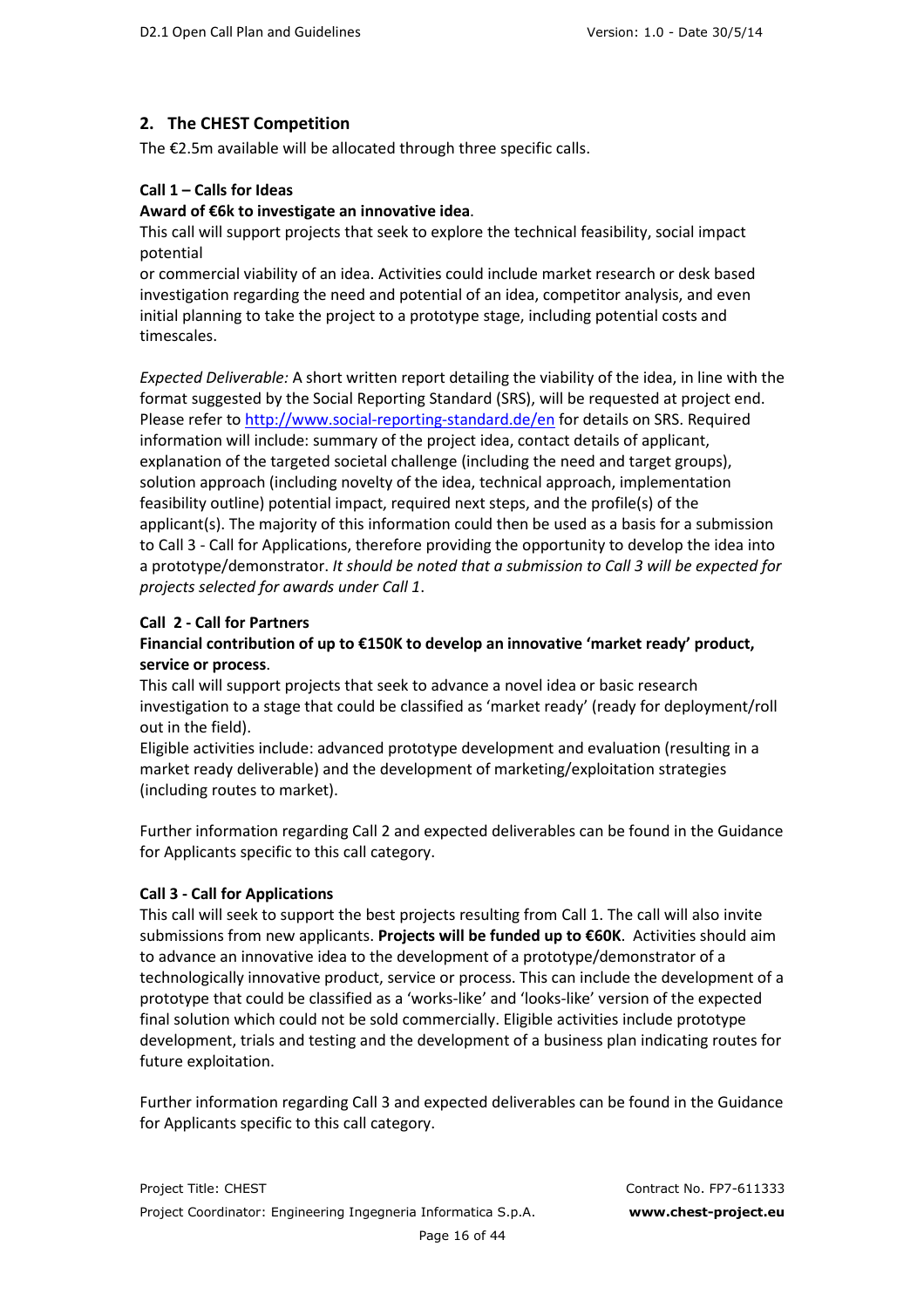## **3. Funding and Eligibility**

- The project must be based on activity conducted within an established Member State or an FP7 Associated country<sup>5</sup>. Proof of address may be requested.
- Projects must meet all of the requirements for submission as detailed in these Guidelines for Applicants document.
- Any idea submitted must offer a level of innovation or novelty must be digital-based and must be targeted towards a specific and clearly defined societal challenge.
- The same project idea can only be submitted once within a particular call. However, it is acceptable for the same idea to be submitted under both Call 1 and Call 3.
- The project must meet the scope of the competition as detailed in the Summary section above.
- Ideas can be submitted by any individual or legal entity, including private companies (irrespective of size), academic organisations or public bodies.
- In consideration of the results of the evaluation procedures, any awards made are at the sole discretion of the CHEST Project Partners and are not subject to appeal.
- The applicant must agree to the terms of use of the CHEST website in full.
	- o *You must not use our website in any way that causes, or may cause, damage to the website or impairment of the availability or accessibility of the website; or in any way which is unlawful, illegal, fraudulent or harmful, or in connection with any unlawful, illegal, fraudulent or harmful purpose or activity.*
	- o *You must not use our website to copy, store, host, transmit, send, use, publish or distribute any material which consists of (or is linked to) any spyware, computer virus, Trojan horse, worm, keystroke logger, rootkit or other malicious computer software.*
	- o *You must not conduct any systematic or automated data collection activities (including, without limitation, scraping, data mining, data extraction and data harvesting) on or in relation to our website without our express written consent.*
	- o *You must not use our website to transmit or send unsolicited commercial communications.*
	- o *You must not use our website for any purposes related to marketing without our express written consent.*
	- o *You must not post or transmit any unlawful, threatening, libellous, harassing, defamatory, vulgar, obscene, pornographic, profane, or otherwise objectionable content.*

### **Levels of Funding**

l

Applicants must decide which call is most appropriate to the nature and maturity of their idea and funding requirement. Funding is subject to the following maximum values and project durations.

| Call           | <b>Maximum Award</b> | <b>Maximum Project Duration</b> |
|----------------|----------------------|---------------------------------|
| Call for Ideas | €6К                  | 2 months                        |

<sup>&</sup>lt;sup>5</sup> The FP7 Associated countries are Albania, Bosnia and Herzegovina, Croatia, FYR Macedonia, Iceland, Israel, Liechtenstein, Montenegro, Norway, Serbia, Switzerland, Turkey.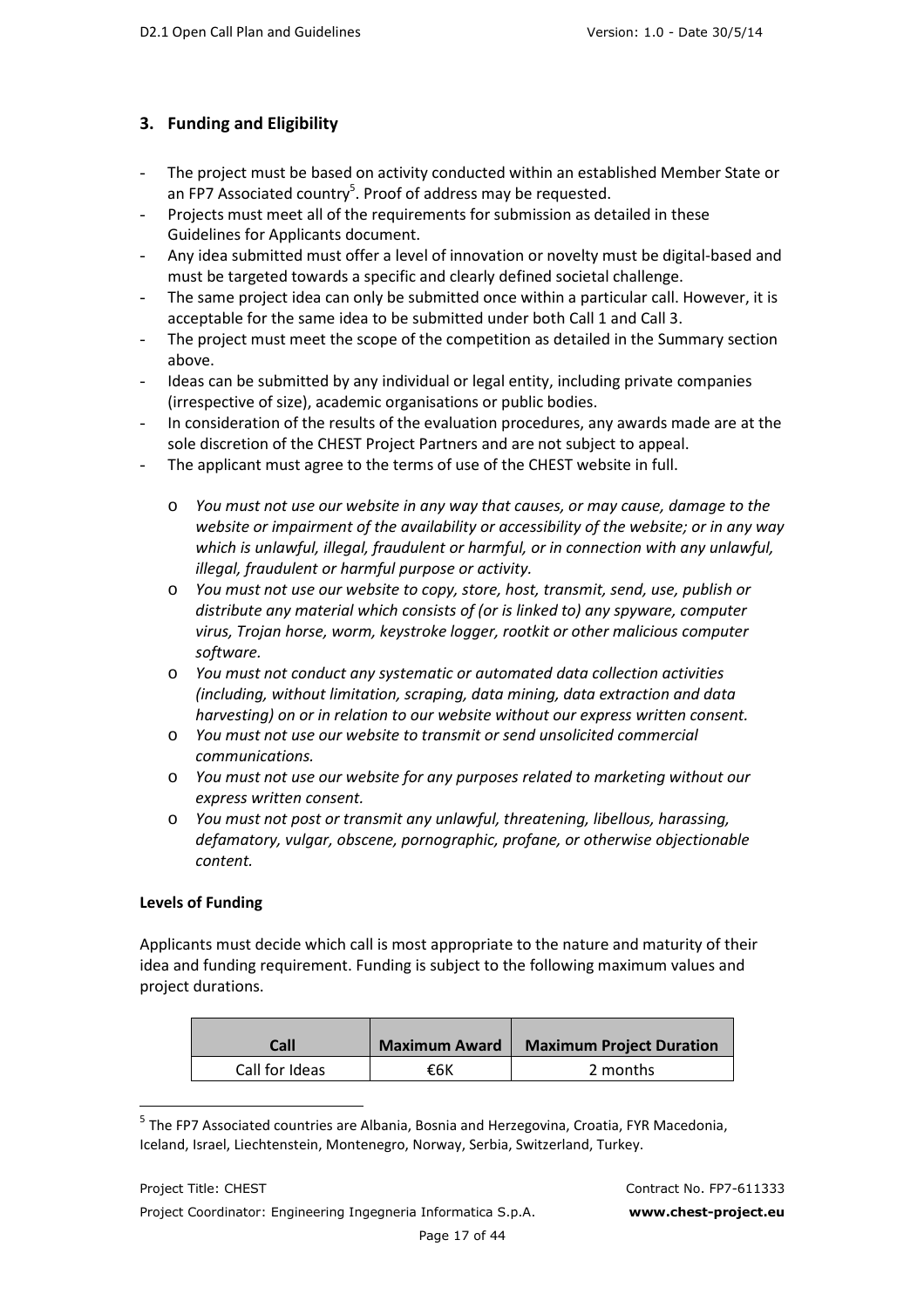| <b>Call for Partners</b>     | €150 $k$ | 12 months |
|------------------------------|----------|-----------|
| <b>Call for Applications</b> | €60k     | 12 months |

### **4. How to apply for this Competition**

Each Call is based on a one stage submission process - there is no expression of interest or pre-qualification stage.

### **Registration**

All ideas must be submitted by via the CHEST website. To enter the competition, applicants must first register on the website (with a first and last name, an email address and a password) or register using a Facebook, Twitter or a LinkedIn account. In case of email registration, the applicant will receive an email with the credential to login. After the first login, the user can change the password through the "my profile" button. Once registered the applicant can log in to the website at any time in order to complete the submission. Reregistration is not required for applications in future calls as the system will retain applicant information with a record of previous submissions. Each new idea submitted under a specific call requires a new application.

### **Competition Timetable**

The CHEST Competition will be undertaken according to the following timetable.

| <b>Timeline Summary</b>                   | Call                          | <b>Date</b>                                        |
|-------------------------------------------|-------------------------------|----------------------------------------------------|
| <b>CHEST Competition opens.</b>           | Call 1: Call for Ideas        | 31st January 2014                                  |
| Launch of Call 1 - Calls for Ideas        |                               |                                                    |
| Deadline for the submission of            |                               | 17.00 CET 31st May 2014**                          |
|                                           |                               |                                                    |
| applications for Call 1                   |                               |                                                    |
| <b>Evaluation process</b>                 |                               | From 15 <sup>th</sup> February to the              |
|                                           |                               | 30 <sup>th</sup> June 2014                         |
| Notification of Decision                  |                               | From 30 <sup>th</sup> June 2014                    |
|                                           |                               |                                                    |
| Launch of Call 2 - Calls for Partners*    | Call 2: Calls for Partners    | 31 <sup>st</sup> March 2014                        |
| Deadline for the submission of            |                               | 17.00 CET 31 <sup>st</sup> May 2014                |
| applications for Call 2                   |                               |                                                    |
| <b>Evaluation process</b>                 |                               | From $1^{st}$ June to $31^{st}$ July               |
|                                           |                               | 2014                                               |
| <b>Notification of Decision</b>           |                               | From the 31 <sup>st</sup> July 2014                |
| <b>Signing of Grant Agreements</b>        |                               | From the 31 <sup>st</sup> July to 31 <sup>st</sup> |
|                                           |                               | October 2014                                       |
| Earliest project start date               |                               | From 1st November 2014                             |
|                                           |                               |                                                    |
| Launch of Call 3 - Call for applications* | Call 3: Call for Applications | 31 <sup>st</sup> July 2014                         |
| Deadline for the submission of            |                               | 17.00 CET 30 <sup>th</sup> September               |
| applications for Call 3                   |                               | 2014                                               |
| <b>Evaluation process</b>                 |                               | From 1st October to 17 <sup>th</sup>               |
|                                           |                               | November 2014                                      |
| <b>Notification of Decision</b>           |                               | From the 17 <sup>th</sup> November                 |

Project Title: CHEST CONTRACT CHEST CONTRACT NO. FP7-611333 Project Coordinator: Engineering Ingegneria Informatica S.p.A. **www.chest-project.eu**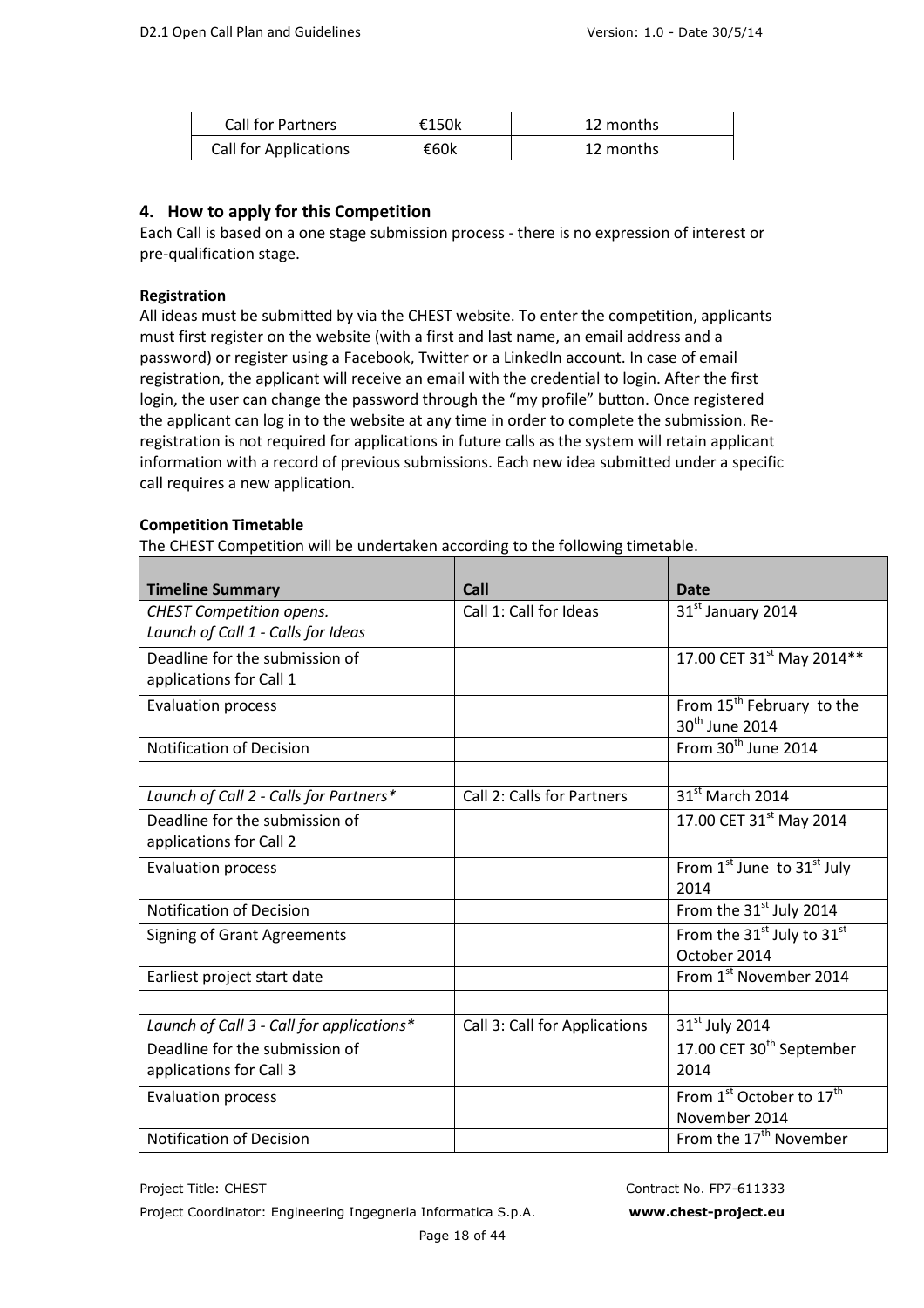|                             | 2014                                                           |
|-----------------------------|----------------------------------------------------------------|
| Signing of Grant Agreements | $^{\prime}$ From 17 <sup>th</sup> November to 31 $^{\rm st}$ . |
|                             | December 2014                                                  |
| Earliest project start date | 2 <sup>nd</sup> January 2015                                   |

\**The CHEST Project Partners reserve the right to adjust the timetable of the calls.*  \*\* Deadline extended from the 30<sup>th</sup> April 2014

The submission deadlines for all calls is **17.00 CET**. We are unable to accept any applications after this time. **Please do not leave your submission to the last minute.** 

*If any technical difficulties arise or if you identify any errors in your submission, we will not be able to grant an extension to the above deadlines. It is your responsibility to ensure you follow the competition guidance rules and in doing so allow sufficient time to complete all of the* 

*submission requirements described in this document.*

### **Call 1: The Crowd Assessment Process**

The evaluation applications submitted under *Call 1 Call for Ideas* will be conducted by the CHEST Community Members (i.e. any party registered on the Community Platform). Applications can be evaluated 15 days after the official launch of the call, i.e. from the  $15<sup>th</sup>$ February 2014 until the  $30<sup>th</sup>$  June 2014.

### **All ideas submitted will be publically visible with the potential to be evaluated and commented upon by the CHEST Community Members. It is expected that up 30 ideas in total will receive support.**

CHEST Community Members will be asked to evaluate the ideas according to the perceived:

- quality of the idea.
- relevance of the problem targeted,
- appropriateness of the solution,
- potential impact,
- ability of the applicant to deliver the solution

Further guidance can be found in Section 5

Following the closing date of the crowd assessment process, the CHEST Project Partners will compile the results of the crowd assessment process and will rank the applications based on the scoring received. The highest ranking ideas will then be recommended for support, with the CHEST Partners making the final decision within the limits of funding available. In case of 'ex aequo', the CHEST Project Partners will resolve the ranking according to the same criteria listed above.

### **Notification**

Following the ranking of projects, applicants will be informed by email whether the application was successful.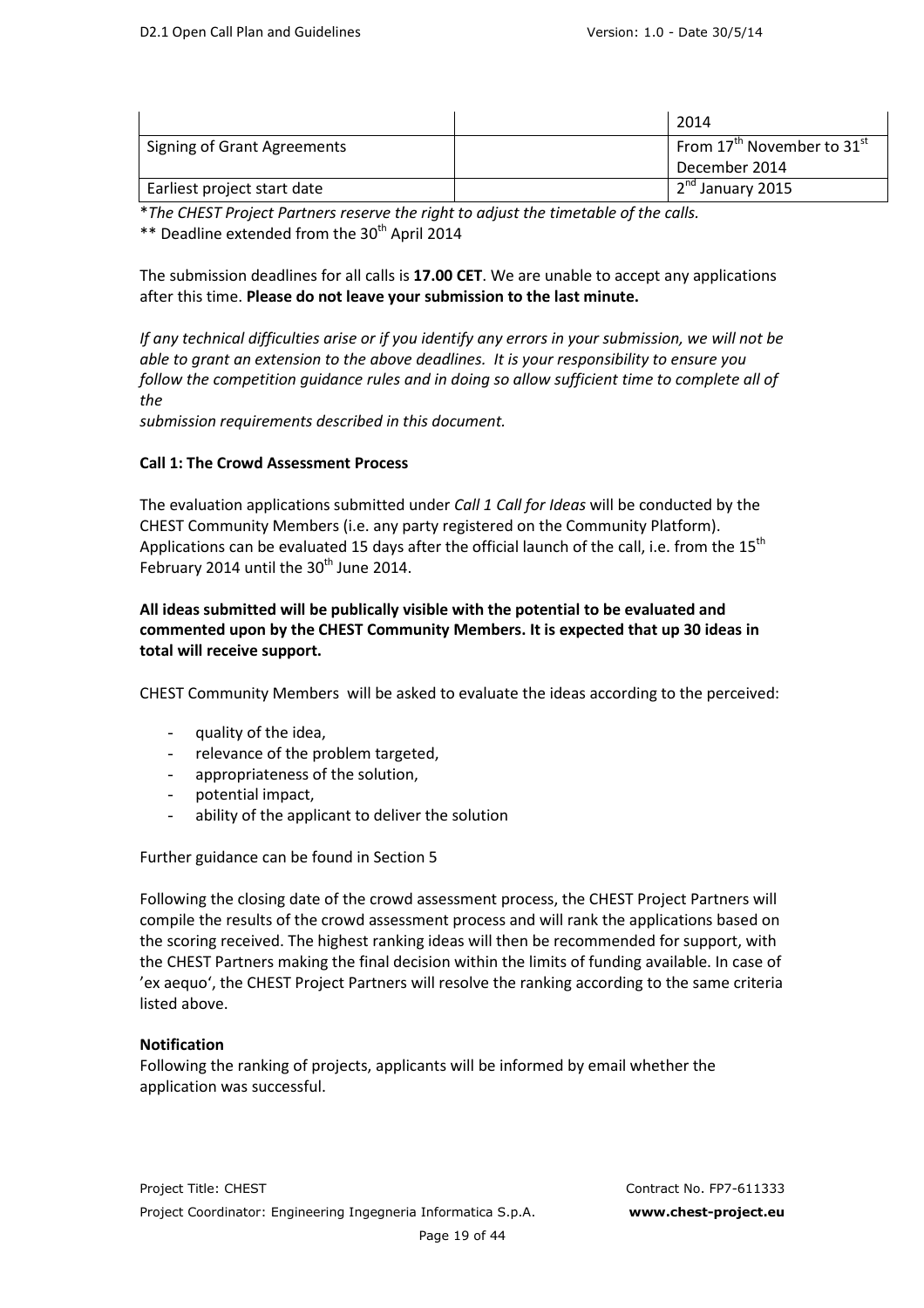At the end of the application and assessment process for Call 1, the CHEST Project Partners will also publicise the results of the competition on the CHEST website with a short description of the ideas supported. The CHEST Project Partners may also include reference to some of the successful applications in any dissemination material related to the project such as future press releases.

No explanations of the results of the assessment of ideas for Call 1 can be provided by the CHEST consortium beyond the results of the crowd voting. This applies to both successful and unsuccessful applicants.

### **Successful Applicants**

Successful applicants will receive an email with information about the next steps and a template for the completion of the written deliverable (basis for a submission to Call 3).

If the applicant wishes to accept the award, they will need to reply to the email confirming acceptance with your bank details for payment purposes. The award must be accepted within 10 working days of receiving this email. Failure to do so will result in withdrawal of the award offer.

The CHEST Project Partners also have the right to contact award recipients at any point during the project delivery to monitor progress and to ensure that projects are successfully completed**.**The CHEST project partners have the right to require interim progress reports from the award recipients on a per-need basis, at its discretion. The award recipients are obliged to provide interim progress reports if requested by the CHEST project partners

### **Call 1 Payment of funds**

The payment of the €6k award will be in two separate tranches.

*Payment 1:* €2k within 30 working days of the email receipt from the applicant to accept the award

*Payment 2*: €4k upon successful submission of the requested written deliverable and its approval by the CHEST Project Partners. This deliverable may be used as a basis for a submission to Call 3 'Call for Applications'.

### **5. Completion of the Online Application**

**This section explains the structure of the application form for a submission to** *Call 1- Call for Ideas* **and offers guidance on the information to include in each section**. It is important that applicants address and respond to each question clearly to enable the Community Members to fully understand and evaluate your idea. Applicants are encouraged to fully utilise the character limits set for each question. All ideas should be submitted in English.

The structure of the submission is as follows (all sections **are mandatory unless otherwise stated**):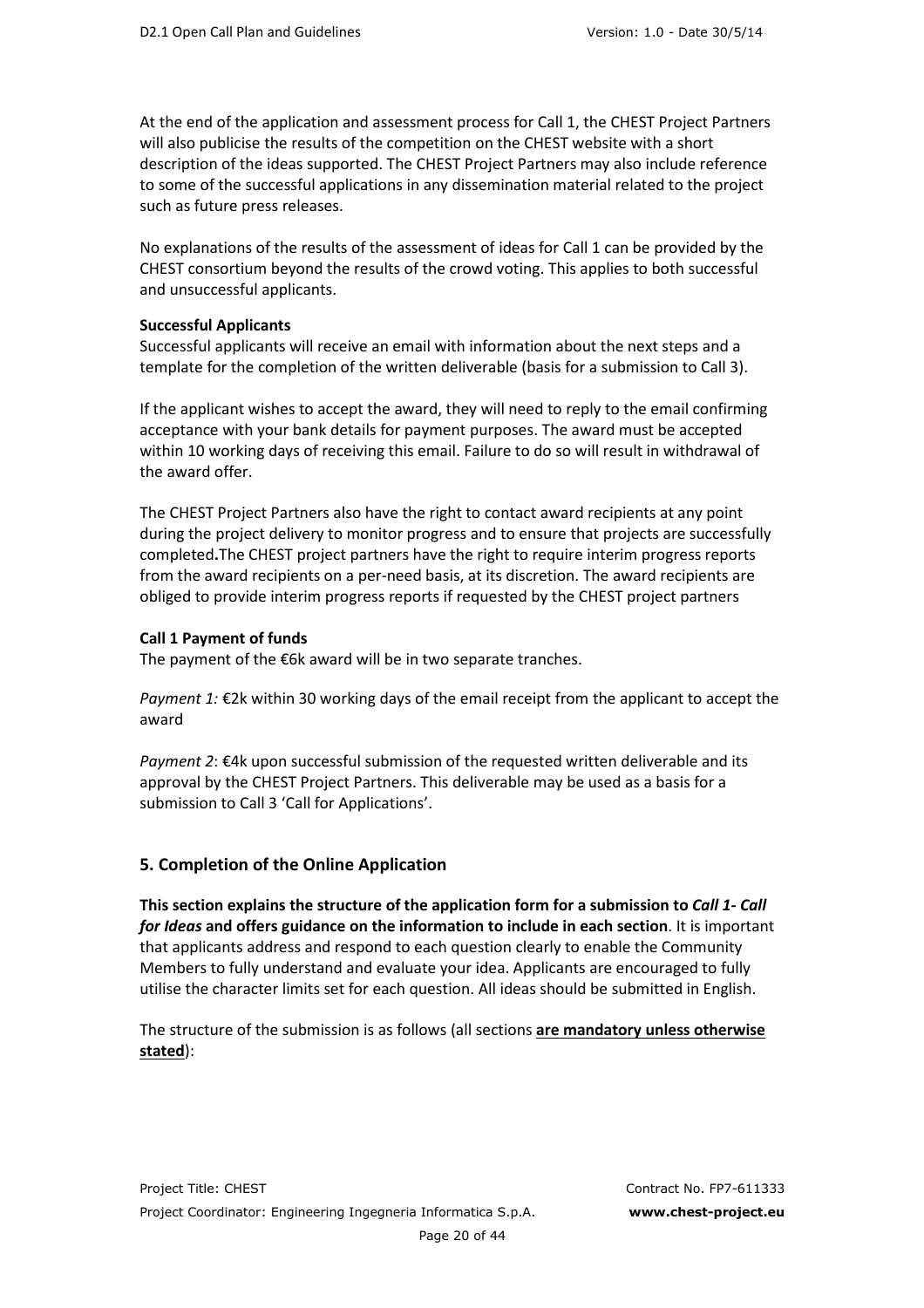| <b>Question</b>                | <b>Guidance</b>                                                              |
|--------------------------------|------------------------------------------------------------------------------|
| <b>Categories of societal</b>  | Select the category(s) that best describes the societal challenge.           |
| challenges                     | 1. Knowledge Society and Education                                           |
|                                | 2. Social Inclusion, Human Rights and Equality                               |
|                                | 3. Civic Empowerment and Community Engagement                                |
|                                | 4. Environment and Sustainability                                            |
|                                | 5. Health and Demographic Change                                             |
|                                | 6. Economic Empowerment and Prosperity                                       |
|                                | 7. Other                                                                     |
|                                |                                                                              |
| <b>Categories of digital</b>   | Select the category(s) that best describes the digital aspect of the idea.   |
| solutions                      | 1. Social Software                                                           |
|                                | 2. Open Source                                                               |
|                                | 3. Physical Computing                                                        |
|                                | 4. Geolocation                                                               |
|                                | 5. Web/Internet                                                              |
|                                | 6. Audiovisual                                                               |
|                                | 7. Data                                                                      |
|                                | 8. Mobile                                                                    |
|                                |                                                                              |
|                                | 9. Other                                                                     |
|                                |                                                                              |
| <b>Idea title</b>              | Max 50 characters.                                                           |
| <b>Idea outline</b>            | Provide a short summary of the idea that could be used for future            |
|                                | publicity (max 250 characters).                                              |
| Idea image (optional)          | An image visualizing the idea (maximum file size: 8 MB; allowed              |
|                                | extensions: png, gif, jpg, jpeg)                                             |
| <b>Challenge description</b>   | Describe the type of targeted societal challenge and identify why there is a |
|                                | need for the idea (max 800 characters).                                      |
| <b>Solution description</b>    | Describe the idea and summarise the intended activities if successful in     |
|                                | receiving an award through Call 1 (max 800 characters).                      |
|                                |                                                                              |
|                                |                                                                              |
| <b>Target group and social</b> | Identify who will benefit and the potential benefits - this can include      |
| impact                         | social, environmental, economic or sustainability aspects (max 800           |
|                                | characters).                                                                 |
| <b>Competences of the</b>      | Detail any relevant skills and experience that demonstrates the capability   |
| applicant                      | of the applicant to develop and advance the idea (max 400 characters).       |
|                                |                                                                              |
| <b>Video link (optional)</b>   | You can include a link to a video (hosted on popular video platforms like    |
|                                | youtube, vimeo, etc.) detailing and visualizing your idea. Please note that  |
|                                | a short video (no longer than 5 minutes) could help crowd based voters to    |
|                                | better understand your idea.                                                 |
| <b>Proposer Details</b>        | Enter the full name of the applicant organisation (if applicable).           |
|                                | Enter the full name of the person responsible for the application.           |
|                                |                                                                              |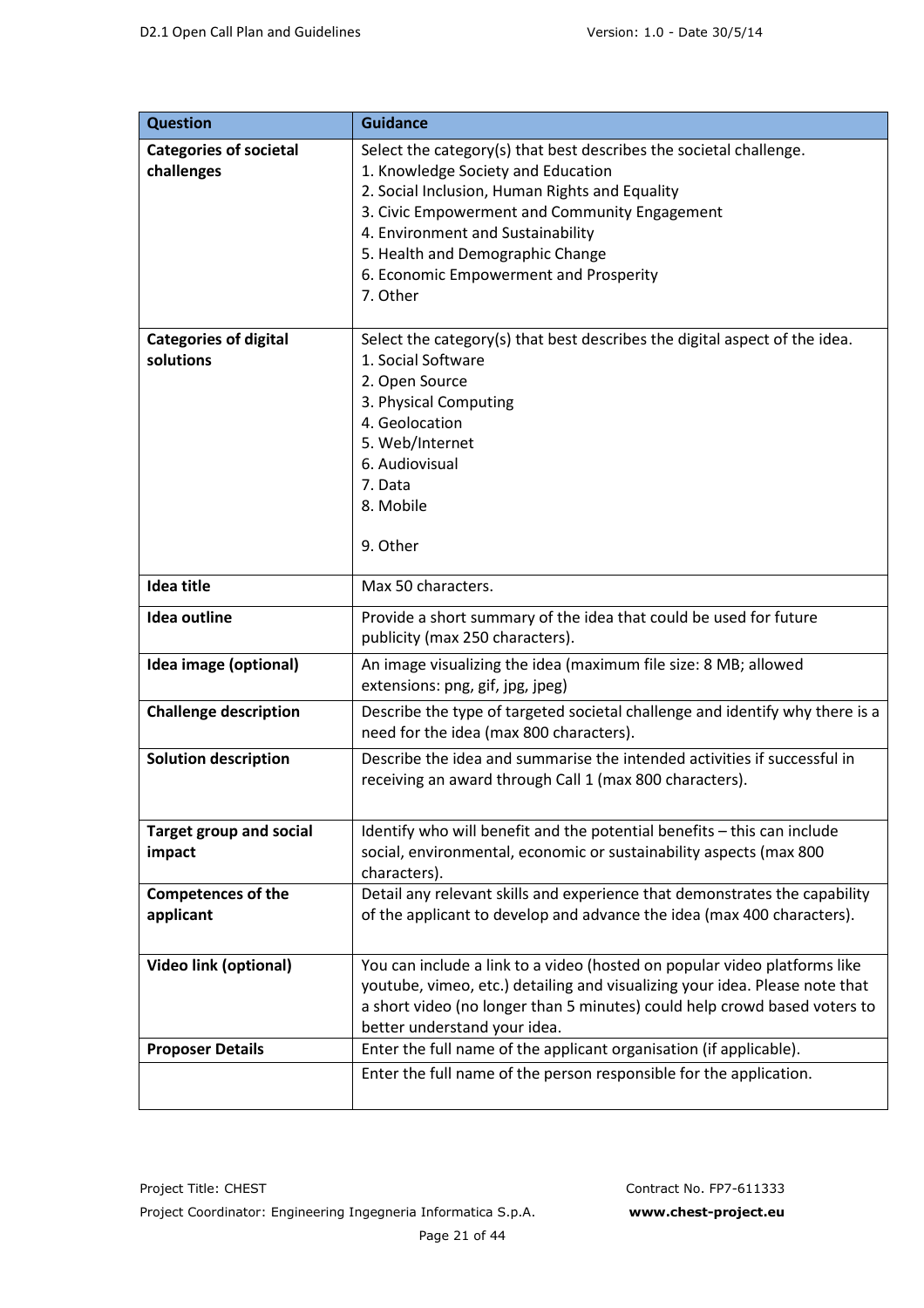| Enter the full postal address & postcode (including country), email address<br>and telephone number of the person responsible for the application |
|---------------------------------------------------------------------------------------------------------------------------------------------------|
| How did you hear about the CHEST Competition?                                                                                                     |

## **6. Further information**

If you require further information or for any questions regarding this competition, please email info@chest-project.eu

### **7. Terms**

### **7.1 Ownership of Intellectual Property/Use of the entries**

Ownership of the idea and of its implementation results, including industrial and intellectual property rights, and any reports and other documents relating to it, shall remain with the applicant.

Without prejudice to the previous paragraph, applicants grant the Commission and the CHEST Project Partners the right to display, reproduce by any technical procedure, translate or communicate the idea and its results by any medium, including on any website relating to the CHEST project, provided it does not thereby breach its confidentiality obligations or existing industrial and intellectual property rights.

Any communication or publication by Competition winners shall indicate that the project has received funding from the European Union displaying the EU logo and FP7 logo on all printed and digital material, including websites and press releases.

By submitting an entry, applicants declare that they have obtained, or will obtain, all authorisations, consents and permissions necessary to submit their entry, carry out their proposal and comply with these terms and conditions and, to the best of their knowledge, that their entry will not infringe any intellectual property or other third party rights or breach any contractual obligation.

The Commission and CHEST Project Partners assume no responsibility for disputes between persons claiming copyrights in relation to an entry submitted for the Competition.

Where industrial and intellectual property rights, including rights of third parties, exist, prior to the Competition ('pre-existing intellectual property rights'), contestants shall establish a list which shall specify all rights of ownership and use in the pre-existing intellectual property rights and may be asked to disclose it to the Commission or CHEST Project Partners – should they be selected as recipients of an award– at the latest prior to the commencement of implementation of their proposal.

Award recipients shall ensure that they have all rights to use any pre-existing intellectual property in the submission of their application and the implementation of their project if selected for support.

Applicants are encouraged to pursue appropriate intellectual property protection (including but not limited to patents, copyright, trademark, trade secret, etc.) to protect their entry prior to disclosure in the competition.

Page 22 of 44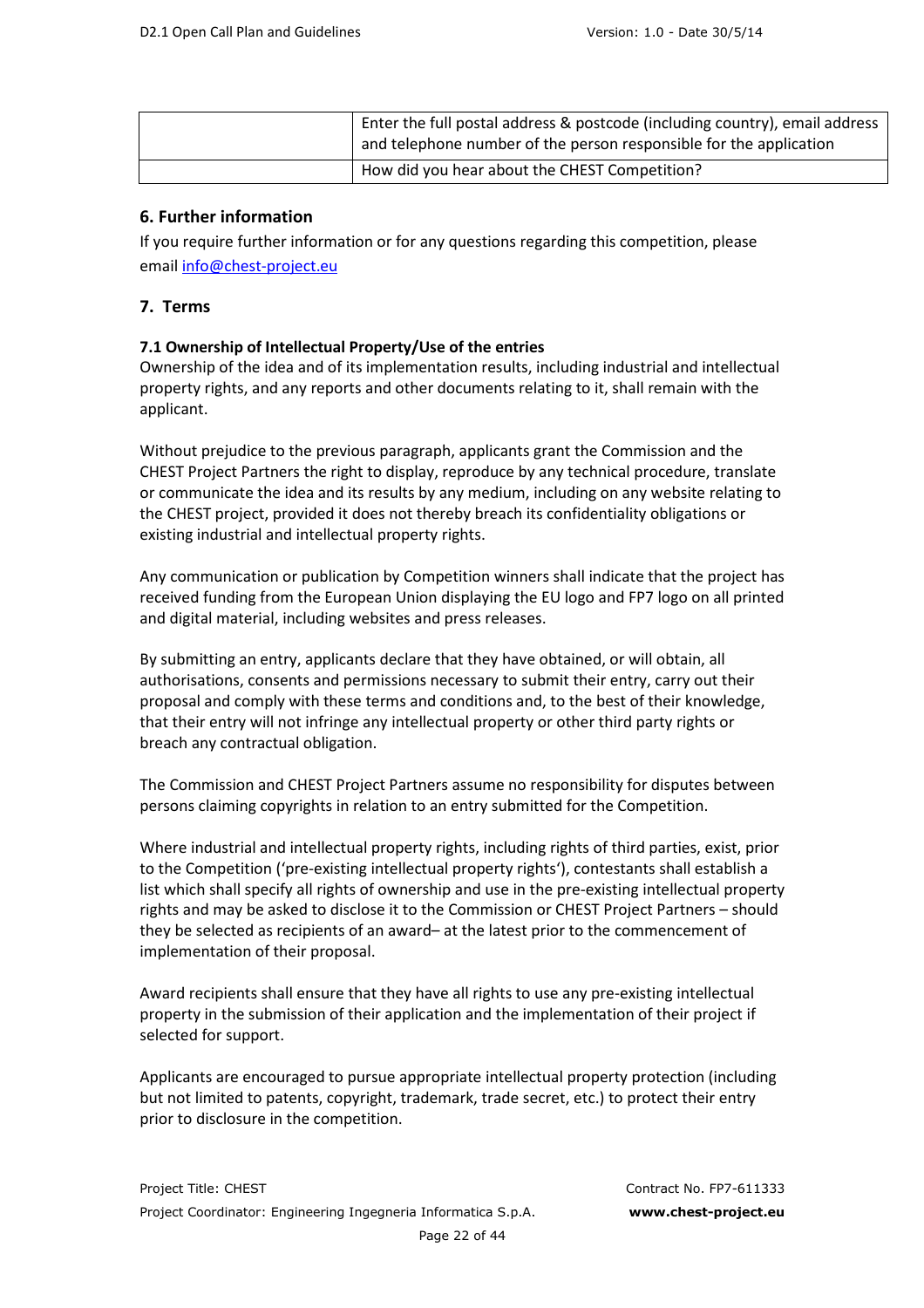### **7.2 Personal Data**

All entries will be processed by the CHEST Project Partners. As a result, we may retain nonfinancial contact information such as your e-mail address and postal address in a database used by CHEST Project Partners. Personal details concerning applicants will be processed solely for the purposes of the performance, management, monitoring and scientific analysis of the Competition by the CHEST Project Partners. All personal data (such as names, addresses and other details) will be processed pursuant to Directive 95/46/EC on the protection of individuals with regard to the processing of personal data and on the free movement of such data. We will not share any personal details with any for-profit or commercial organizations. We will honor any request to stop sending you publications or email newsletters, and this will not affect any award related communications. Applicants will have the right to access their personal data and the right to rectify any such data. Should applicants have any queries concerning the processing of their personal data, they should address them to CHEST Project Partners who are bound to strict legal obligations with regard to the processing of data of third parties.

7.3Employees of the three partner companies, Engineering Ingegneria Informatica SpA, PNO Consultants Ltd and the European Institute for Participatory Media e.V. are excluded from submitting an application to the CHEST competition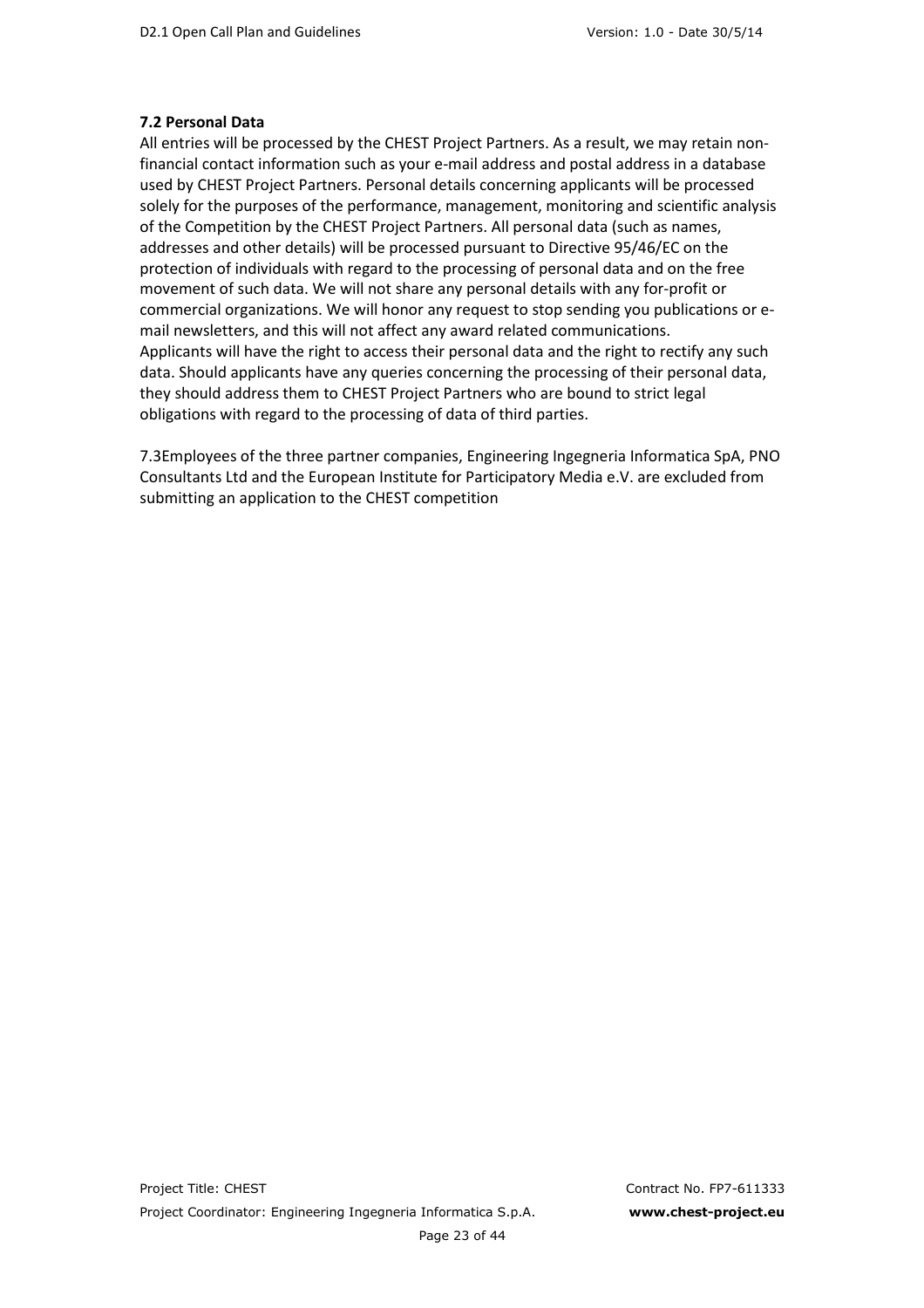## **7** Appendix 2: Guidelines for Applicants, Call 2 Call for **Partners**

# **GUIDELINES FOR APPLICANTS**

# **Valid for Call 2 'Calls for Partners'**

**March 2014** 



Valid for Call 2 'Call for Partners' of the CHEST project, which is supported by the **Seventh Framework programme of the European Commission** 



Project Title: CHEST Project Coordinator: Engineering Engineering Ingegneria Informatica S.p.A. **www.c** Page 24 of 44

Contract No. FP7-611333 **www.chest-project.eu**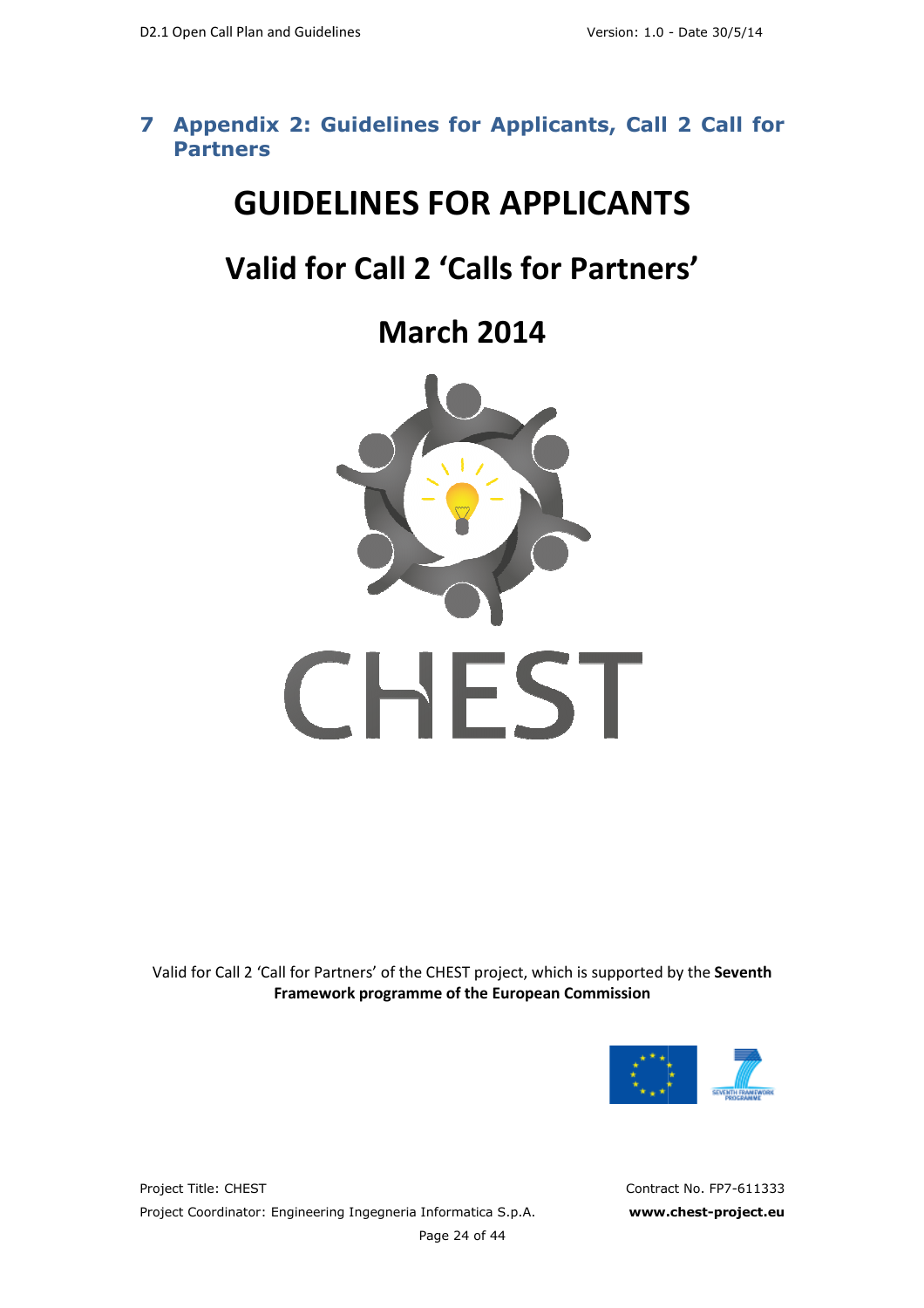## **1. The CHEST Project - Summary**

CHEST (Collective enHanced Environment for Social Tasks) is a 30 month Research and Development project supported under the Seventh Framework Programme to promote the development of digital based innovations that have the potential to address key societal challenges.

CHEST is based on the collaboration of three partners, Engineering Ingegneria Informatica SpA (IT), PNO Consultants Ltd (UK) and the European Institute for Participatory Media e. V. (D).

In addition to the development of an online community platform (www.chest-project.eu) that will facilitate the sharing and exchanging of ideas, the CHEST project will also invest up to €2.5 million in seed finance for highly innovative digital based technologies, concepts and systems that address a specific societal challenge. The €2.5 million will be allocated through three open calls, the first of which (Call 1, 'Calls for Ideas') opened on the  $31<sup>st</sup>$  January 2014.

The type of the societal challenge targeted is open and can include any economic, environmental or social problem currently facing European citizens (potential categories are detailed in Section 5).

It will be the task of the applicant to justify why there is a need for their idea or solution with an understanding of the potential impact that could be achieved. Although open in topic, any challenge targeted cannot be limited to a single location or community but instead must be representative of a larger European issue.

Applications can be submitted by any individual or legal entity (either as a single applicant or collaborative submission), including private companies (irrespective of size), academic organisations or public bodies. All submissions must be made using the appropriate application form which can be downloaded via the CHEST website (www.chest-project.eu), according to the timetable described on in Section 4.

The CHEST project is a competitive application process. Submissions made to *Call 2 - Calls for Partners* will be assessed and evaluated solely by independent assessors appointed by the CHEST Partners according to the process and evaluation criteria described in Section 5. Only the highest ranked proposals will receive support.

### **PLEASE NOTE: This document contains the eligibility criteria, key dates, competition process and application form details specific to Call 2- Call for Partners. It is essential for applicants to read this document before submitting an application.**

Applicants wishing to apply for support through *Call 1 - Call for Ideas* or *Call 3 - Call for Applications* should refer to the individual guidance documents for these call strands.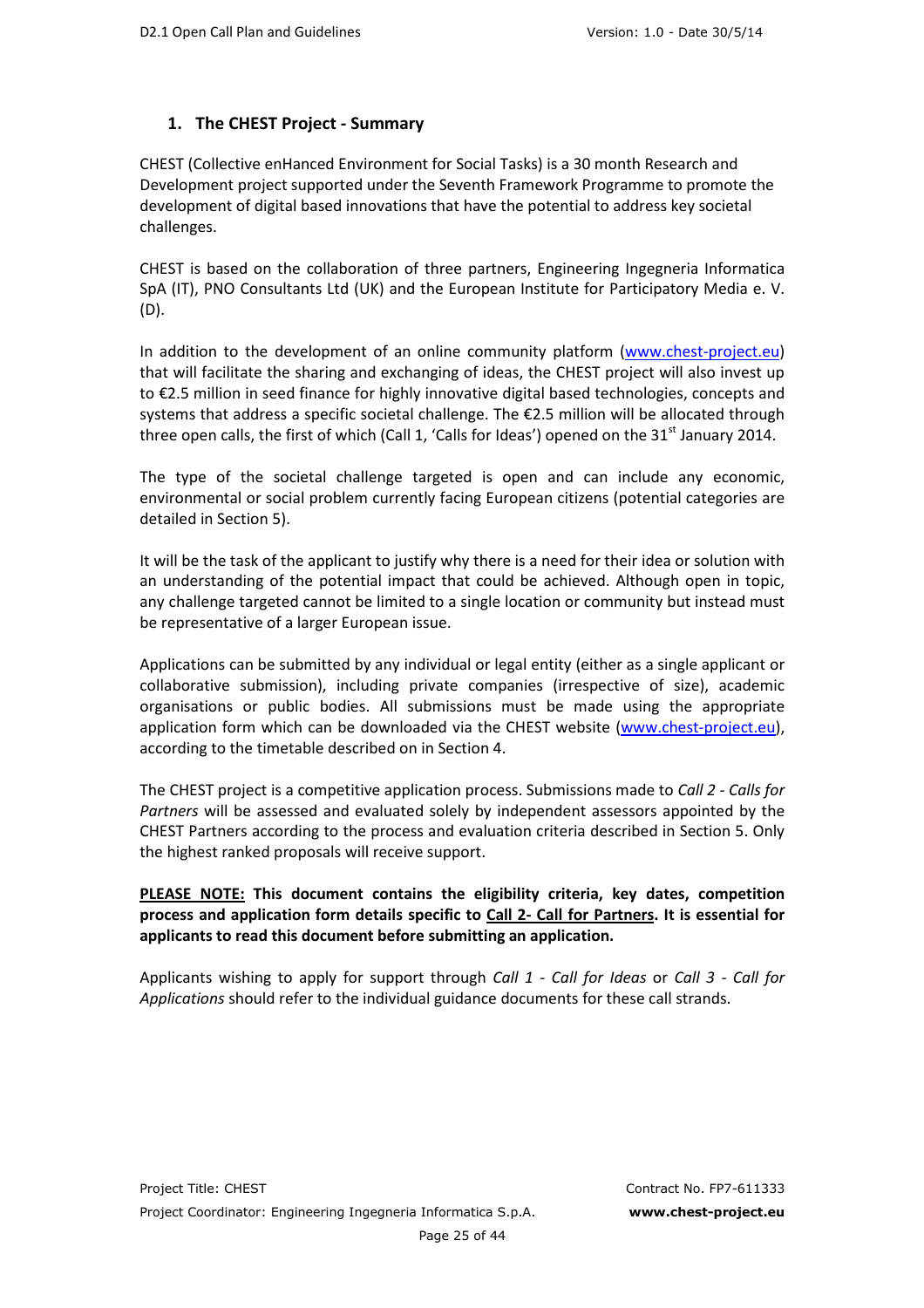## **2. The CHEST Competition**

The €2.5 million available will be allocated through three specific calls:

### **Call 1 – Calls for Ideas**

**Award of €6k to investigate an innovative idea** (see Call 1 Guidelines for further information).

This call will support projects that seek to explore the technical feasibility, social impact potential or commercial viability of an idea. Activities could include market research or desk based investigation regarding the need and potential of an idea, competitor analysis, and even initial planning to take the project to a prototype stage, including potential costs and timescales.

### **Call 2 - Call for Partners**

**Funding of up to €150k to develop an innovative 'market ready' product, service or process**.

This call will support projects that seek to advance a novel idea or basic research investigation to a stage that could be classified as 'market ready' (ready for deployment/roll out in the field) covering **T**echnology **R**eadiness **L**evel – TRL 7 and above (defined as: system prototype demonstration in operational environment). For reference see:

http://ec.europa.eu/research/participants/data/ref/h2020/wp/2014\_2015/annexes/h2020 wp1415-annex-g-trl\_en.pdf

Eligible activities include: advanced prototype development and evaluation (resulting in a market ready deliverable) and the development of marketing/exploitation strategies (including routes to market).

Expected outcome:

- 3. *A product/process/service* that is ready for market-oriented deployment in an operational environment.
- 4. *Final Report.* All participants must complete a 'Final Report' template after the finalisation of the project, when the project is declared ("completed"). This form is required for all projects whether they are successfully or unsuccessfully finished. The document will summarise your activities delivered within the scope of CHEST funding as well as the results obtained while executing the project. It will also detail how market introduction is planned. The Report should also be in line with the format suggested by the Social Reporting Standard (SRS). Please refer to http://www.social-reportingstandard.de/en for details on SRS.

**Call 3 - Call for Applications** (see Call 3 Guidelines for further information).

This call will seek to support the best projects resulting from Call 1. The call will also invite submissions from new applicants. **Projects will receive a financial contribution of up to €60k**. Activities should aim to advance an innovative idea to the development of a prototype/demonstrator of a technologically innovative product, service or process. This can include the development of a prototype that could be classified as a 'works-like' and 'lookslike' version of the expected final solution which could not be sold commercially. Eligible activities include prototype development, trials and testing and the development of a business plan indicating routes for future exploitation.

Page 26 of 44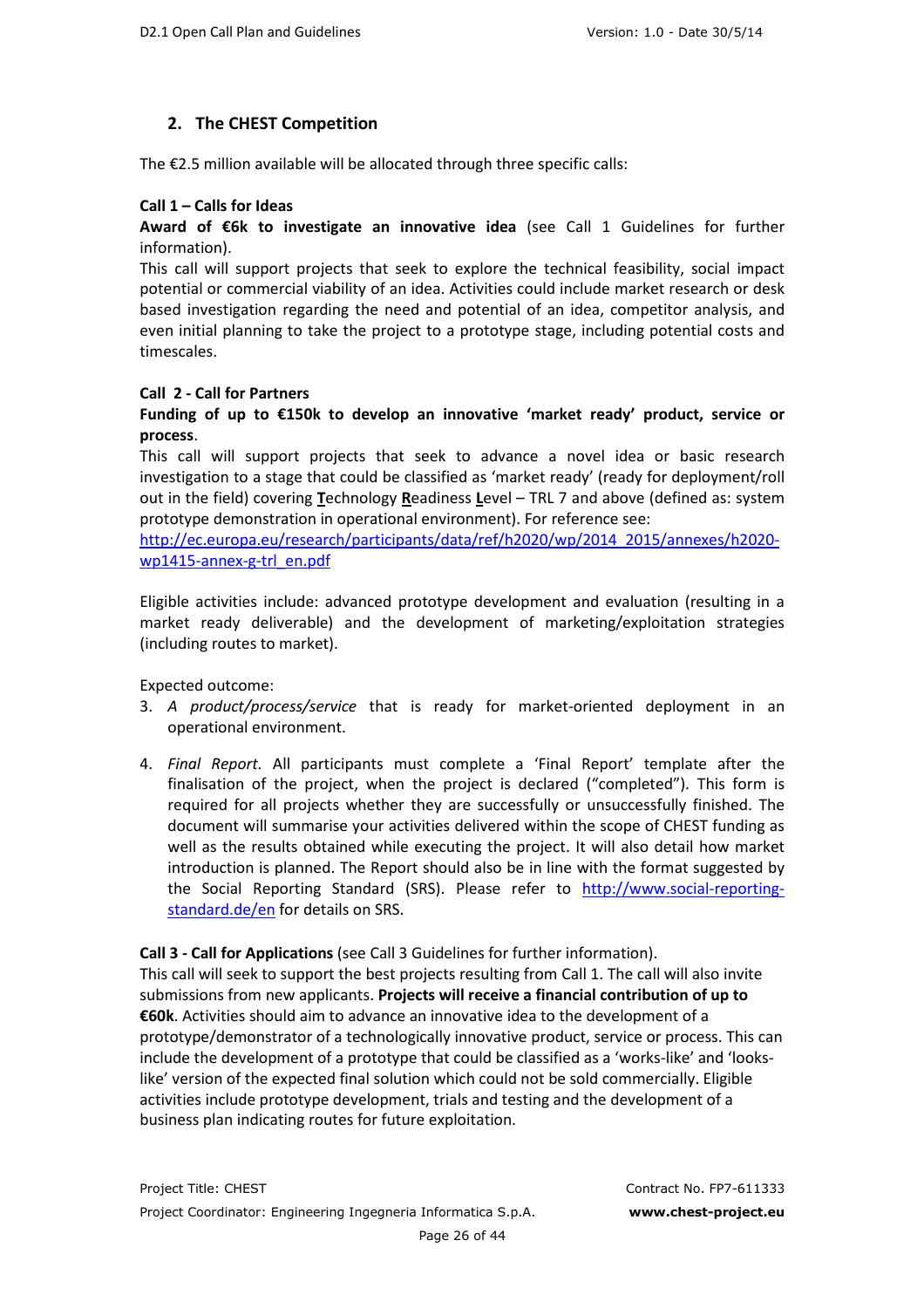Further information regarding Call 3 and expected deliverables can be found in the Guidance for Applicants specific to this call category.

## **3. Funding and Eligibility**

- The project must be based on activity conducted within an established Member State or an FP7 Associated country<sup>6</sup>. Proof of address may be requested.
- Applications must meet all of the requirements for submission as detailed in these Guidelines for Applicants.
- Any project submitted must offer a level of innovation or novelty with regard to solving the specific societal challenge addressed, must be digital-based and must be targeted towards a specific and clearly defined societal challenge.
- Projects can be either technically innovative or include the application of an established technology to a new market/application.
- The same project idea can only be submitted once within a particular call. It is however acceptable for the same idea to be submitted under both Call 2 and Call 3.
- Proposals must meet the scope of the competition as detailed in the Summary section above.
- Applications can be submitted by any individual or legal entity, including private companies (irrespective of size), academic organisations or public bodies.
- In consideration of the results of the evaluation procedures, any awards made are at the sole discretion of the CHEST Project Partners and are not subject to appeal.
- The applicant must agree to the terms of use of the CHEST website in full.
	- o *You must not use our website in any way that causes, or may cause, damage to the website or impairment of the availability or accessibility of the website; or in any way which is unlawful, illegal, fraudulent or harmful, or in connection with any unlawful, illegal, fraudulent or harmful purpose or activity.*
	- o *You must not use our website to copy, store, host, transmit, send, use, publish or distribute any material which consists of (or is linked to) any spyware, computer virus, Trojan horse, worm, keystroke logger, rootkit or other malicious computer software.*
	- o *You must not conduct any systematic or automated data collection activities (including, without limitation, scraping, data mining, data extraction and data harvesting) on or in relation to our website without our express written consent.*
	- o *You must not use our website to transmit or send unsolicited commercial communications.*
	- o *You must not use our website for any purposes related to marketing without our express written consent.*
	- o *You must not post or transmit any unlawful, threatening, libellous, harassing, defamatory, vulgar, obscene, pornographic, profane, or otherwise objectionable content.*

### **Levels of Funding**

l

<sup>&</sup>lt;sup>6</sup> The FP7 Associated countries are Albania, Bosnia and Herzegovina, Croatia, FYR Macedonia, Iceland, Israel, Liechtenstein, Montenegro, Norway, Serbia, Switzerland, Turkey.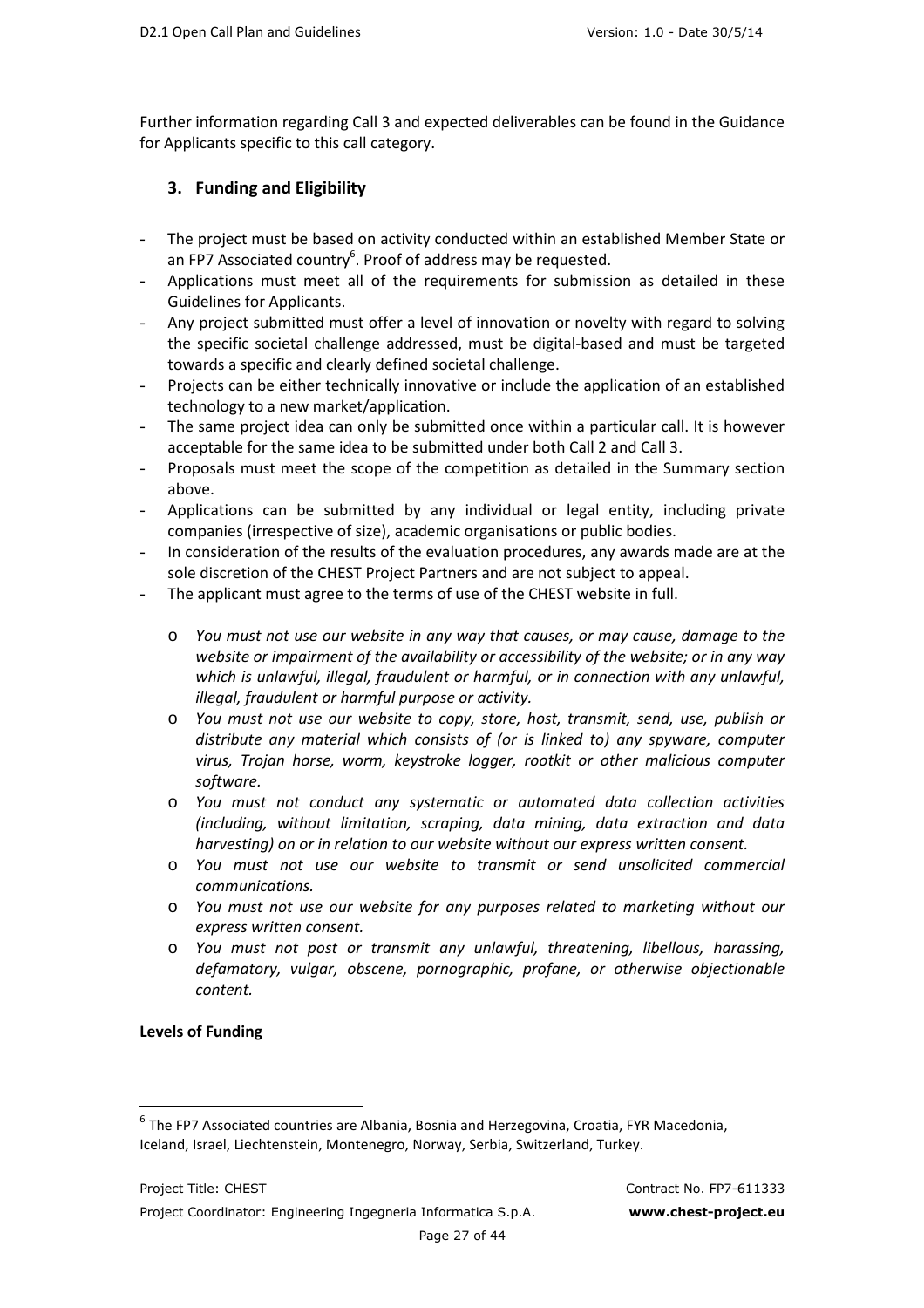Applicants must decide which call is most appropriate to the nature and maturity of their project and funding requirement. Funding is subject to the following maximum values and project durations.

| Call                         | <b>Maximum Award</b> | <b>Maximum Project Duration</b> |
|------------------------------|----------------------|---------------------------------|
| Call for Ideas               | €6k                  | 2 months                        |
| <b>Call for Partners</b>     | €150 $k$             | 12 months                       |
| <b>Call for Applications</b> | €60k                 | 12 months                       |

## **4. How to apply for Call 2**

Each Call is based on a one stage submission process - there is no expression of interest or pre-qualification stage.

### **Registration for Call 2**

Applicants can download and complete the application form entitled 'Call 2 Application form (word document)' from the "Call 2" page of the CHEST project website. All applications must be made using this form. Applications cannot be made via any other means. You will need to start a new application for each idea/project you wish to apply for.

### **Completed forms should then be emailed to** call2@chest-project.eu.

Please note that once you have emailed your application (i.e. commit the application for assessment), you will not have the opportunity to revise your application. Therefore **please ensure that you are entirely happy with your application before you make the final decision to submit.** 

**Applications should be submitted in pdf format with the word FINAL included. Submission means that you agree to the Terms outlined in Section 7 of this document and if successful agree to join the CHEST Consortium as a partner.** 

Applications to Call 2 can be submitted at any time up until **17.00 CET 31st May 2014.** Email confirmation of any applications received will be given.

### **Competition Timetable**

The CHEST Competition will be undertaken according to the following timetable.

| <b>Timeline Summary</b>                                        | Call                   | <b>Date</b>                                                         |
|----------------------------------------------------------------|------------------------|---------------------------------------------------------------------|
| CHEST Competition opens.<br>Launch of Call 1 - Calls for Ideas | Call 1: Call for Ideas | $31st$ January 2014                                                 |
| Deadline for the submission of<br>applications for Call 1      |                        | 17.00 CET 31 <sup>st</sup> May 2014**                               |
| <b>Evaluation process</b>                                      |                        | From 15 <sup>th</sup> February to the<br>30 <sup>th</sup> June 2014 |
| <b>Notification of Decision</b>                                |                        | From $30th$ June 2014                                               |

Project Title: CHEST CONTRACTES CHEST CONTRACTES CONTRACTES CONTRACTES CONTRACTES CONTRACTES CONTRACTES CONTRACTES CONTRACTES CONTRACTES CONTRACTES CONTRACTES CONTRACTES CONTRACTES CONTRACTES CONTRACTES CONTRACTES CONTRACT Project Coordinator: Engineering Ingegneria Informatica S.p.A. **www.chest-project.eu**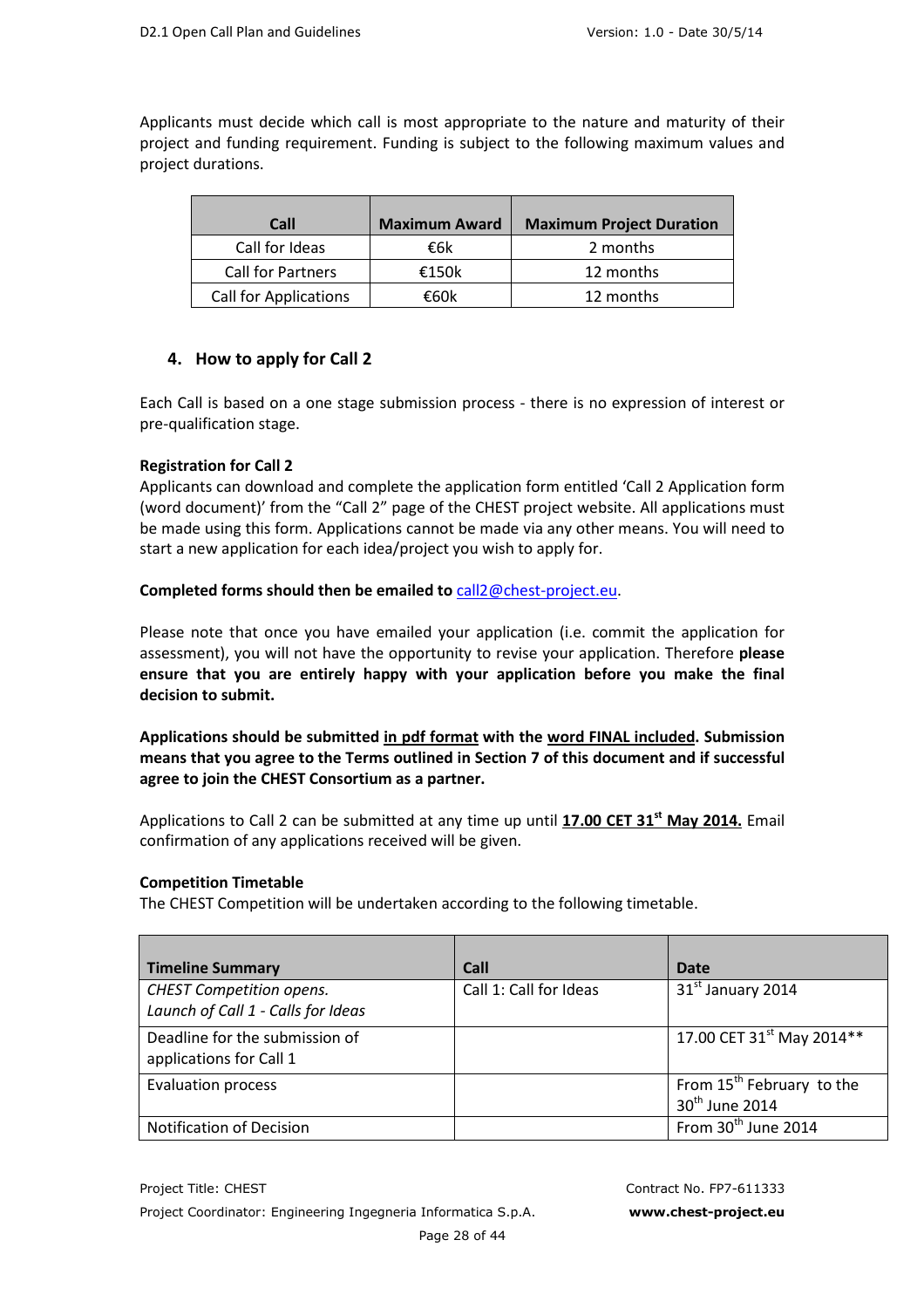| Launch of Call 2 - Calls for Partners*    | Call 2: Calls for Partners    | $31st$ March 2014                                  |
|-------------------------------------------|-------------------------------|----------------------------------------------------|
| Deadline for the submission of            |                               | 17.00 CET 31 <sup>st</sup> May 2014                |
| applications for Call 2                   |                               |                                                    |
| <b>Evaluation process</b>                 |                               | From $1^{st}$ June to $31^{st}$ July               |
|                                           |                               | 2014                                               |
| <b>Notification of Decision</b>           |                               | From the 31 <sup>st</sup> July 2014                |
| <b>Signing of Grant Agreements</b>        |                               | From the $31^{st}$ July to $31^{st}$               |
|                                           |                               | October 2014                                       |
| Earliest project start date               |                               | From 1st November 2014                             |
|                                           |                               |                                                    |
| Launch of Call 3 - Call for applications* | Call 3: Call for Applications | $31st$ July 2014                                   |
| Deadline for the submission of            |                               | 17.00 CET 30 <sup>th</sup> September               |
| applications for Call 3                   |                               | 2014                                               |
| <b>Evaluation process</b>                 |                               | From 1 <sup>st</sup> October to 17 <sup>th</sup>   |
|                                           |                               | November 2014                                      |
| <b>Notification of Decision</b>           |                               | From the 17 <sup>th</sup> November                 |
|                                           |                               | 2014                                               |
| <b>Signing of Grant Agreements</b>        |                               | From 17 <sup>th</sup> November to 31 <sup>st</sup> |
|                                           |                               | December 2014                                      |
| Earliest project start date               |                               | 2 <sup>nd</sup> January 2015                       |

\**The CHEST Project Partners reserve the right to adjust the timetable of the calls.* 

\*\* Deadline extended from the 30<sup>th</sup> April 2014

The submission deadline for all calls is **17.00 CET**. We are unable to accept any applications after this time. **Please do not leave your submission to the last minute.** 

*If any technical difficulties arise or if you identify any errors in your submission, we will not be able to grant an extension to the above deadlines. It is your responsibility to ensure you follow the competition guidance rules and in doing so allow sufficient time to complete all of the submission requirements described in this document.* 

### **Call 2 Assessment Process**

The CHEST competition is a competitive application process.

Independent assessors will be appointed by the CHEST partners in accordance with standard European rules.

Assessors will be recruited according to their level of expertise relevant to CHEST with the aim of creating a balance between academics, users, gender balance and reasonable geographical distribution.

All assessors are required to sign confidentiality agreements and to declare any potential conflicts of interest. They are required to treat applications in the strictest of confidence and to apply due information protection rules.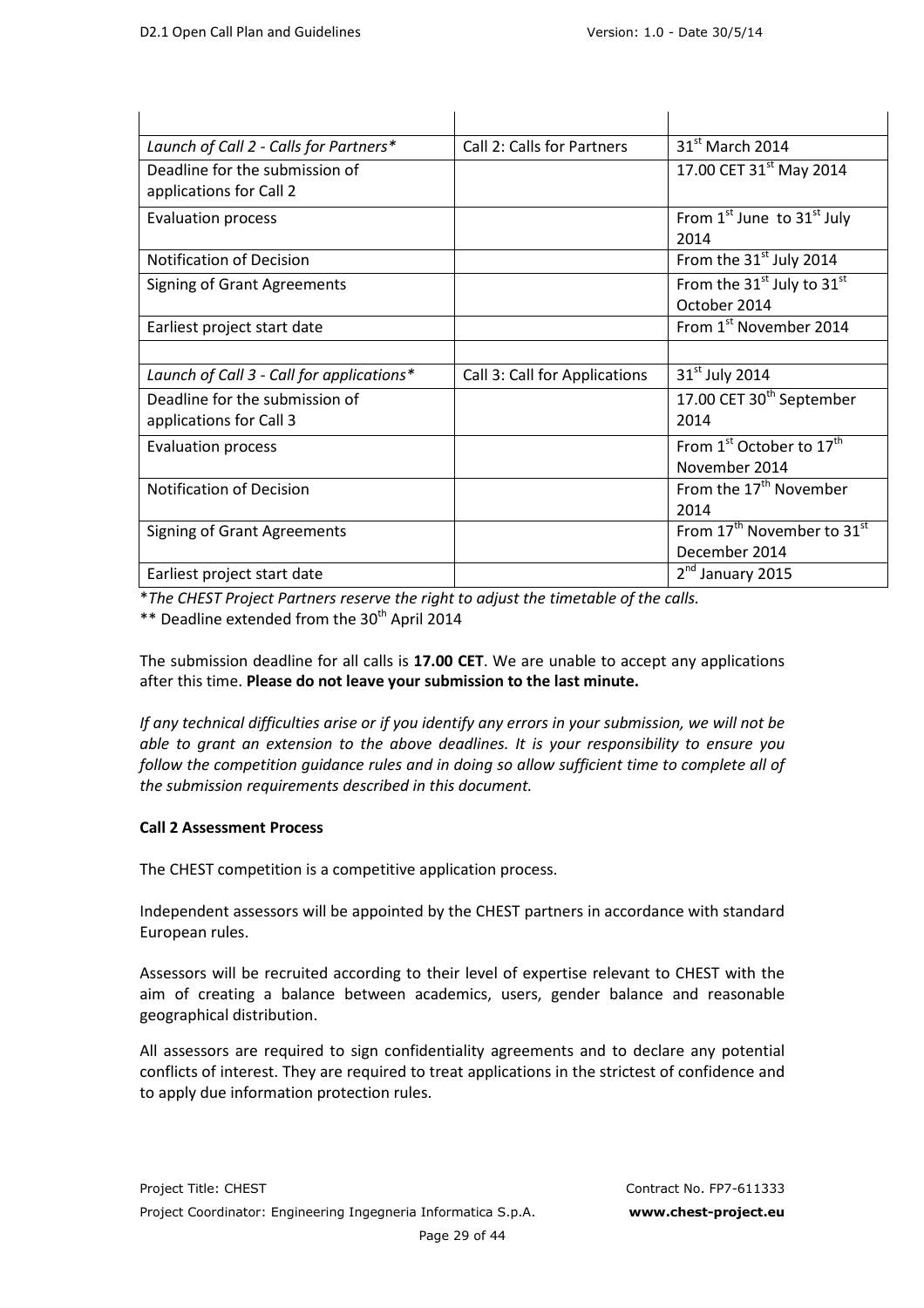Assessors are engaged as individuals, not as representatives of their employment. They are required to carry out an assessment of the proposals themselves and not to ask anyone else to review an application in their place nor to ask anyone to give another opinion of their assessment. All assessors will be briefed by the CHEST Partners to undertake assessments according to the CHEST Project requirements and evaluation criteria detailed in Section 5.

A standard assessment process applies to all applications as follows:

- o Applications are forwarded to assessors who will remotely evaluate the applications received.
- $\circ$  The evaluation process will take place from the 1<sup>st</sup> June to the 31<sup>st</sup> July 2014.
- o Each application is marked by a minimum of three assessors.
- o Each application is assessed against the same set of questions.
- o Each assessor is required to complete and submit a scoring-sheet with comments for each application they are assigned to assess.
- o A report is compiled to identify ranked order of all applications based on the average of all assessor scores; this is known as the results sheet.
- o The results sheet is reviewed and moderated by the CHEST Partners. The highest ranking applications, subject to a minimum quality threshold, are recommended for funding.
- o Moderation involves checking for any outlying scores, i.e. if one of the scores varies considerably to the other two scores. If an outlying score is identified then two additional assessments are requested, bringing the total number of assessors reviewing the application to 5.
- o Whilst the CHEST Partners engage assessors to act on their behalf, the CHEST partners retain the right of decision over scope and to whether a proposal is in or out of scope absolutely. Projects considered out of scope will not be funded.
- o All applications will be assessed on individual merit in accordance with the evaluation criteria detailed in Section 5.
- o The comments provided by the assessors noted on the results sheets forms the official feedback provided to applicants.

### **Notification**

Following the ranking of projects, applicants will be informed by email whether the application was successful, subject to compliance with the CHEST Call 2 terms and conditions (below).

At the end of the application and assessment process for Call 2, the CHEST Project Partners will also publicise the results of the competition on the CHEST website with a short description of the ideas supported. The CHEST Project Partners may also include reference to some of the successful applications in any dissemination material related to the project such as future press releases.

Please note that only the public description of the project provided in the application form will be made available in the public domain the application is successful. Applicants will not be able to opt out of the public description being published.

### **Re-application and right to appeal**

The comments provided by the assessors on the results sheet forms the feedback provided to applicants. Feedback will be made available to successful and unsuccessful applicants,

Page 30 of 44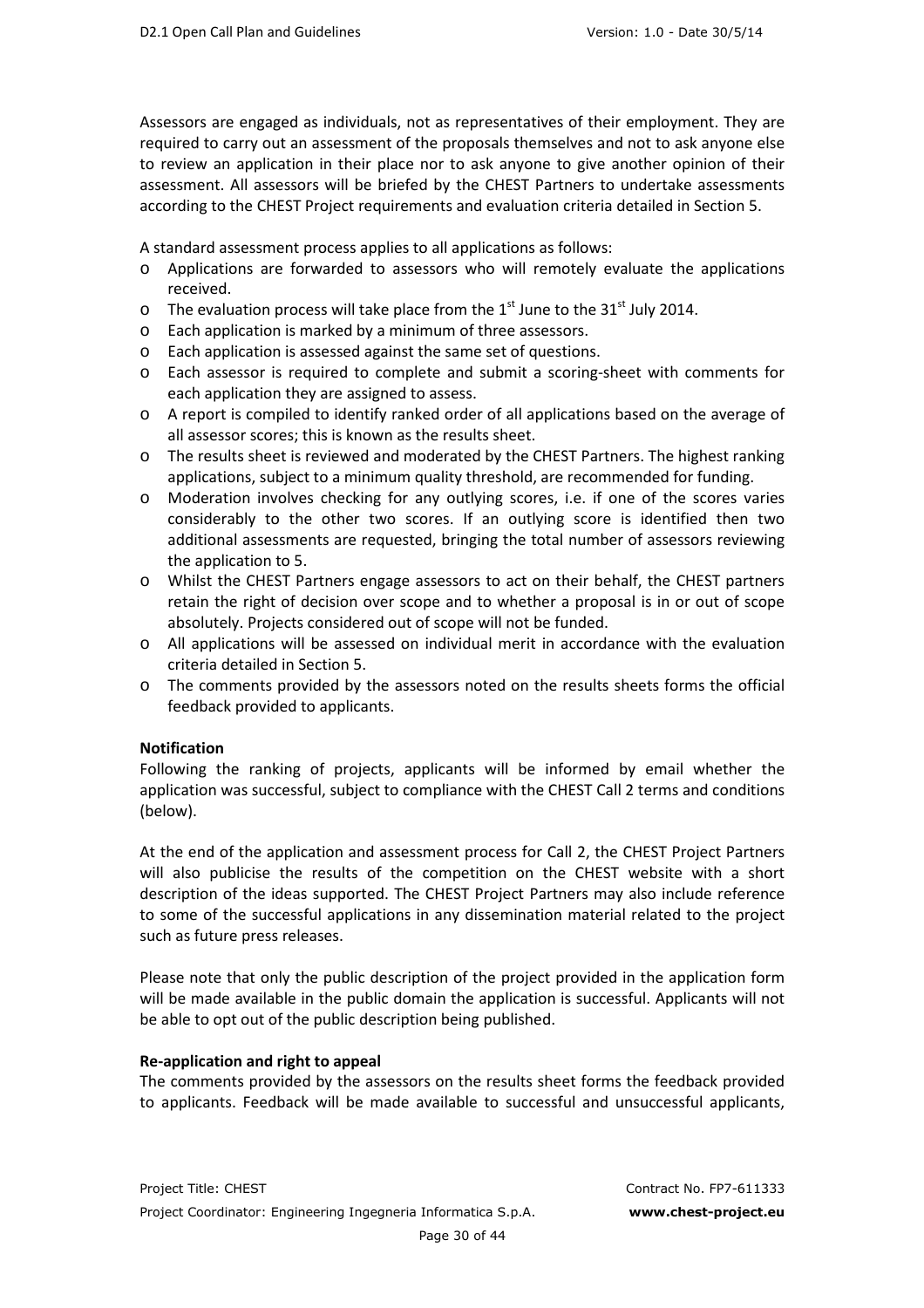within two weeks of the date of notification. No additional feedback will be provided and there will be no further discussion on the application.

If unsuccessful, you may choose to re-apply for funding to **Call 3 for the same project (from the 31st July until 30th September),** although taking into account the nature (and maturity) of projects sought in Call 3. The decision to re-apply rests with you, and addressing specific feedback from the assessors does not guarantee success in a future round.

There is no right of appeal against the decisions of the panel.

### **Successful Applicants**

Successful applicants will receive an email with information about the next steps and a template for the completion of the written deliverables (Interim and Final Reports – see below). If the applicant wishes to accept the funding, they will need to reply to the email confirming acceptance with your bank details for payment purposes. The funding must be accepted within 10 working days of receiving this email. Failure to do so will result in withdrawal of the award offer

Given the fact that the level of funds that will be granted under Call 2 exceeds  $\epsilon$ 60k it is required that any applicant successful in receiving support through Call 2 will also be required to join the CHEST consortium as a full Partner. As such they will be required to:

- o Sign up to the terms of the Grant Agreement for the CHEST Project which can be download from the CHEST website.
- o Be subject to legal validation.
- o Provide all detailed data requested by the Commission for the purposes of the proper administration of the project and for the signing of the Grant Agreement.
- o Carry out the project jointly with the other CHEST Partners, taking all necessary and reasonable measures to ensure that the project is carried out in accordance with the terms and conditions of the Grant agreement.
- o Be responsible for managing own performance and finances including declaring receipts. It will be the partner's individual responsibility to report to the CHEST partners their direct and indirect (overhead) eligible costs.
- o Sign the Consortium Agreement (stipulating their obligations to the project regarding scope of work to be undertaken, reporting requirements).

Projects will be unable to start until the above has been agreed and completed satisfactorily. Copies of all relevant documentation can be found on the CHEST website under Call 2.

### **Call 2 Payment of funds**

Funding for Call 2 will be paid according to following:

- Single pre-financing of up to 40% of the total financial contribution at the beginning of the project (start date to be agreed with CHEST Partners).
- Intermediate payment of up 40% of the total financial contribution at mid-point of the project and the signature of the interim report by the CHEST Partners.

Page 31 of 44

Final 20% after successful completion and the sign off of the final report.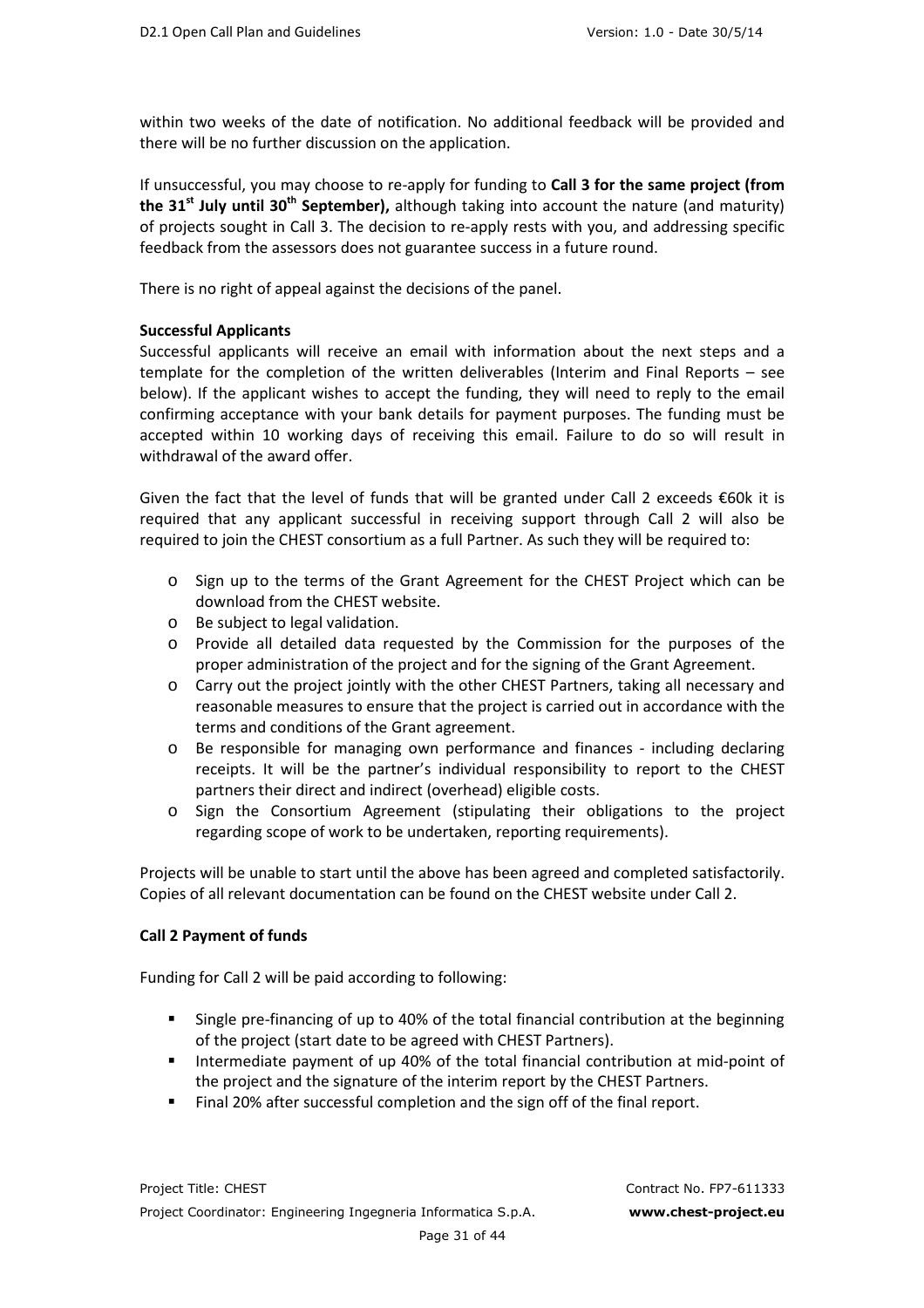All payments will be made within 30 working days.

#### **Reporting**

All projects will be assigned a Monitoring Officer (MO) from one of the three existing CHEST Partners who will keep in touch with you during your project to ensure that the work is being undertaken as planned and to act as your first point of contact. They will also be responsible for the approval and sign off of the two reports.

Each applicant will be required to submit two reports within the project duration:

- (III) Interim report halfway through the duration of the project. This will include a summary of progress made against the project plan, the key achievements made, details of any issues encountered, summary of planned activity. A template will be provided.
- (IV) Final report at the end of the project. This report should be submitted within 1 month of the agreed end date of the project and will describe the projects main achievements, strategy for exploitation (including a description of any barriers), financing and partnering requirements for any further development/exploitation requirements, timetable for exploitation, potential impact to you as an applicant and targeted social problem. This report should be written in line with the format suggested by the Social Reporting Standard (SRS). Please refer to http://www.social-reporting-standard.de/en for details on SRS. A template will be provided to successful applicants.

#### **5. Completion of the Application**

**This section explains the structure of the application form for a submission to** *Call 2- Call for Partners* **and offers guidance on the information to include in each section**. It is important that applicants address and respond to each question clearly to enable the assessors to fully understand and evaluate your application. Applicants are encouraged to fully utilise the character limits set for each question. **All ideas should be submitted in English using the application template provided on the CHEST website.**

The structure of the submission is as follows (all sections **are mandatory unless otherwise stated**):

#### **PART A - Applicant and Project Details**

| <b>Question</b>               | <b>Guidance</b>                                                    |
|-------------------------------|--------------------------------------------------------------------|
| <b>Categories of societal</b> | Select the category(s) that best describes the societal challenge. |
| challenges                    | 1. Knowledge Society and Education                                 |
|                               | 2. Social Inclusion, Human Rights and Equality                     |
|                               | 3. Civic Empowerment and Community Engagement                      |
|                               | 4. Environment and Sustainability                                  |
|                               | 5. Health and Demographic Change                                   |
|                               | 6. Economic Empowerment and Prosperity                             |
|                               | 7. Other                                                           |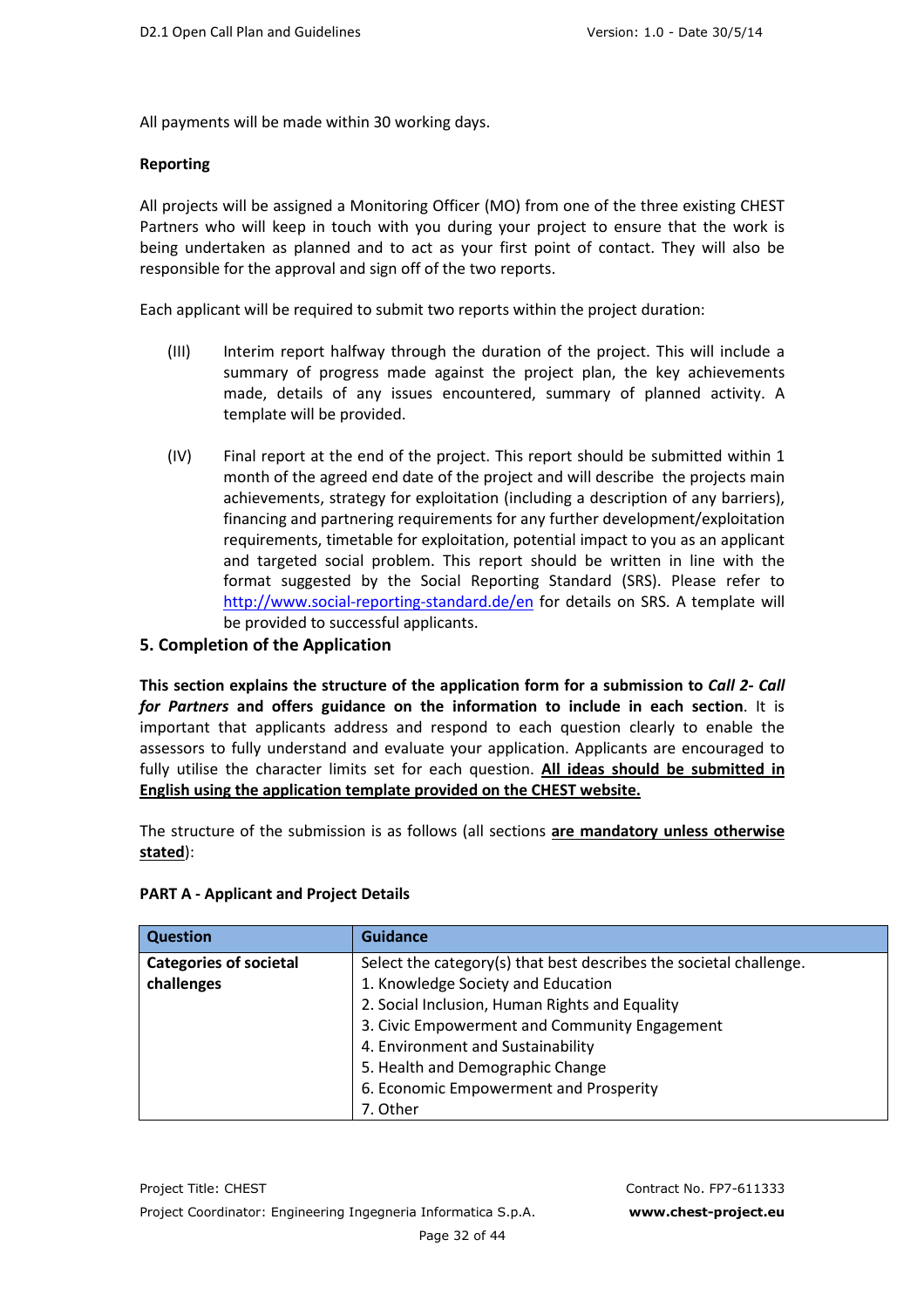| <b>Categories of digital</b><br>solutions                                      | Select the category(s) that best describes the digital aspect of the project<br>1. Social Software<br>2. Open Source<br>3. Physical Computing<br>4. Geolocation<br>5. Web/Internet<br>6. Audiovisual<br>7. Data<br>8. Mobile<br>9. Other                                                                                                                                                                                                                     |
|--------------------------------------------------------------------------------|--------------------------------------------------------------------------------------------------------------------------------------------------------------------------------------------------------------------------------------------------------------------------------------------------------------------------------------------------------------------------------------------------------------------------------------------------------------|
| <b>Project title</b>                                                           | Max 50 characters. This title is important as it introduces your project to<br>the assessors.                                                                                                                                                                                                                                                                                                                                                                |
| <b>Project outline (Public</b><br><b>Description) (max 1500</b><br>characters) | Provide a short summary of the project that could be used for future<br>publicity (max 1500 characters).<br>This should be a brief, <i>public facing</i> description of the project $-$ no more<br>than 1500 characters $-$ using language that can be understood by people<br>without specialist knowledge or expertise. It should explain why the project<br>is innovative and describe the key aims and objectives.<br>This Section will not be assessed. |
| <b>Project Duration</b>                                                        | Estimated start and end date for your project.<br><b>Please note:</b> The start date cannot be earlier than the $1st$ November 2014.<br>The end date cannot be later than the 31 <sup>st</sup> December 2015.                                                                                                                                                                                                                                                |
| <b>Project Location</b>                                                        | Please state where the project activities will take place.                                                                                                                                                                                                                                                                                                                                                                                                   |
| <b>Proposer Details</b>                                                        | Enter the full name of the applicant organisation (if applicable).                                                                                                                                                                                                                                                                                                                                                                                           |
|                                                                                | Enter the full name of the person responsible for the application.                                                                                                                                                                                                                                                                                                                                                                                           |
|                                                                                | Enter the full postal address & postcode (including country), email address<br>and telephone number of the person responsible for the application                                                                                                                                                                                                                                                                                                            |
|                                                                                | If applicable - Number of staff in your organisation (including Directors)                                                                                                                                                                                                                                                                                                                                                                                   |
|                                                                                | If applicable - Please provide your most recent turnover figure from                                                                                                                                                                                                                                                                                                                                                                                         |
|                                                                                | annual accounts and the date of those accounts                                                                                                                                                                                                                                                                                                                                                                                                               |
|                                                                                | How did you hear about the CHEST Competition?                                                                                                                                                                                                                                                                                                                                                                                                                |

### **5. PART B**

### **6. Section 1: Excellence**

You should complete the following four questions related to the Scientific and Technical Excellence of your project. The scores are equally weighted.

| <b>Challenge description (max</b> | Describe the type of Societal Challenge(s) targeted and identify why there    |
|-----------------------------------|-------------------------------------------------------------------------------|
| 3000 characters)                  | is a need for the project.                                                    |
| <b>Project objectives (max</b>    | Describe the objectives of your project and define specifically what the      |
| 3000 characters)                  | project will seek to deliver (product, process, service).                     |
|                                   | Detail how the project will address the specific Societal Challenge(s)        |
|                                   | detailed above.                                                               |
| Maturity of the project           | Detail the current stage of development of the project and summarise any      |
| (max 2000 characters)             | background work delivered to date. Where appropriate, mention key             |
|                                   | milestones that led to the current stage (e.g. prototype, field trials, pilot |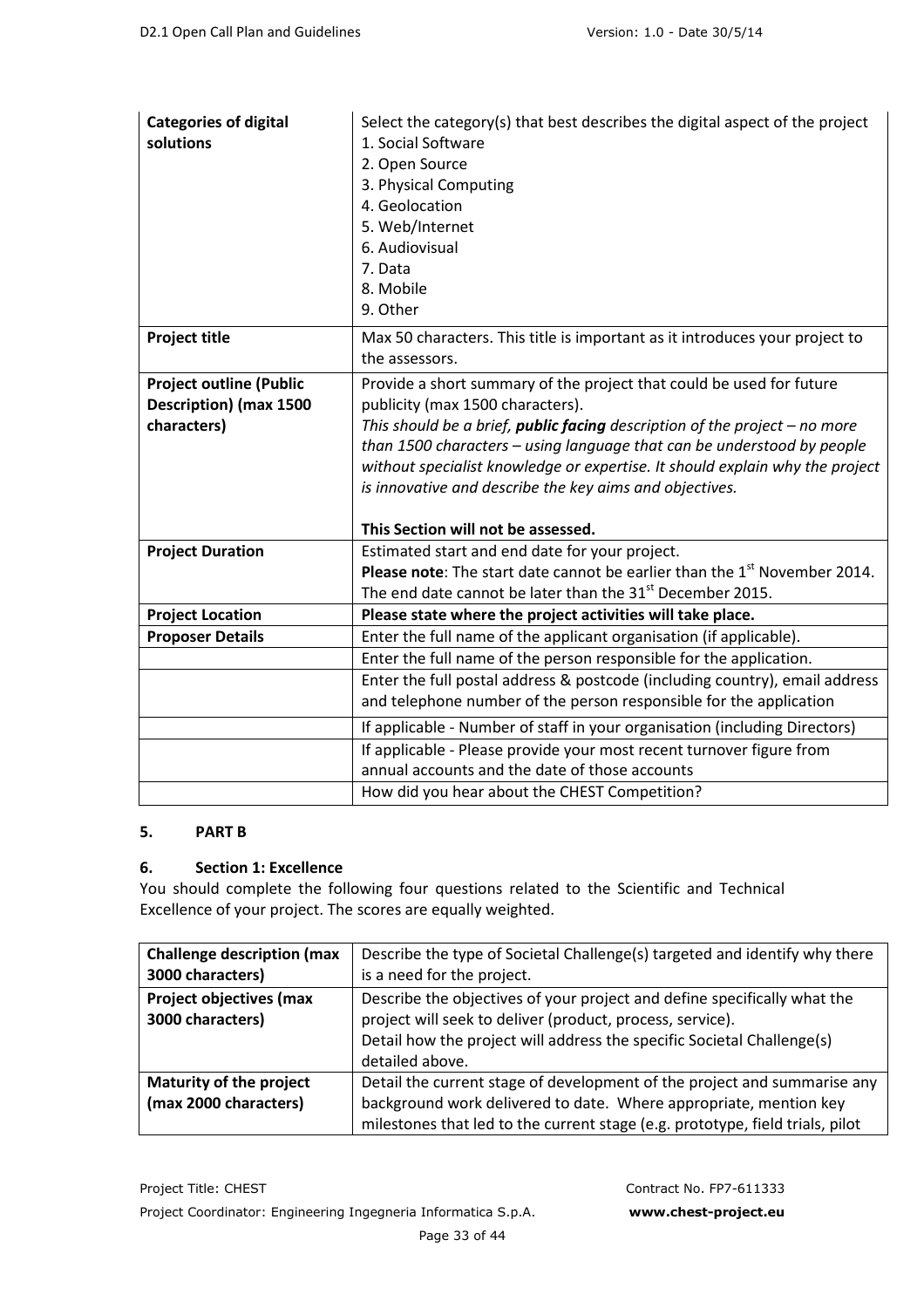|                                            | studies).                                                                                                                                                                                                                                                                                                                                                          |
|--------------------------------------------|--------------------------------------------------------------------------------------------------------------------------------------------------------------------------------------------------------------------------------------------------------------------------------------------------------------------------------------------------------------------|
| <b>Innovation (max 3000</b><br>characters) | Explain the novelty of your project. When addressing this question, it is<br>important to reference competing solutions and to provide a preliminary<br>comparison with alternatives solving the same of similar societal<br>problems.                                                                                                                             |
|                                            | Describe the evidence you have to substantiate your belief that the<br>intended work is innovative. This should not be based on your opinion<br>alone. Evidence could include the results of patent searches, competitor<br>analyses, literature reviews etc. If applicable, you should also briefly<br>outline your own background IPR as related to the project. |

### **Section 2 Impact**

You should complete the following three questions related to the potential impact of your project. The scores are equally weighted.

| Target group (max 3000<br>characters) | Define the targeted users of the final solution. Please quantify where<br>possible. |
|---------------------------------------|-------------------------------------------------------------------------------------|
|                                       | Define any potential barriers that that may need to be overcome to realize          |
|                                       | your project.                                                                       |
| Potential impact (max 3000            | Describe the benefits that could be achieved for these users as a result of         |
| characters)                           | your project. Please consider this in terms of economic, social and                 |
|                                       | environmental benefits.                                                             |
| Route to market (max 3000             | Describe the next steps required to implement and deploy your proposed              |
| characters)                           | product, process or service into an operational environment or market.              |
|                                       | For example testing, evaluation, attainment of any accreditation,                   |
|                                       | identification of an early adopter etc.                                             |
|                                       |                                                                                     |
|                                       | Define an initial plan for the sustainability of the project results, i.e. own      |
|                                       | commercialisation or licensing?                                                     |
|                                       |                                                                                     |
|                                       | Estimate of the total funding requirements.                                         |
|                                       |                                                                                     |
|                                       | Approximate time for first implementation.                                          |

## **Section 3 Implementation**

You should complete the following questions related to the implementation of your project. The scores are equally weighted.

| Project plan (max 4000 | Please provide an overview of the proposed development activities that        |
|------------------------|-------------------------------------------------------------------------------|
| characters)            | you will undertake within the context of the project (work plan). Please      |
|                        | break the project activities down into clear work packages (including         |
|                        | indicative timing for each) with at least 2-3 deliverables clearly defined. A |
|                        | deliverable means a distinct output of the project for example final          |
|                        | prototype, business plan etc.                                                 |
|                        | Identify any key risks and uncertainties that may be encountered in the       |
|                        | project, rate each risks as High/Medium/Low and describe how you might        |

Project Title: CHEST CONTRACTES Project Coordinator: Engineering Ingegneria Informatica S.p.A. **www.chest-project.eu**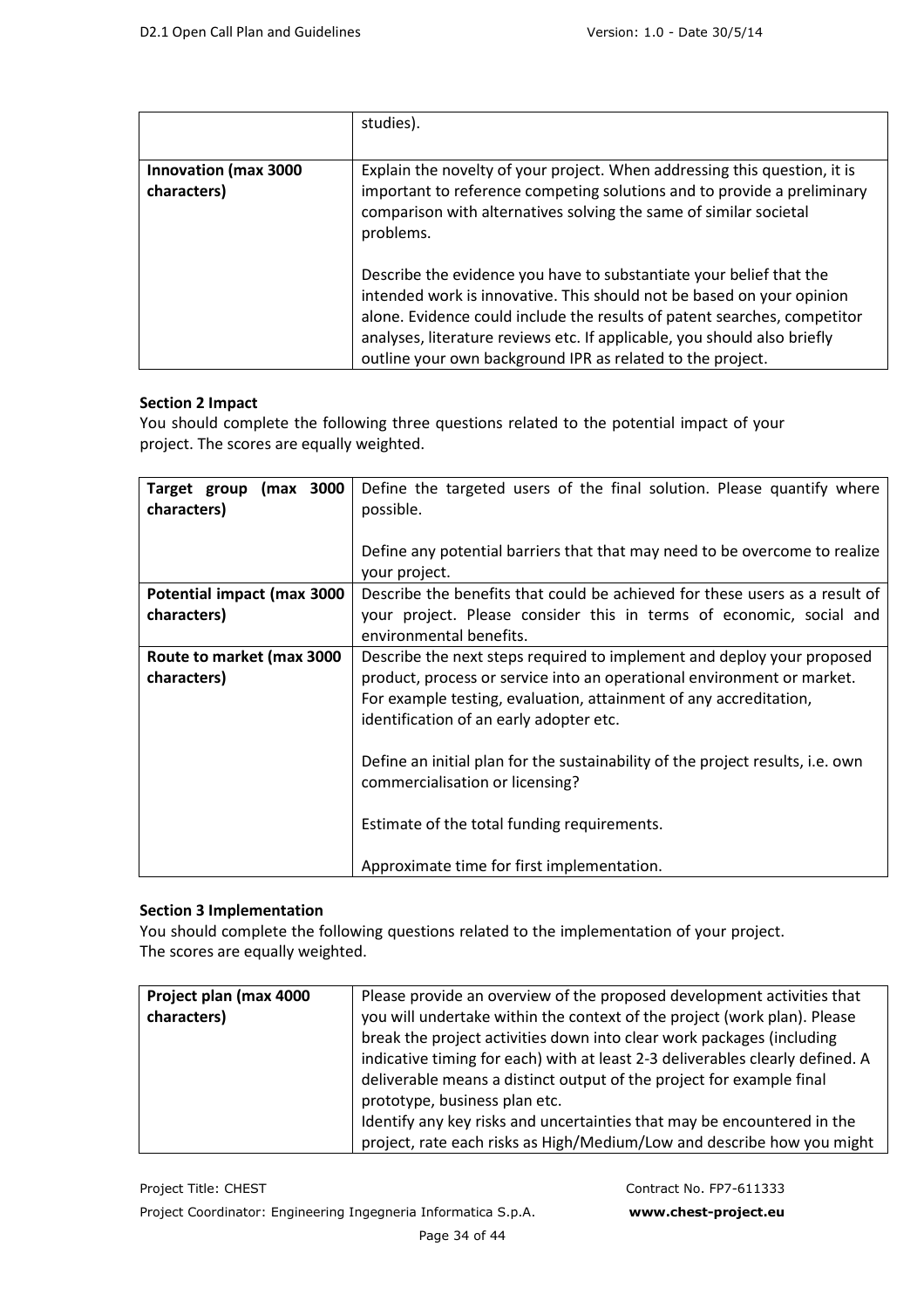|                                                                 | mitigate these key risks.                                                                                                                                                                                                                                                                                                                                                    |
|-----------------------------------------------------------------|------------------------------------------------------------------------------------------------------------------------------------------------------------------------------------------------------------------------------------------------------------------------------------------------------------------------------------------------------------------------------|
| <b>Competences of the</b><br>applicant (max 2000<br>characters) | Detail any relevant skills and experience that demonstrates the capability<br>of the applicant to develop and advance the project. Please consider this<br>in terms of your capability to both develop and exploit the technology.<br>Please also describe if any aspects of the development will need to be<br>undertaken by any subcontractors. If so please describe who. |

## **Financial Costs**

| <b>Eligibility and Funding</b><br><b>Levels</b> | The funding model for this call is similar to that of FP7, since the<br>successful applicants will be required to become a partner of the CHEST<br>FP7 funded project. It is expected that all applicant activity will be<br>incurred as RTD activity (research and development).                                                                                                                                                                                                                                                |
|-------------------------------------------------|----------------------------------------------------------------------------------------------------------------------------------------------------------------------------------------------------------------------------------------------------------------------------------------------------------------------------------------------------------------------------------------------------------------------------------------------------------------------------------------------------------------------------------|
|                                                 | As RTD activity, project costs will be funded at 50% of the total cost<br>figure. If you are a non-profit or public body, a research organisation, a<br>secondary or higher education establishment or a small or medium<br>enterprise (SME), you may request up to 75% funding.<br>According to the new SME definition by the EC, possible relationships<br>with other enterprises can affect your SME status. You can check the<br>criteria for SME eligibility here http:// http://cordis.europa.eu/fp7/find-<br>doc en.html. |
|                                                 | Eligible costs come under the following categories:                                                                                                                                                                                                                                                                                                                                                                                                                                                                              |
|                                                 | <b>Personnel Costs</b><br>These are the labour costs of the person/team engaged on the project.<br>These must be actual costs incurred and paid to be eligible. The figure<br>used to calculate the payroll cost of an individual is the gross salary plus<br>compulsory employer social security contributions.                                                                                                                                                                                                                 |
|                                                 | <b>Direct Costs</b><br>This is the cost of materials/consumables necessary for your project,<br>relevant travel and subsistence costs necessary to undertake the<br>project (including the costs of attending up to 3 project meetings with<br>the consortium partners), and the depreciation suffered during the<br>project duration on any equipment necessary for the project.                                                                                                                                                |
|                                                 | Subcontracting<br>Any external support, consultancy or subcontracting required to deliver<br>elements of your project. This must be necessary and relevant, and<br>should not form a significant part of your budget.                                                                                                                                                                                                                                                                                                            |
|                                                 | <b>Indirect costs</b><br>These are a contribution to your overheads, and are applied to the total<br>of your personnel and direct costs. They will be paid at a flat rate of<br>20% for large industry, and 60% for SMEs, research organisations, public<br>bodies, not-for-profit bodies and secondary or higher education<br>establishments.                                                                                                                                                                                   |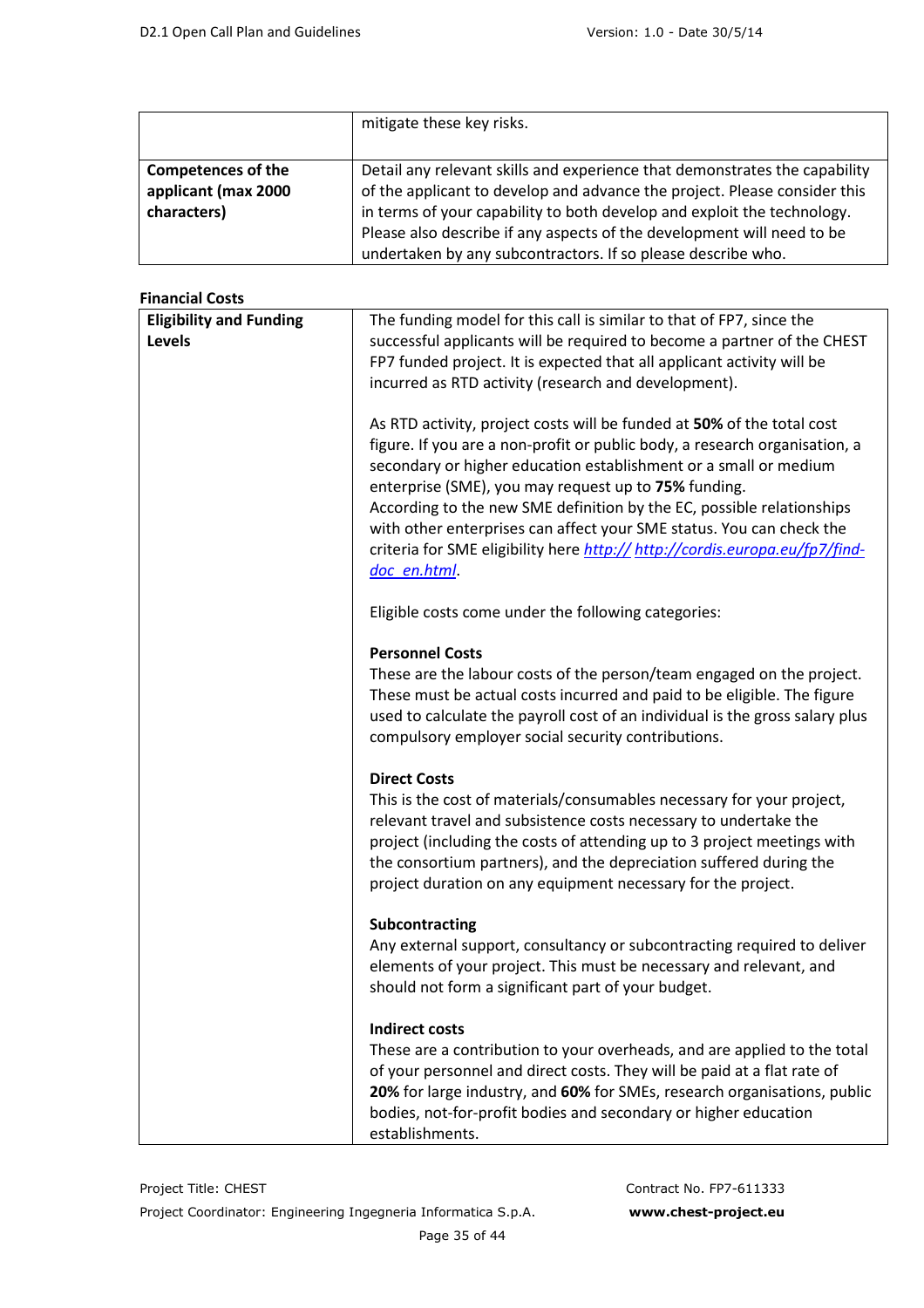|                                    | All Personnel, Direct and Subcontracting costs will only be eligible if<br>incurred and paid for during the agreed period of your project, and they<br>can be justified as being necessary for the project activities.<br>All receipts and invoices must be kept and be made available for review<br>by the main CHEST partners and/or an external auditor, as must payroll<br>reports and timesheets for the project personnel, detailing the time<br>spent on the project by team members.<br>As partners in the CHEST project, your claimed costs can be subjected to<br>an external audit at the request of the Commission.              |
|------------------------------------|----------------------------------------------------------------------------------------------------------------------------------------------------------------------------------------------------------------------------------------------------------------------------------------------------------------------------------------------------------------------------------------------------------------------------------------------------------------------------------------------------------------------------------------------------------------------------------------------------------------------------------------------|
| <b>Budget and Justification of</b> | You must enter your project costs in the section titled "Budget Table".                                                                                                                                                                                                                                                                                                                                                                                                                                                                                                                                                                      |
| <b>Resources</b>                   | You should enter your total expected costs for each cost category in the<br>cells shaded orange. Cost should be entered in Euros.<br>Select the type of organisation from the drop down menu under<br>"Organisation Type", which will then automatically calculate the Indirect<br>Cost rate and Requested Contribution applicable.<br>Use the "Justification of Resources" section to explain your project<br>budget. This is your opportunity to show how the budget has been<br>carefully planned and is appropriate for the project objectives. Detail the<br>personnel involved in the project, their role/function, the amount of time |
|                                    | you expect them to spend on the project and their gross annual cost to<br>the organisation.<br>Explain what you have included in the Other Direct Costs section, and why<br>these are needed for the project.<br>If any subcontracting is required, explain what this is for and why it is<br>necessary for the project, the amount budgeted for each subcontractor,<br>and who/which company you plan to use (if known).                                                                                                                                                                                                                    |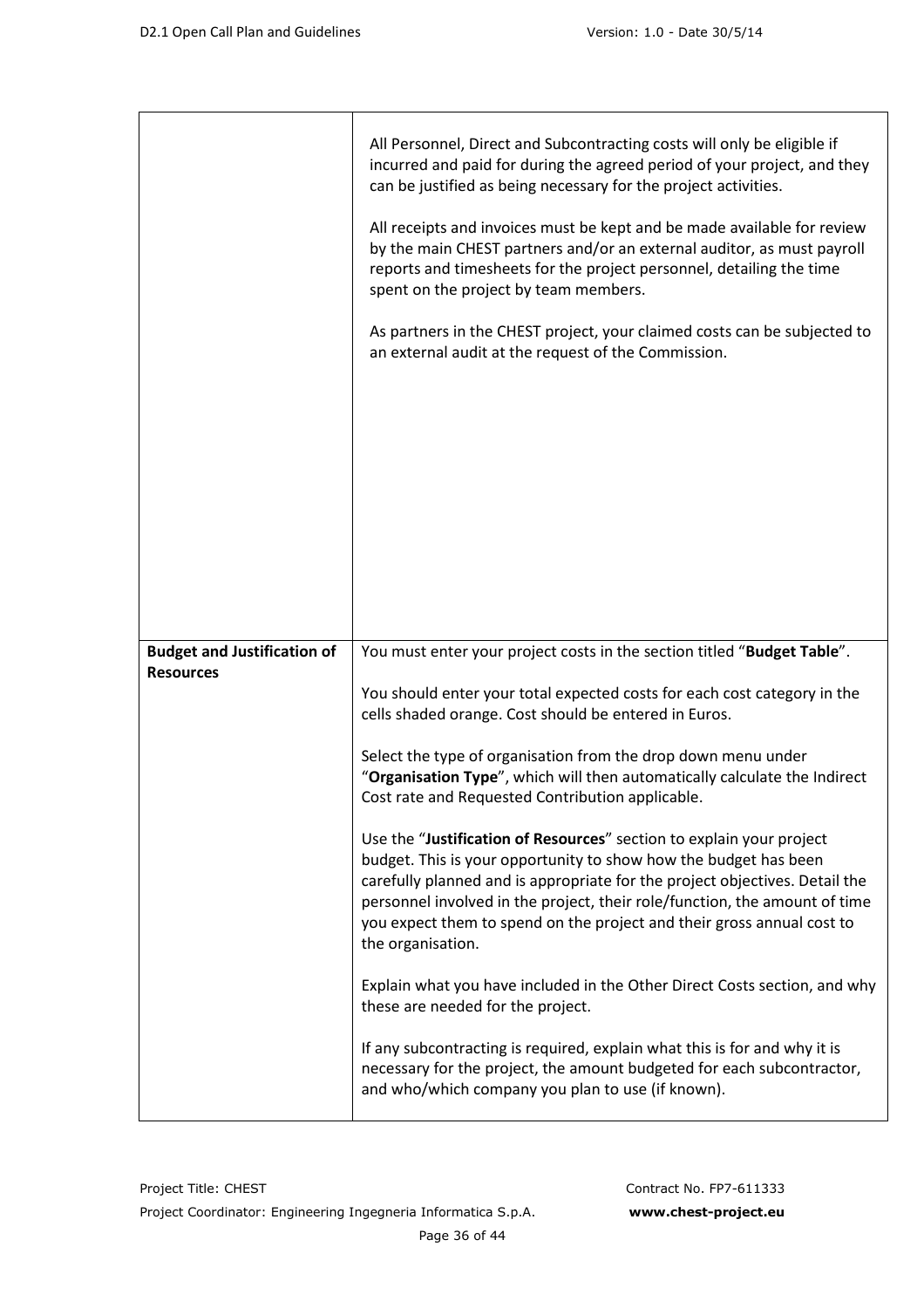### **APPENDICES**

| 2 additional sides of A4 to | These additional pages will enable applicants to provide additional        |
|-----------------------------|----------------------------------------------------------------------------|
| support your application    | information to support your application across any of the three sections.  |
| (optional)                  | This could include a letter of support from potential end users to         |
|                             | substantiate the need for the project supporting market evidence           |
|                             | (graphics, statistics) or even further information regarding the work plan |
|                             | or market/exploitation strategy.                                           |

### **Evaluation Criteria**

The proposals submitted shall be evaluated on the basis of the following evaluation criteria:

(a) **Excellence:** Quality and novelty of the project in addressing the challenge.

(b) **Impact:** Relevance of the societal problem addressed and the effectiveness of the project in addressing the needs of the target group and of the proposed measures to exploit the project results.

(c) **Quality of planned project implementation:** Coherence and effectiveness of the work plan, including appropriateness of the allocation of tasks and resources, ability of the applicant to deliver the project and exploit the results.

### **6. Further information**

If you require further information or for any questions regarding this competition, please email info@chest-project.eu.

### **7. Terms**

### **7.1 Ownership of Intellectual Property/Use of the entries**

Ownership of the project/idea and of its implementation results, including industrial and intellectual property rights, and any reports and other documents relating to it, shall remain with the applicant.

Without prejudice to the previous paragraph, applicants grant the Commission and the CHEST Project Partners the right to display, reproduce by any technical procedure, translate or communicate the project/idea and its results by any medium, including on any website relating to the CHEST project, provided it does not thereby breach its confidentiality obligations or existing industrial and intellectual property rights.

Any communication or publication by Competition winners shall indicate that the project has received funding from the European Union displaying the EU logo and FP7 logo on all printed and digital material, including websites and press releases.

By submitting an entry, applicants declare that they have obtained, or will obtain, all authorisations, consents and permissions necessary to submit their entry, carry out their proposal and comply with these terms and conditions and, to the best of their knowledge, that their entry will not infringe any intellectual property or other third party rights or breach any contractual obligation.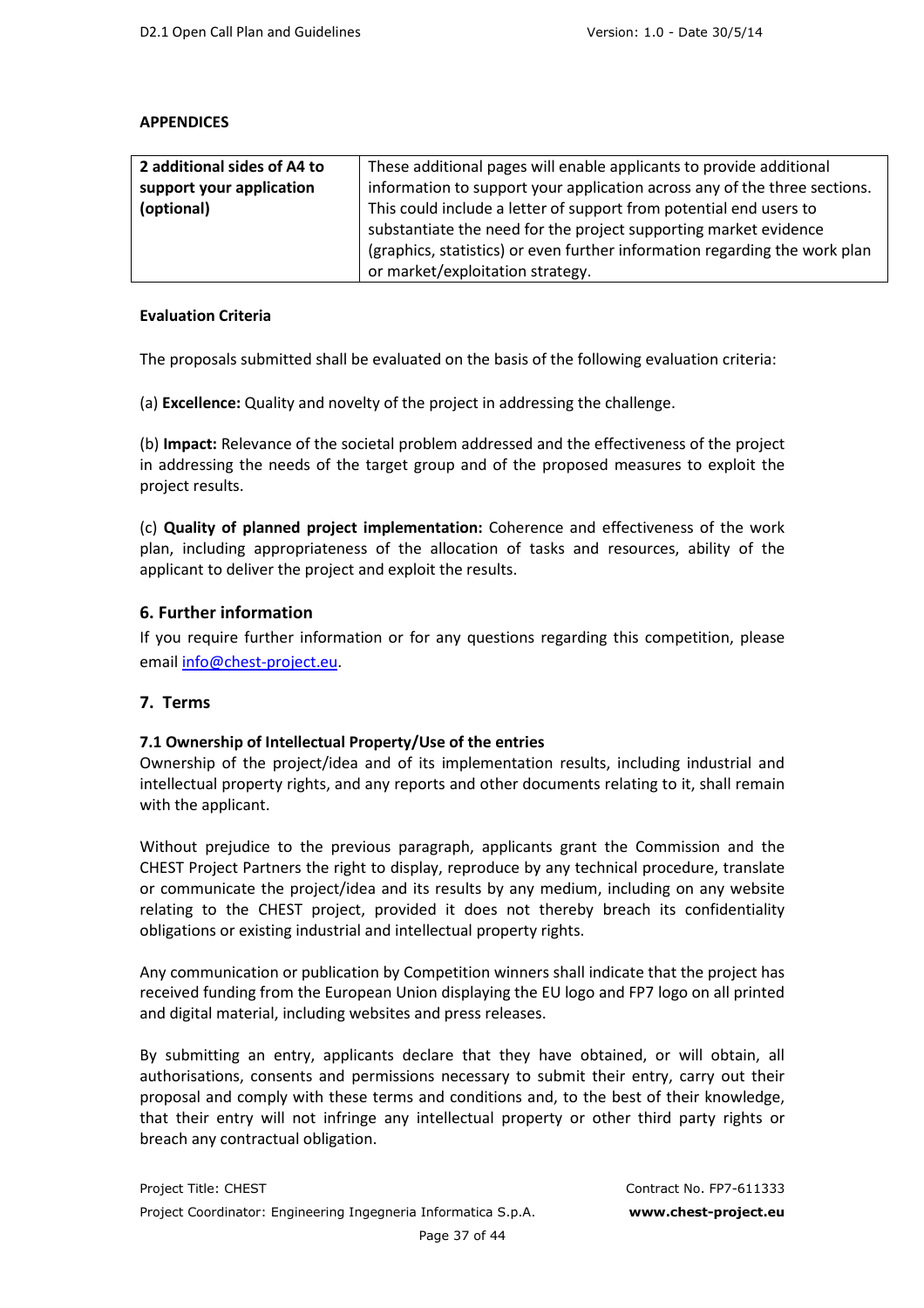The Commission and CHEST Project Partners assume no responsibility for disputes between persons claiming copyrights in relation to an entry submitted for the Competition.

Where industrial and intellectual property rights, including rights of third parties, exist, prior to the Competition ('pre-existing intellectual property rights'), contestants shall establish a list which shall specify all rights of ownership and use in the pre-existing intellectual property rights and may be asked to disclose it to the Commission or CHEST Project Partners – should they be selected as recipients of CHEST support– at the latest prior to the commencement of implementation of their proposal.

Award recipients shall ensure that they have all rights to use any pre-existing intellectual property in the submission of their application and the implementation of their project if selected for support.

Applicants are encouraged to pursue appropriate intellectual property protection (including but not limited to patents, copyright, trademark, trade secret, etc.) to protect their entry prior to disclosure in the competition.

### **7.2 Personal Data**

All entries will be processed by the CHEST Project Partners. As a result, we may retain nonfinancial contact information such as your e-mail address and postal address in a database used by CHEST Project Partners. Personal details concerning applicants will be processed solely for the purposes of the performance, management, monitoring and scientific analysis of the Competition by the CHEST Project Partners. All personal data (such as names, addresses and other details) will be processed pursuant to Directive 95/46/EC on the protection of individuals with regard to the processing of personal data and on the free movement of such data. We will not share any personal details with any for-profit or commercial organizations. We will honor any request to stop sending you publications or email newsletters, and this will not affect any award related communications.

Applicants will have the right to access their personal data and the right to rectify any such data. Should applicants have any queries concerning the processing of their personal data, they should address them to CHEST Project Partners who are bound to strict legal obligations with regard to the processing of data of third parties.

Experts and the Independent Evaluation Panel members are required to sign confidentiality agreements and to declare any potential conflict of interest. They are required to treat information contained within applications in the strictest confidence. They are engaged as individuals, not as representatives of their employer or any other entity. They are required to carry out the evaluation themselves and not ask someone to evaluate the application in their place. They must not ask anyone to give another opinion of their work.

**7.3 Employees of the three partner companies,** Engineering Ingegneria Informatica S.p.A, PNO Consultants Ltd and the European Institute for Participatory Media E.V. are excluded from submitting an application to the CHEST competition.

Page 38 of 44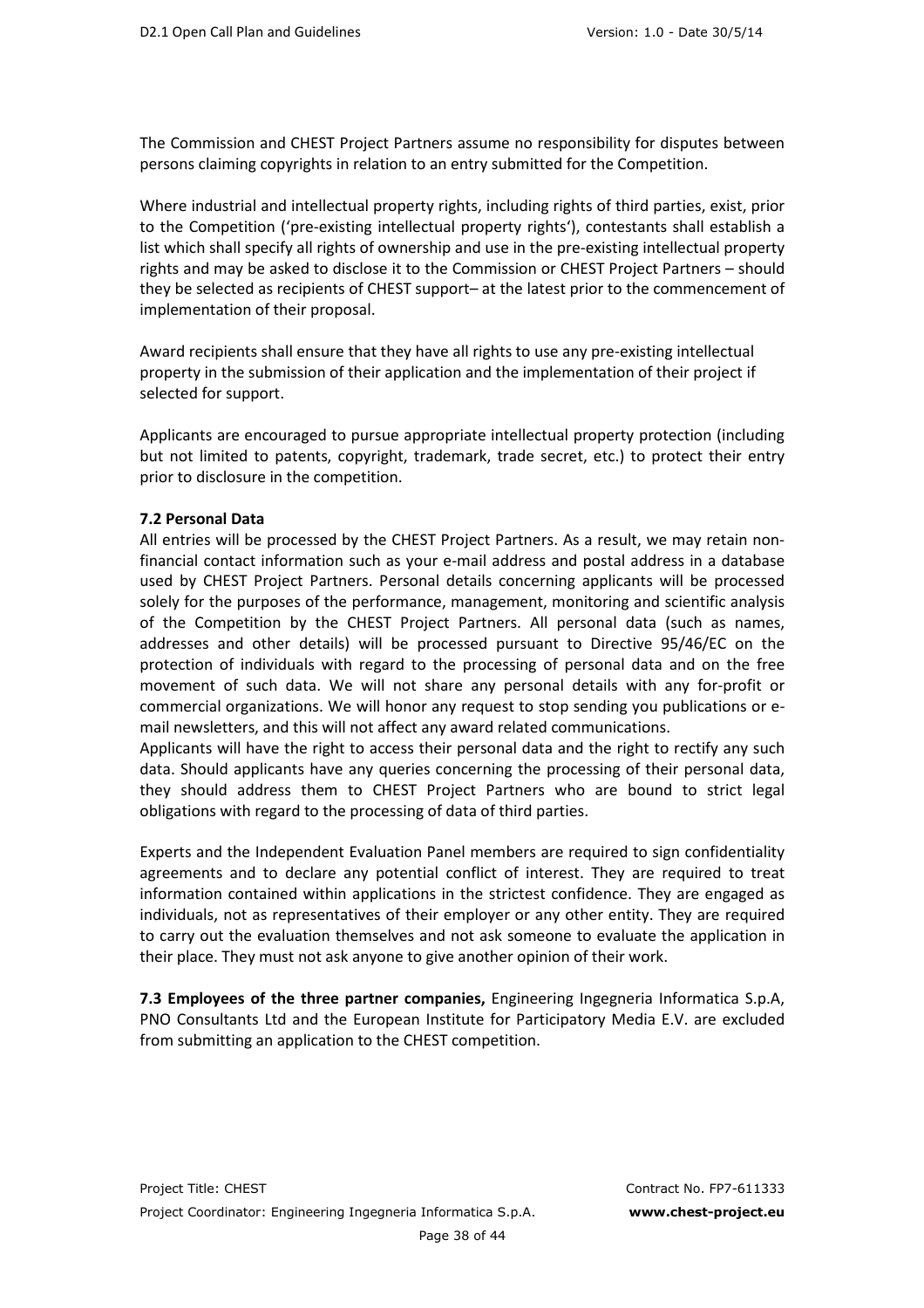# **8 Appendix 3 Application Form Call 2**

# **APPLICATION FORM**

# **Valid for Call 2 'Calls for Partners'**

# **March 2014**



| <b>Categories of societal</b><br>challenges | Select the category(s) that best describes the societal challenge.<br>Knowledge Society and Education<br>Social Inclusion, Human Rights and Equality<br>Civic Empowerment and Community Engagement<br><b>Environment and Sustainability</b><br>Health and Demographic Change<br><b>Economic Empowerment and Prosperity</b><br>Other |
|---------------------------------------------|-------------------------------------------------------------------------------------------------------------------------------------------------------------------------------------------------------------------------------------------------------------------------------------------------------------------------------------|
|                                             | If 'Other', please describe (max 100 characters)                                                                                                                                                                                                                                                                                    |
| <b>Categories of digital</b><br>solutions   | Select the category(s) that best describes the digital aspect of the project.<br>Social Software<br>Open Source<br><b>Physical Computing</b><br>Geolocation<br>Web/Internet<br>Audiovisual<br>Data<br>Mobile<br>Other                                                                                                               |

Page 39 of 44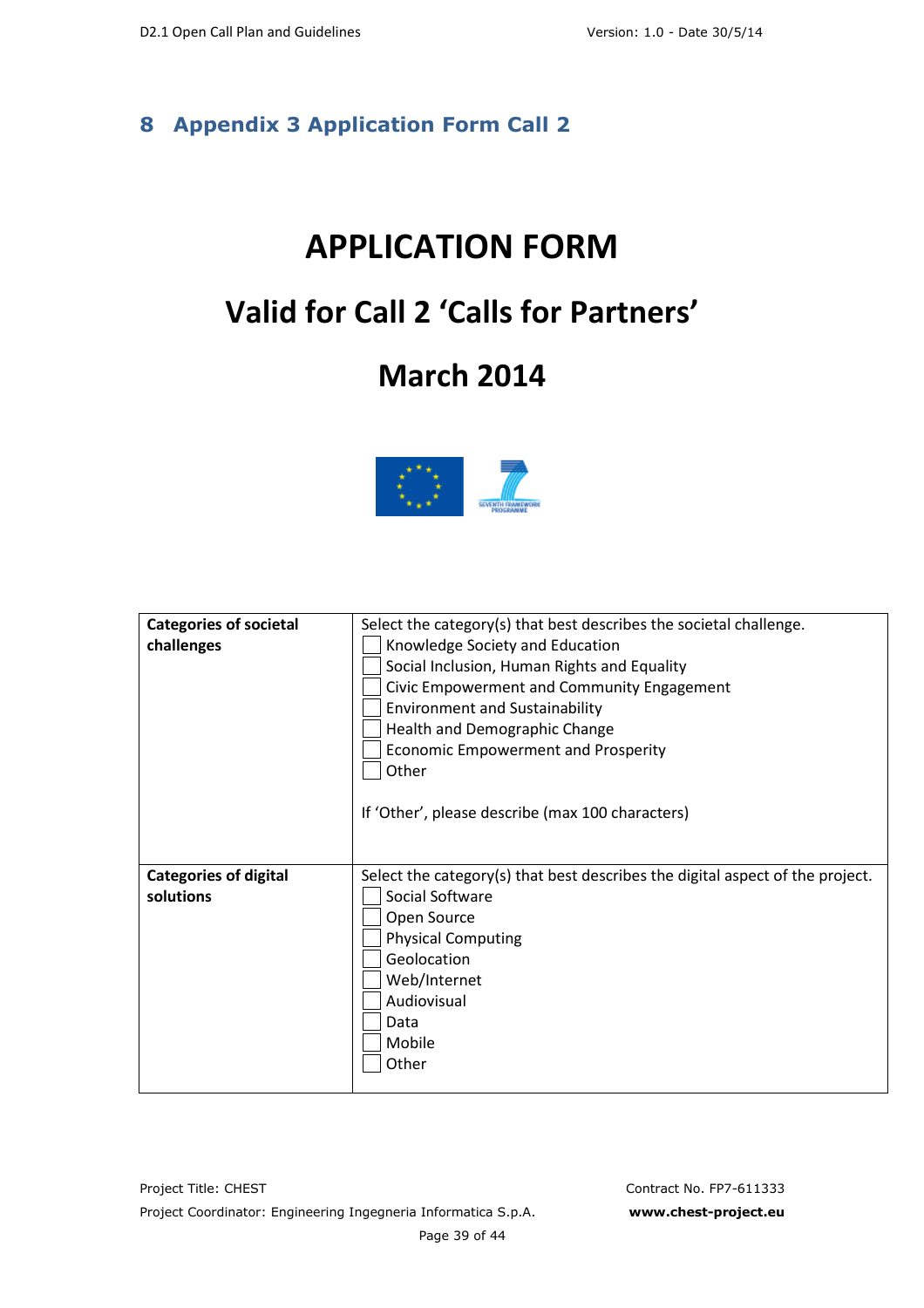| <b>Project title</b>                  |  |
|---------------------------------------|--|
| (max 50 characters)                   |  |
|                                       |  |
| <b>Project outline</b>                |  |
| (max 1500 characters).                |  |
|                                       |  |
| This will be public.                  |  |
|                                       |  |
| <b>Project Start Date</b>             |  |
| (No earlier than 01/11/14)            |  |
|                                       |  |
| <b>Project End Date</b>               |  |
| (No later than 31/12/15)              |  |
|                                       |  |
| <b>Project Location &amp; Country</b> |  |
|                                       |  |
|                                       |  |

| Name of the applicant's<br>organisation (if applicable)                                     |                 |
|---------------------------------------------------------------------------------------------|-----------------|
| Name of the person<br>responsible for the<br>application                                    |                 |
| <b>Full postal address</b>                                                                  |                 |
| <b>Postcode</b>                                                                             |                 |
| Country                                                                                     |                 |
| <b>Telephone Number</b>                                                                     |                 |
| <b>Email Address</b>                                                                        |                 |
| <b>Number of staff in</b><br>organisation, including<br><b>Directors</b><br>(if applicable) |                 |
| <b>Organisation Type</b>                                                                    | Choose an item. |
| Please provide your most<br>recent turnover figure from                                     |                 |

Project Title: CHEST CONTRACTES Project Coordinator: Engineering Ingegneria Informatica S.p.A. **www.chest-project.eu**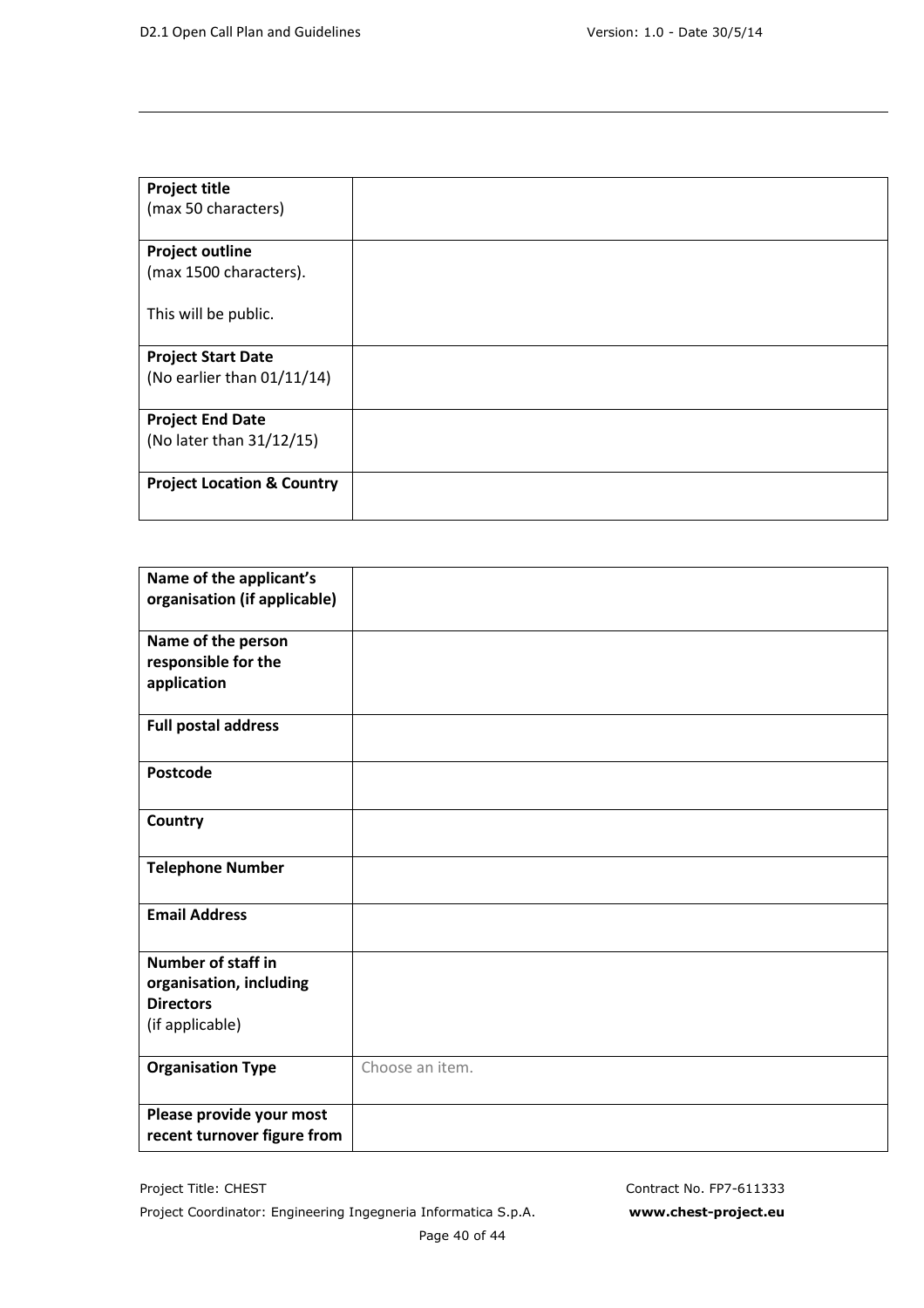| annual accounts and the<br>date of those accounts<br>(if applicable) |  |
|----------------------------------------------------------------------|--|
| <b>Organisation Legal Status</b><br>(if applicable)                  |  |
| How did you hear about<br>the CHEST Competition?                     |  |

### **Part B**

#### **Section 1: Excellence**

You should complete the following four questions related to the Scientific and Technical Excellence of your project. The scores are equally weighted.

| <b>Challenge Description</b><br>(max 3000 characters) |  |
|-------------------------------------------------------|--|
| <b>Project Objectives</b><br>(max 3000 characters)    |  |
| <b>Project Maturity</b><br>(max 2000 characters)      |  |
| Innovation<br>(max 3000 characters)                   |  |

### **Section 2: Impact**

You should complete the following three questions related to the potential impact of your idea. The scores are equally weighted.

| <b>Target Group</b><br>(max 3000 characters)     |  |
|--------------------------------------------------|--|
| <b>Potential Impact</b><br>(max 3000 characters) |  |
| <b>Route to Market</b><br>(max 3000 characters)  |  |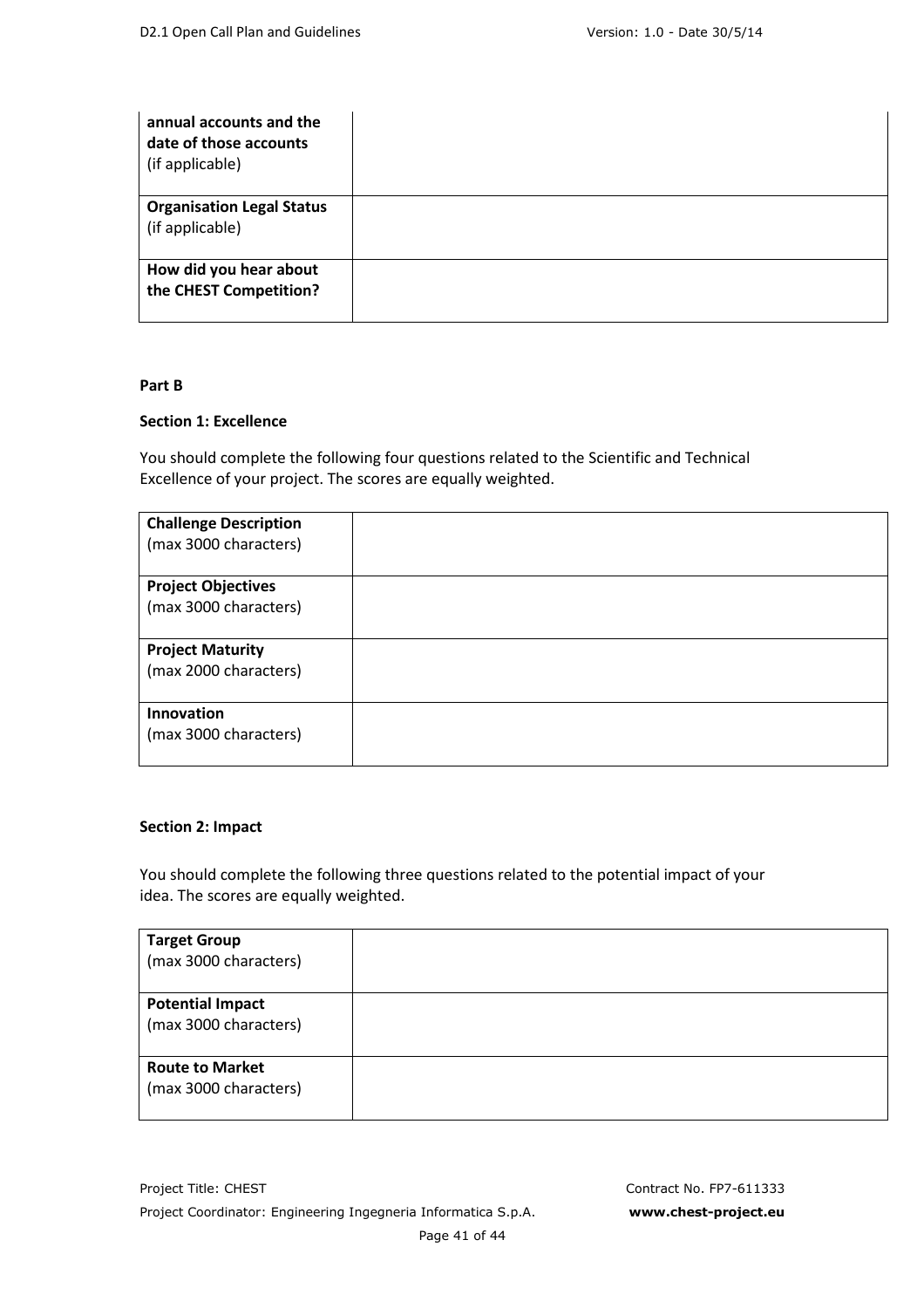### **Section 3: Implementation**

You should complete the following three questions related to the potential impact of your project. The scores are equally weighted

| <b>Project Plan</b><br>(max 4000 characters)          |  |
|-------------------------------------------------------|--|
| E.g.<br>WP1 Overview:                                 |  |
| WP1 Timing:                                           |  |
| WP1 Deliverable:                                      |  |
| WP1 Risks:                                            |  |
| <b>Applicant Competences</b><br>(max 2000 characters) |  |

### **Financial Costs**

## **Budget Table**

| Item                         |  | <b>Total Cost (EUR)</b> |
|------------------------------|--|-------------------------|
| Personnel                    |  |                         |
| <b>Other Direct</b>          |  |                         |
| Travel & Subsistence         |  |                         |
| Materials/Consumables        |  |                         |
|                              |  |                         |
|                              |  |                         |
|                              |  |                         |
| Equipment                    |  |                         |
| <b>Total Direct Costs</b>    |  | ,0 000                  |
|                              |  |                         |
| Indirect - Choose your rate: |  | ,0 0 0 0                |

Project Title: CHEST CONTRACTE: CHEST CONTRACTE: CONTRACTE: CHEST CONTRACTE: CONTRACTE: CHEST Project Coordinator: Engineering Ingegneria Informatica S.p.A. **www.chest-project.eu**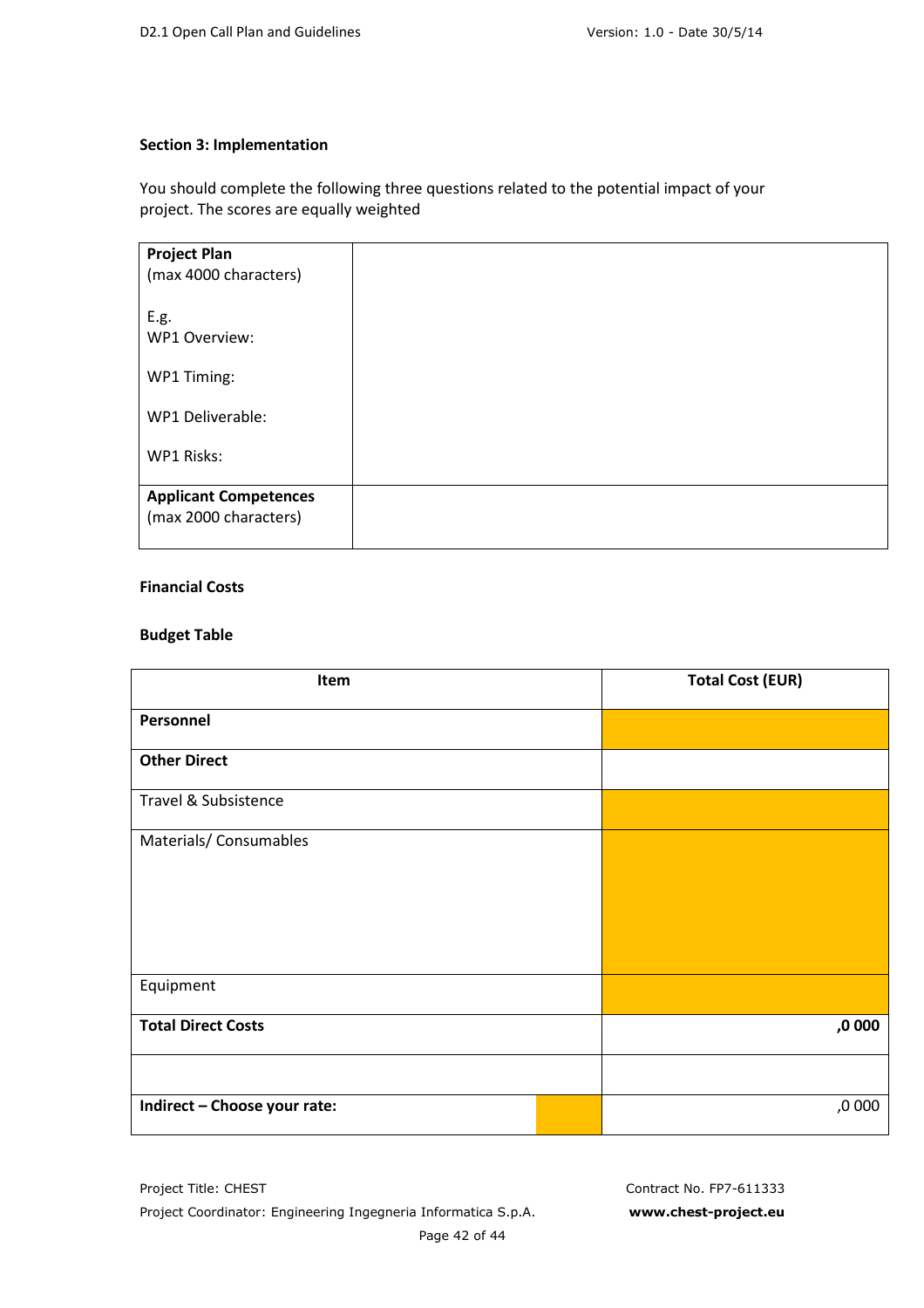| Large Industry $-20%$                                              |  |                      |        |
|--------------------------------------------------------------------|--|----------------------|--------|
| Other $-60%$                                                       |  |                      |        |
| Subcontractor                                                      |  |                      |        |
|                                                                    |  |                      |        |
| <b>Total Project Costs</b>                                         |  |                      | ,0 000 |
|                                                                    |  |                      |        |
| Requested Contribution - Choose your rate:                         |  |                      | ,0 000 |
| Large Industry $-50%$                                              |  |                      |        |
| Other $-75%$                                                       |  |                      |        |
| Double click 'Update Fields' to ensure all figures are<br>correct. |  | <b>Update Fields</b> |        |

### **Justification of Resources**

| <b>Finance Details</b>       |  |
|------------------------------|--|
| (max 3000 characters)        |  |
|                              |  |
| Personnel                    |  |
| For each post:               |  |
| Role in project              |  |
| Gross annual cost            |  |
| Number of days on project    |  |
|                              |  |
| <b>Other Direct Costs</b>    |  |
| Detail the consumables,      |  |
| travel and accommodation     |  |
| and equipment costs of       |  |
| your project, explaining why |  |
| they are needed.             |  |
|                              |  |
| Subcontracting               |  |
| Detail the work that will be |  |
| subcontracted, how much it   |  |
| will cost, why it is needed  |  |
| and, if known, who will be   |  |
| doing the work.              |  |
|                              |  |
|                              |  |
|                              |  |
|                              |  |